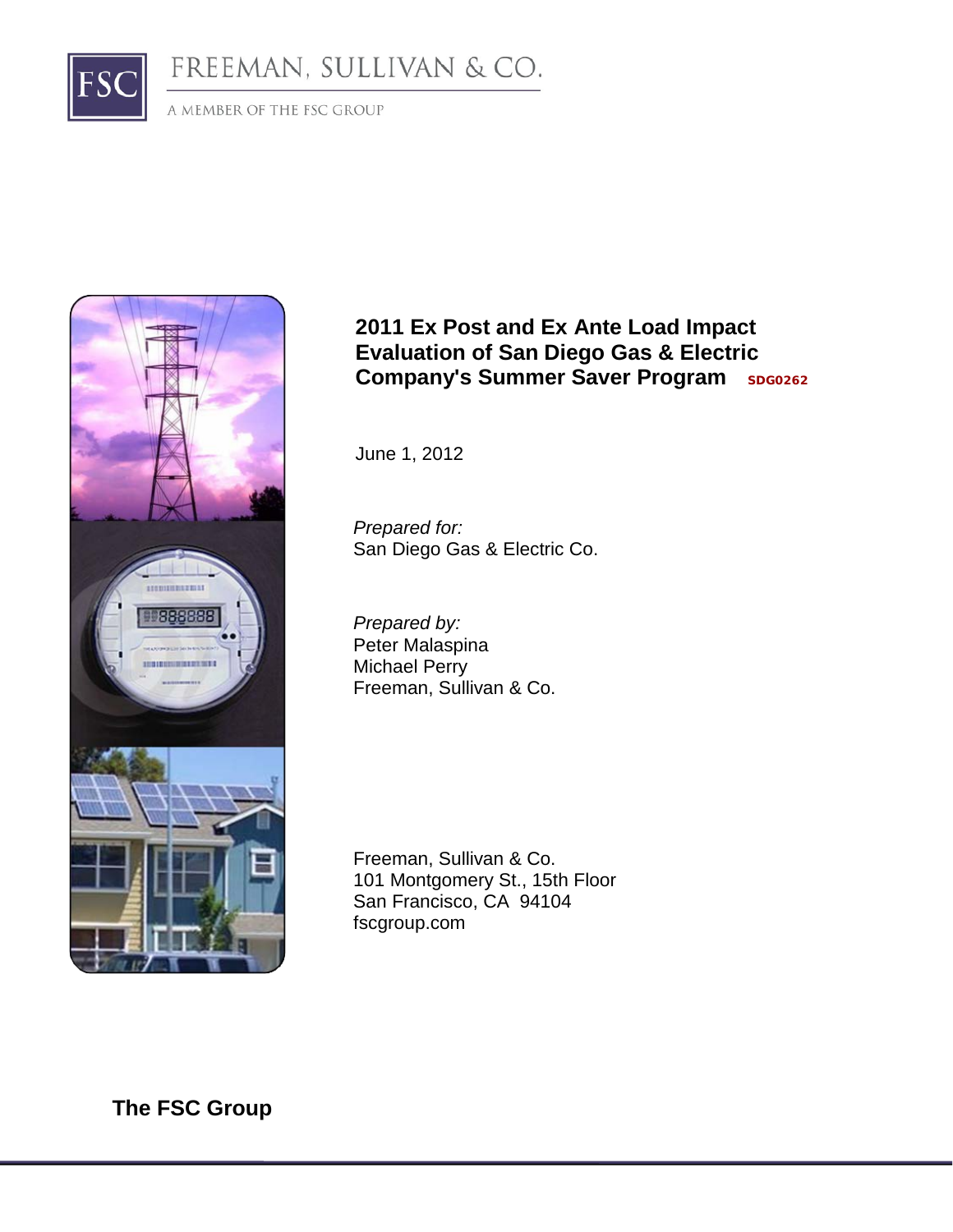## **Table of Contents**

| 3.2.1 Customer Regression Models for Residential Customers 14     |  |
|-------------------------------------------------------------------|--|
| 3.2.2 Residential Regression Model Validation 16                  |  |
| 3.2.3Day-matching for Commercial Customers 19                     |  |
|                                                                   |  |
|                                                                   |  |
| 4.1 Residential Ex Post Load Impact Estimates 25                  |  |
|                                                                   |  |
|                                                                   |  |
|                                                                   |  |
| 4.5 The Distribution of Impacts across Customers28                |  |
|                                                                   |  |
|                                                                   |  |
|                                                                   |  |
|                                                                   |  |
|                                                                   |  |
| Residential Day-Matching Figures (Event Window Shaded) 44<br>B.1. |  |
| B.2. Commercial Day-Matching Figures (Event Window Shaded) 49     |  |
|                                                                   |  |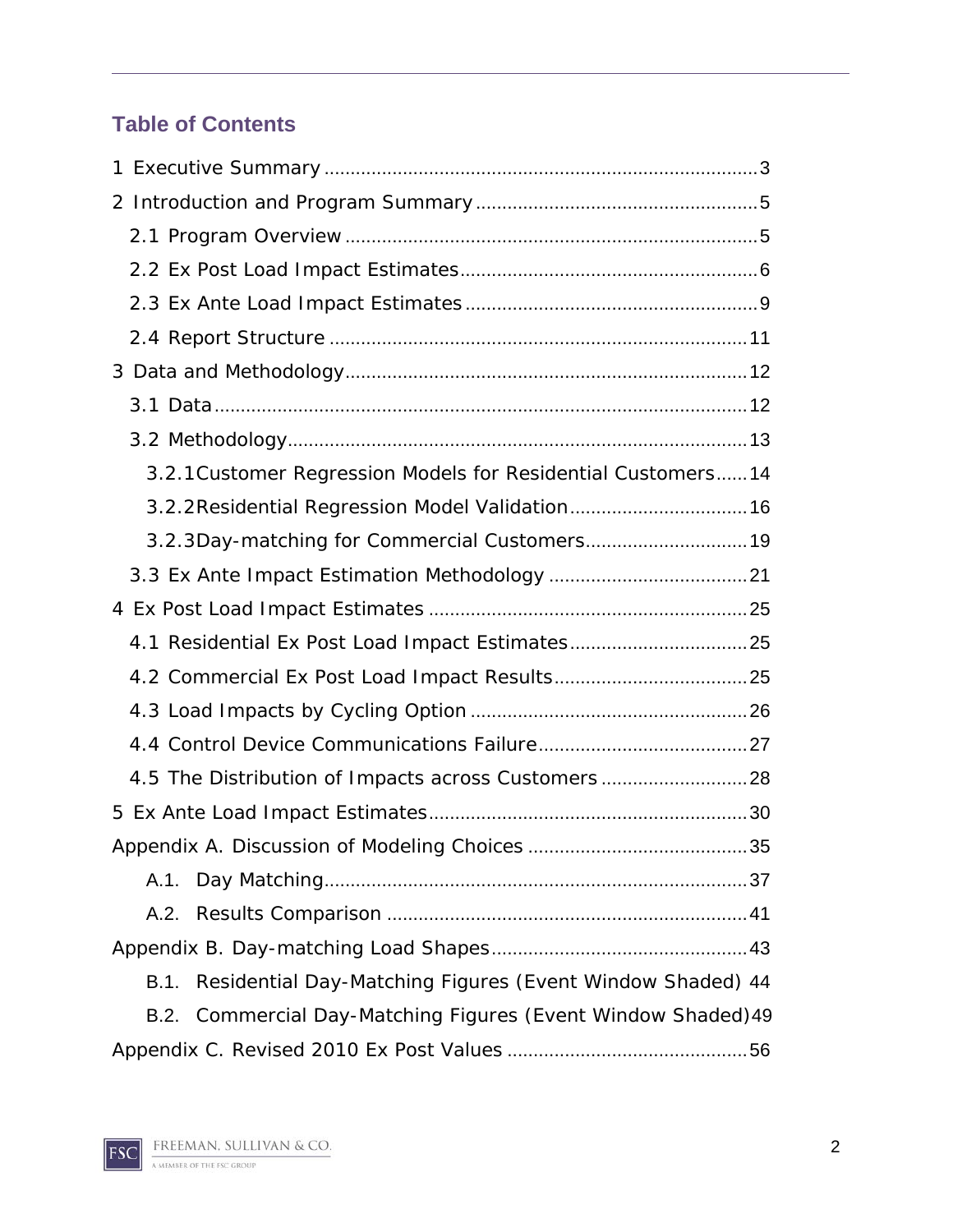## <span id="page-2-0"></span>**1 Executive Summary**

San Diego Gas and Electric Company's (SDG&E) Summer Saver program is a demand response resource based on central air conditioner (CAC) load control. It is implemented through an agreement between SDG&E and Comverge Inc, and is currently scheduled to continue through 2016. This report provides ex post load impact estimates for the Summer Saver program for 2011 and ex ante load impact forecasts for 2012 through 2022.

The Summer Saver program is available to residential customers and commercial facilities with average monthly peak demand up to a maximum of 100 kW over a 12-month period. The Summer Saver season runs from May 1 through October 31 and does not notify participating customers of an event. A Summer Saver event may be triggered if warranted by temperature and system load conditions.

There are four enrollment options each for both residential and commercial customers. Residential customers can choose to be cycled 50% or 100% of the time, and can have cycling occur only on weekdays or on weekends as well. Commercial customers have an option of choosing 30% or 50% cycling, on weekdays only or for seven days a week. The incentive paid for each option varies and is based on the number of CAC tons being controlled at each site.

As of the end of 2011 there were 29,591 premises enrolled in the program, which in aggregate have 152,137 tons of CAC capacity. About 83% of participants were residential customers, who account for 68% of the total tons of cooling that are subject to control under the program. Roughly 53% of residential participants are on the 100% cycling option. Approximately 63% of commercial customers selected the 50% cycling option over the 30% option. Summer Saver enrollment is expected to stay roughly the same for the foreseeable future.

In 2011 the program provided an average of about 18 MW of demand response over six events. Commercial customers provided an average of 3.7 MW, and residential customers provided about 14 MW. Due to weather and seasonal conditions, events in 2011 did not provide nearly the amount of demand response which could be expected under more severe heat. Under 1-in-10 September weather conditions (the hottest conditions currently modeled), it is expected that the program could provide up to 30 MW of demand response on average over a 1-6 PM event.

This is the first Summer Saver evaluation that has been performed using smart meter interval data exclusively. The prevalence of smart meters in the Summer Saver population allows for results to be more representative of the entire Summer Saver population because load data is available for a much greater number of customers. Using smart meter data also reduces the cost of evaluation because they do not require the expensive installation of CAC load loggers. In the future, the implementation of a treatment-control design in conjunction with the use of smart meter data could provide for a highly streamlined evaluation process in which ex post impact estimates are available as soon as the smart meter data becomes available and ex ante estimates become available soon after the end of the summer.

For the future, it is recommended that more data be gathered on the different impacts provided by customers on different cycling strategies. This could best be accomplished using an experimental protocol. The current data suggests that the different cycling options within each customer segment

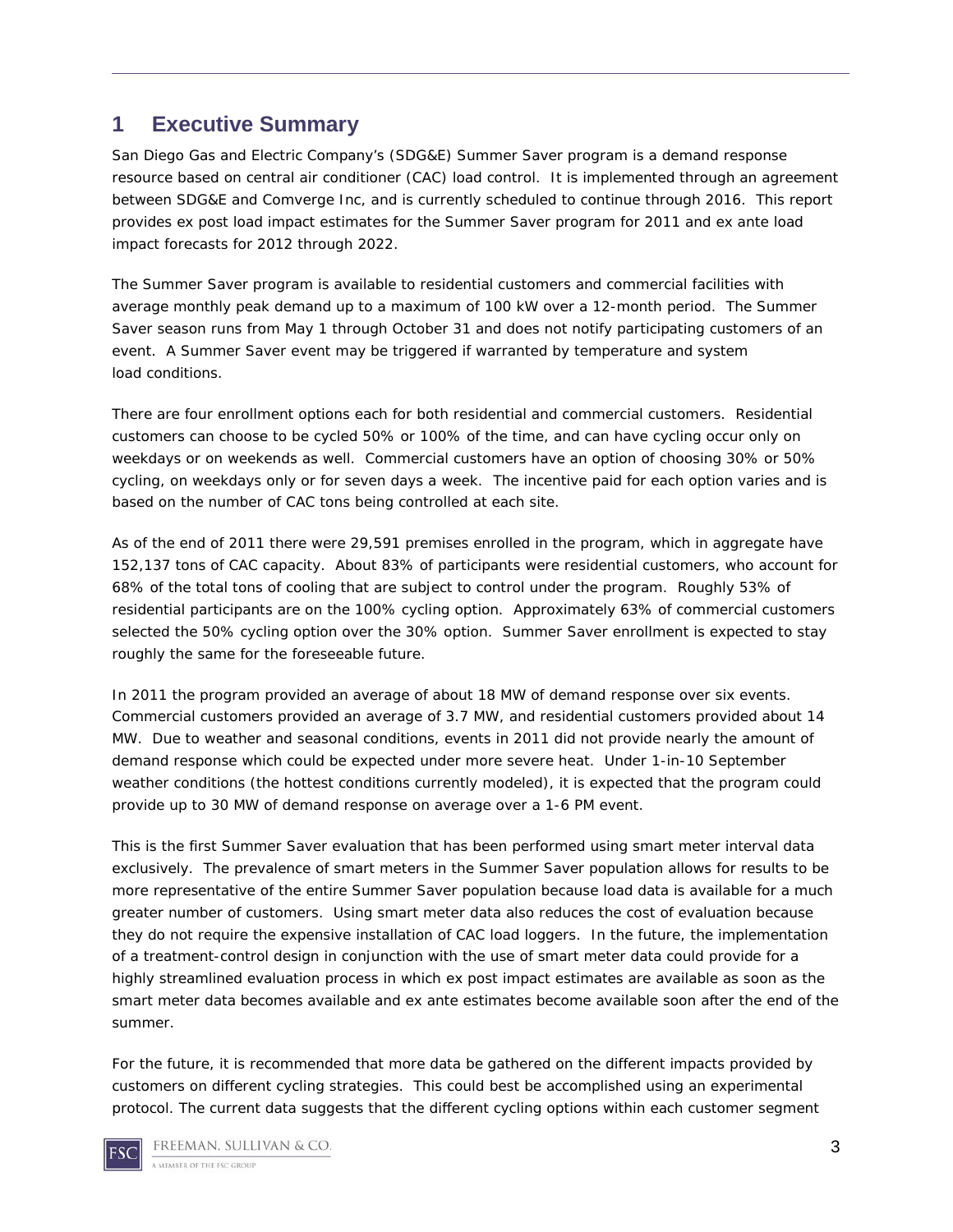do not provide significantly greater load impacts despite customers on each option having similar overall CAC capacity. If true, this would mean that the annual bill credits paid to participants either over pay for customers on the more severe cycling options or under pay those on the less severe options.

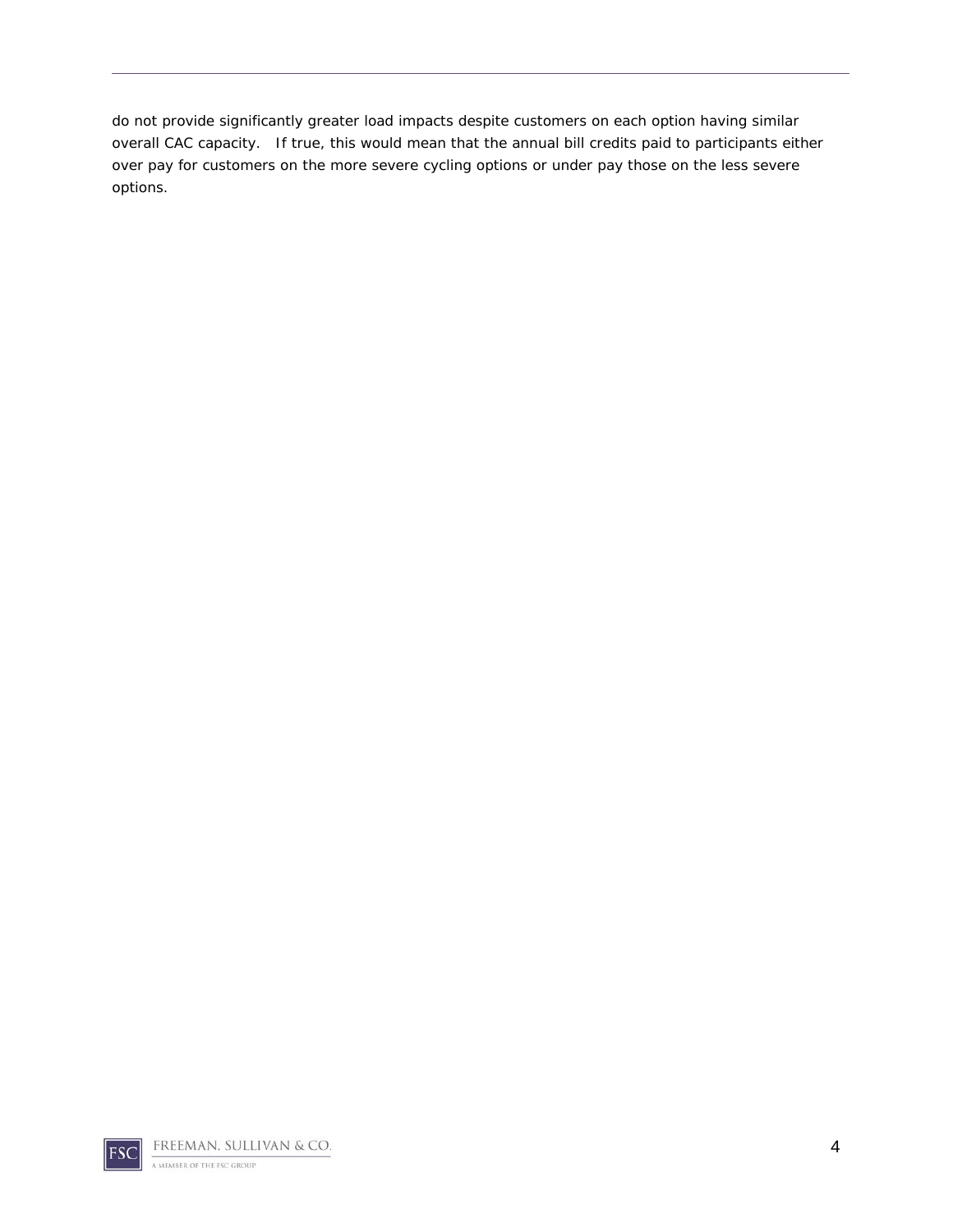## <span id="page-4-0"></span>**2 Introduction and Program Summary**

SDG&E's Summer Saver program is a demand response resource based on CAC load control. It is implemented through an agreement between SDG&E and Alternative Energy Resources (AER), a subsidiary of Comverge Inc,<sup>[1](#page-4-2)</sup> and is currently scheduled to continue through 2016. This report provides ex post load impact estimates for 2011 and ex ante load impact forecasts for 2012 through 2022.

## <span id="page-4-1"></span>**2.1 Program Overview**

The Summer Saver program is available to residential customers and commercial facilities with average monthly peak demand up to a maximum of 100 kW over a 12-month period. For both residential and commercial customers enrolled in the program, events may be called between May 1 and October 31. Customers can elect to be eligible for events on weekdays only or on weekdays and weekends. Events must be between 2-hours and 4-hours in duration and cannot be called for more than 40 hours per month or 120 hours per year. Event days cannot include holidays or be called on more than three days in any calendar week.

Summer Saver is classified as a "day-of" demand response program and does not notify participating customers when an event is being called. SDG&E may call an event whenever the utility's electric system supply portfolio reaches resource dispatch equivalence of 15,000 Btu/kWh heat rate, or as utility system conditions warrant. A Summer Saver event may also be triggered as warranted by extreme system conditions, such as: special alerts issued by the California Independent System Operator; SDG&E system emergencies related to grid operations; conditions of high forecasted California spot market prices; or for testing or evaluation purposes.

There are four enrollment options each for residential and commercial customers. Residential customers can choose to be cycled 50% or 100% of the time during an event and can have cycling occur only on weekdays or on both weekdays and weekends. The incentive paid for each option varies; the 50% cycling option pays \$11.50/ton of CAC capacity and the 100% cycling option pays \$46/ton. The 7-day option pays an extra \$10 compared to the weekday-only option. Thus, a residential customer with a 4-ton CAC (which is close to the average) would be paid the following under each option:

- **\$46 for the summer for the weekday, 50% cycling option;**
- **\$56 for the 7-day, 50% cycling option;**
- **\$184 for the weekday only, 100% cycling option; or**
- **\$194 for the 7-day, 100% cycling option.**

Commercial customers have an option of choosing 30% or 50% cycling, on weekdays only or for seven days a week. The incentive payment equals \$9/ton for the 30% cycling option and \$15/ton for the 50% cycling option. As was true for residential customers, the incremental payment for the 7-day a week option compared with the weekday-only option is \$10. The average commercial participant has roughly nine enrolled tons of CAC (although some participants have significantly more). As such,

<span id="page-4-2"></span><sup>|&</sup>lt;br>1 <sup>1</sup> SDG&E's contract with Comverge Inc was amended in 2007 to reflect that the agreement is thereafter recognized to be between a subsidiary of Comverge Inc, AER, and SDG&E. In this document, the company is referred to as Comverge Inc for convenience.

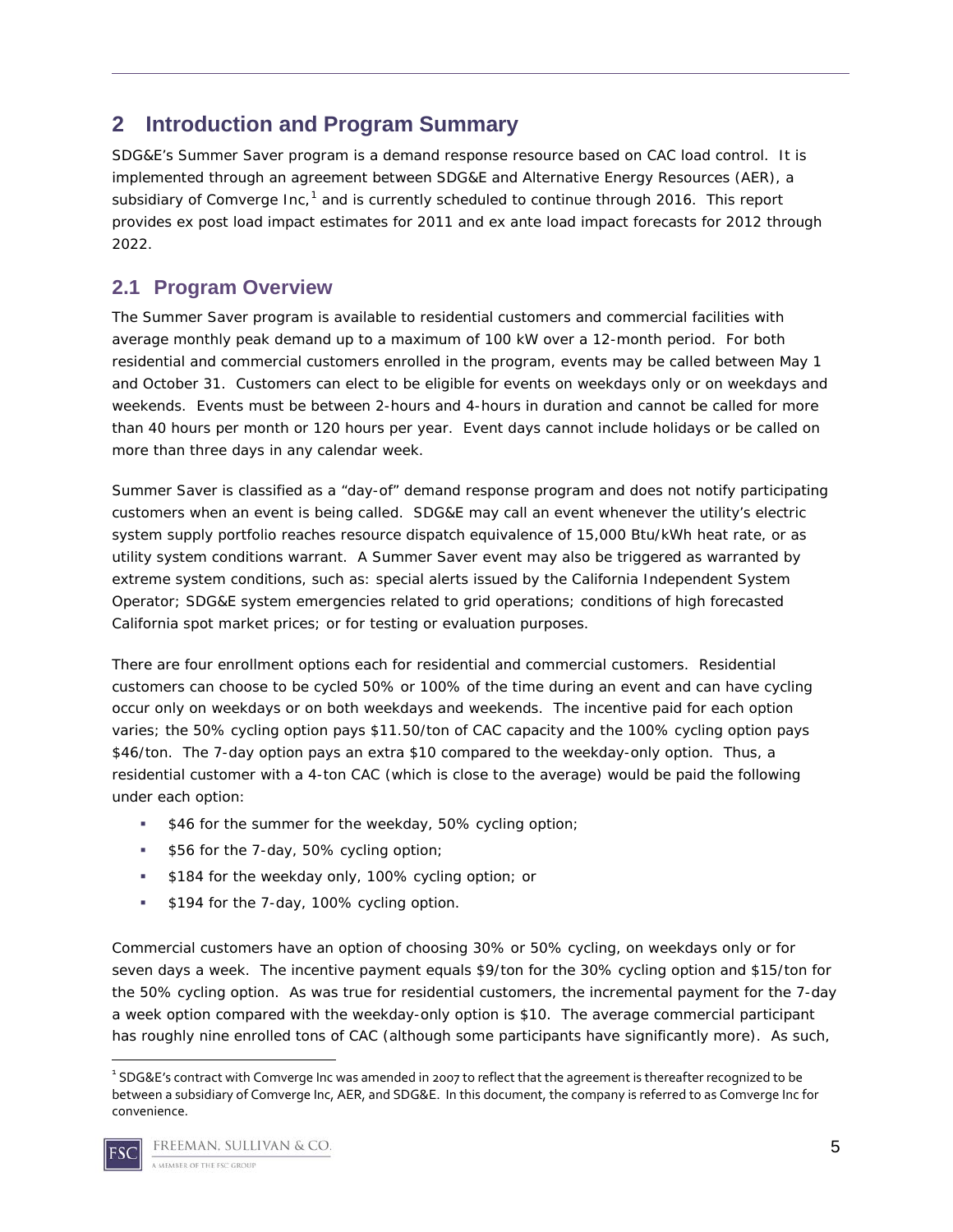the incentive payment for the average commercial customer under each enrollment option is as follows:

- **\$81 for the summer for the weekday, 30% cycling option;**
- **\$91 for the 7-day, 30% cycling option;**
- **\$135 for the weekday only, 50% cycling option; or**
- **\$145 for the 7-day, 50% cycling option.**

Enrollment in the Summer Saver program is summarized in Table 2-1. As of November 2011, there are 29,591 customers enrolled in the program, which in aggregate had about 152,137 tons of CAC capacity. About 83% of participants were residential customers who accounted for 68% of the total tons of cooling subject to control under the program. Just over 53% of residential participants were on the 100% cycling option and roughly 63% of commercial customers were on the 50% cycling option. Summer Saver enrollment is expected to remain roughly constant in the immediate future.

| <b>Customer</b><br><b>Type</b> | <b>Cycling</b><br><b>Option</b> | <b>Enrolled</b><br><b>Customers</b> | <b>Enrolled</b><br><b>Control</b><br><b>Devices</b> | <b>Enrolled</b><br><b>Tons</b> |
|--------------------------------|---------------------------------|-------------------------------------|-----------------------------------------------------|--------------------------------|
|                                | 30%                             | 1,882                               | 4,627                                               | 17,447                         |
| Commercial                     | 50%                             | 3,262                               | 8,134                                               | 31,069                         |
|                                | Total                           | 5.144                               | 12,761                                              | 48,516                         |
|                                | 50%                             | 11,375                              | 13,360                                              | 46,456                         |
| Residential                    | 100%                            | 13,072                              | 15,961                                              | 57,165                         |
|                                | Total                           | 24,447                              | 29,321                                              | 103,621                        |
| <b>Grand Total</b>             |                                 | 29,591                              | 42,082                                              | 152,137                        |

**Table 2-1: Summer Saver Enrollment, November 2011**

#### <span id="page-5-0"></span>**2.2 Ex Post Load Impact Estimates**

Six Summer Saver events were called in 2011. The events were each four hours long and began at either 1 PM or 2 PM. Table 2-2 shows the load impacts (averaged across each event hour) for each 2011 event day for residential customers and the ex post impact estimates from 2010 for comparison. In 2011, Summer Saver residential customers delivered an average aggregate load reduction over the six events of 14 MW. Residential impacts ranged from a low of 6 MW on September 9, to a high of 19 MW on September 7 and September 8. A blackout began between 3 and 4 PM on September 8, limiting all load impact estimation for that day to the period 1-3 PM.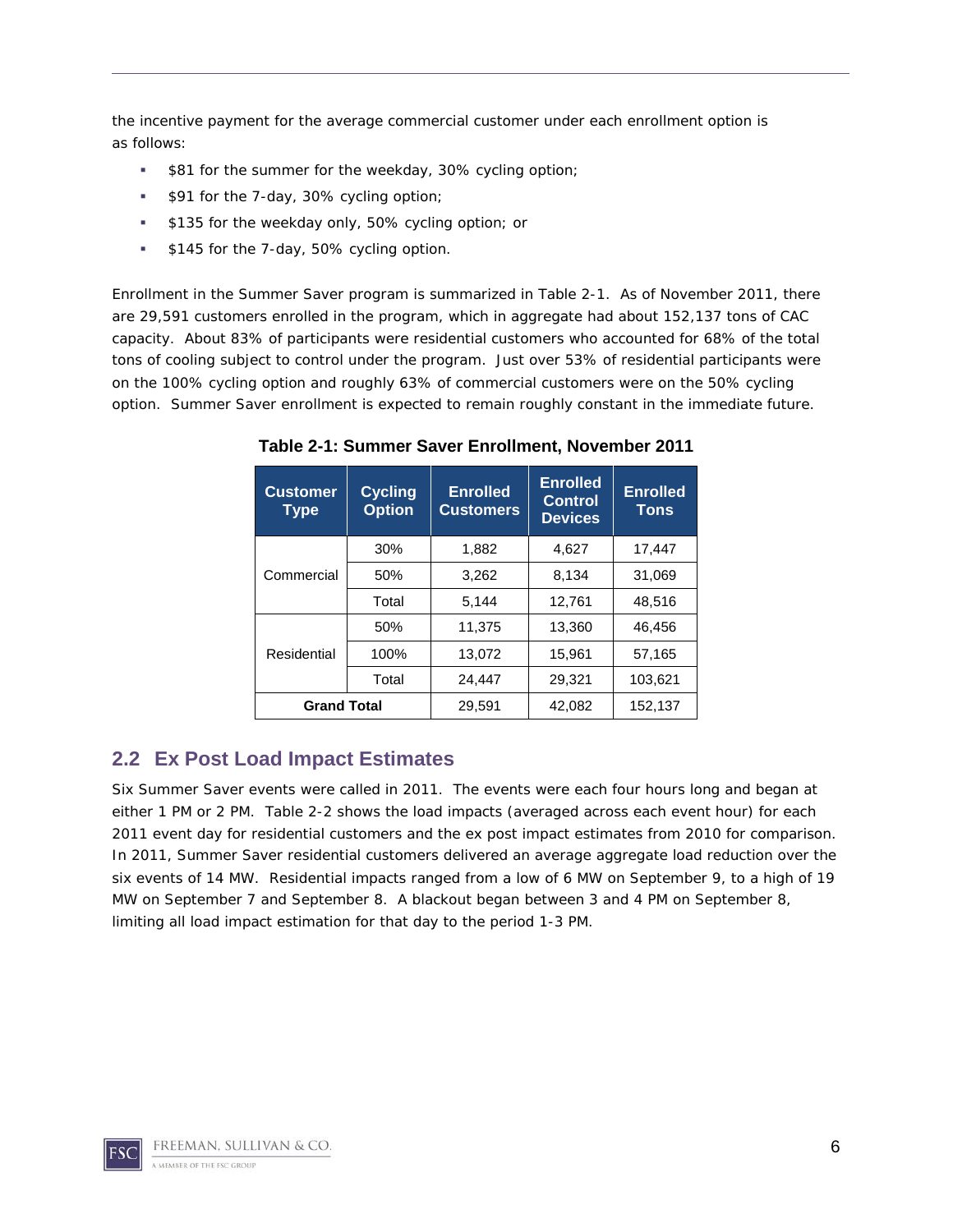|                     |                          |                      | <b>Impact</b>              | <b>Average Temperature<sup>3</sup></b> |                         |                               |
|---------------------|--------------------------|----------------------|----------------------------|----------------------------------------|-------------------------|-------------------------------|
| <b>Date</b><br>Year |                          | Per CAC<br>Unit (kW) | <b>Per Premise</b><br>(KW) | <b>Aggregate</b><br>(MW)               | Midnight-5<br><b>PM</b> | <b>During</b><br><b>Event</b> |
|                     | 15-Jul-10                | 0.43                 | 0.50                       | 12                                     | 77                      | 85                            |
|                     | 16-Jul-10                | 0.58                 | 0.67                       | 16                                     | 80                      | 88                            |
|                     | 17-Aug-10                | 0.46                 | 0.54                       | 13                                     | 77                      | 85                            |
|                     | 18-Aug-10                | 0.58                 | 0.68                       | 17                                     | 80                      | 87                            |
|                     | 19-Aug-10                | 0.50                 | 0.58                       | 14                                     | 78                      | 85                            |
| 2010                | 23-Aug-10                | 0.52                 | 0.61                       | 15                                     | 77                      | 87                            |
|                     | 24-Aug-10                | 0.53                 | 0.62                       | 15                                     | 78                      | 88                            |
|                     | 25-Aug-10                | 0.46                 | 0.54                       | 13                                     | 78                      | 85                            |
|                     | 27-Sep-10                | 1.02                 | 1.19                       | 29                                     | 87                      | 95                            |
|                     | 28-Sep-10                | 0.52                 | 0.61                       | 15                                     | 80                      | 84                            |
|                     | 29-Sep-10                | 0.42                 | 0.49                       | 12                                     | 76                      | 82                            |
|                     | Average                  | 0.55                 | 0.64                       | 16                                     | 79                      | 86                            |
|                     | 26-Aug-11                | 0.34                 | 0.41                       | 10                                     | 77                      | 85                            |
|                     | 7-Sep-11                 | 0.64                 | 0.77                       | 19                                     | 82                      | 90                            |
|                     | $8-$ Sep-11 <sup>4</sup> | 0.66                 | 0.79                       | 19                                     | 81                      | 93                            |
| 2011                | 9-Sep-11                 | 0.20                 | 0.24                       | 6                                      | 69                      | 73                            |
|                     | 12-Oct-11                | 0.40                 | 0.49                       | 12                                     | 76                      | 93                            |
|                     | 13-Oct-11                | 0.62                 | 0.74                       | 18                                     | 78                      | 89                            |
|                     | Average                  | 0.48                 | 0.57                       | 14                                     | 78                      | 87                            |

**Table 2-2: Summer Saver Residential Ex Post Impact Estimates[2](#page-6-0)**

Table 2-3 shows ex post load impact estimates for commercial customers for each 2011 event day and ex post estimates for 2010 events for comparison. Aggregate load impacts varied from a low of 2.1 MW on September 9 to a high of 4.9 MW on September 8. The highest impact for a full event, not interrupted by the blackout, was 4.4 MW on August 26.

<span id="page-6-0"></span><sup>&</sup>lt;sup>2</sup> Aggregate ex post estimates for 2010 have been revised to reflect two data processing corrections since the report was released. Reported results for 2010 differ from those reported in the 2010 evaluation. See Appendix C for comparison of previously reported values to corrected values.

<span id="page-6-1"></span><sup>&</sup>lt;sup>3</sup> Average temperatures are calculated as a population weighted average of the temperatures experienced by Summer Saver customers, with temperatures determined by the reading at the customer's nearest weather station.

<span id="page-6-2"></span><sup>&</sup>lt;sup>4</sup> Ex post estimates for September 8 are only for 1-3 PM, the time before the blackout.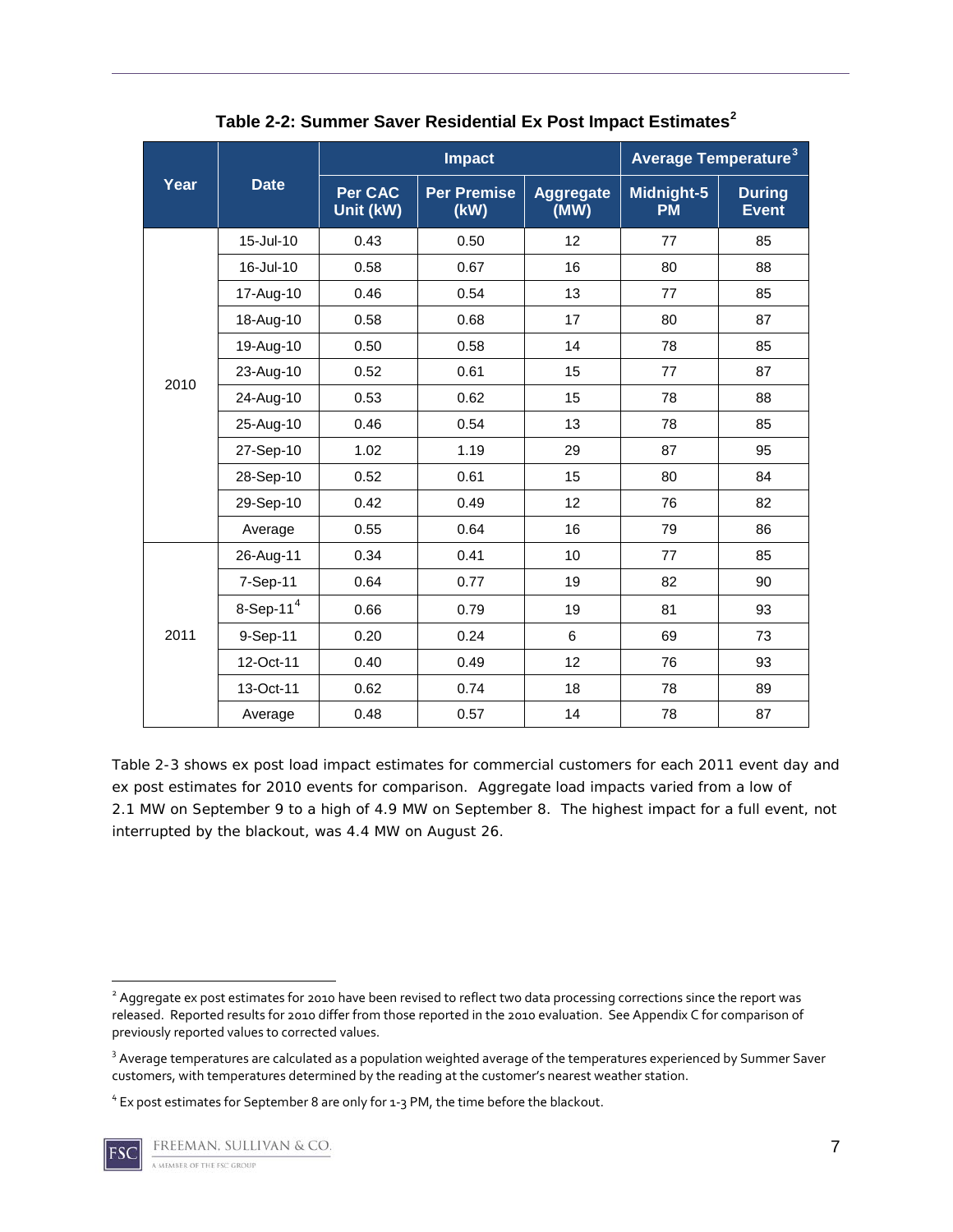|      |               |                             | <b>Impact</b>                 | Average<br>Temperature <sup>6</sup> |                   |              |
|------|---------------|-----------------------------|-------------------------------|-------------------------------------|-------------------|--------------|
| Year | <b>Date</b>   | <b>Per CAC</b><br>Unit (kW) | Per<br><b>Premise</b><br>(kW) | <b>Aggregate</b><br>(MW)            | Midnight-<br>5 PM | <b>Event</b> |
|      | 15-Jul-10     | 0.33                        | 0.84                          | 4.4                                 | 75                | 83           |
|      | 16-Jul-10     | 0.36                        | 0.93                          | 4.9                                 | 77                | 85           |
|      | 17-Aug-10     | 0.32                        | 0.83                          | 4.4                                 | 74                | 82           |
|      | 18-Aug-10     | 0.36                        | 0.92                          | 4.9                                 | 77                | 84           |
|      | 19-Aug-10     | 0.34                        | 0.87                          | 4.6                                 | 76                | 82           |
| 2010 | 23-Aug-10     | 0.32                        | 0.84                          | 4.4                                 | 74                | 84           |
|      | 24-Aug-10     | 0.34                        | 0.88                          | 4.7                                 | 76                | 85           |
|      | 25-Aug-10     | 0.33                        | 0.85                          | 4.5                                 | 75                | 82           |
|      | 27-Sep-10     | 0.47                        | 1.22                          | 6.5                                 | 84                | 92           |
|      | 28-Sep-10     | 0.36                        | 0.94                          | 5.0                                 | 79                | 83           |
|      | 29-Sep-10     | 0.34                        | 0.88                          | 4.7                                 | 76                | 81           |
|      | Average       | 0.35                        | 0.91                          | 4.8                                 | 77                | 84           |
|      | 26-Aug-11     | 0.34                        | 0.89                          | 4.4                                 | 76                | 82           |
|      | 7-Sep-11      | 0.31                        | 0.79                          | 3.9                                 | 81                | 89           |
|      | 8-Sep-11 $^7$ | 0.38                        | 0.98                          | 4.8                                 | 80                | 91           |
| 2011 | 9-Sep-11      | 0.16                        | 0.42                          | 2.1                                 | 68                | 71           |
|      | 12-Oct-11     | 0.29                        | 0.75                          | 3.7                                 | 75                | 92           |
|      | 13-Oct-11     | 0.26                        | 0.67                          | 3.3                                 | 77                | 86           |
|      | Average       | 0.29                        | 0.75                          | 3.7                                 | 76                | 85           |

**Table 2-3: Summer Saver Commercial Ex Post Impact Estimates[5](#page-7-0)**

Table 2-4 shows ex post load impact estimates for the whole program for 2011.

<span id="page-7-2"></span><sup>7</sup> Ex post estimates for September 8 are only for 1-3 PM, the time before the blackout.



<span id="page-7-0"></span><sup>5</sup> Aggregate ex post estimates for 2010 have been revised to reflect two data processing corrections since the report was released. Reported results for 2010 differ from those reported in the 2010 evaluation. See Appendix C for comparison of previously reported values to corrected values.

<span id="page-7-1"></span><sup>6</sup> Average temperatures are calculated as a population weighted average of the temperatures experienced by Summer Saver customers, with temperatures determined by the reading at the customer's nearest weather station.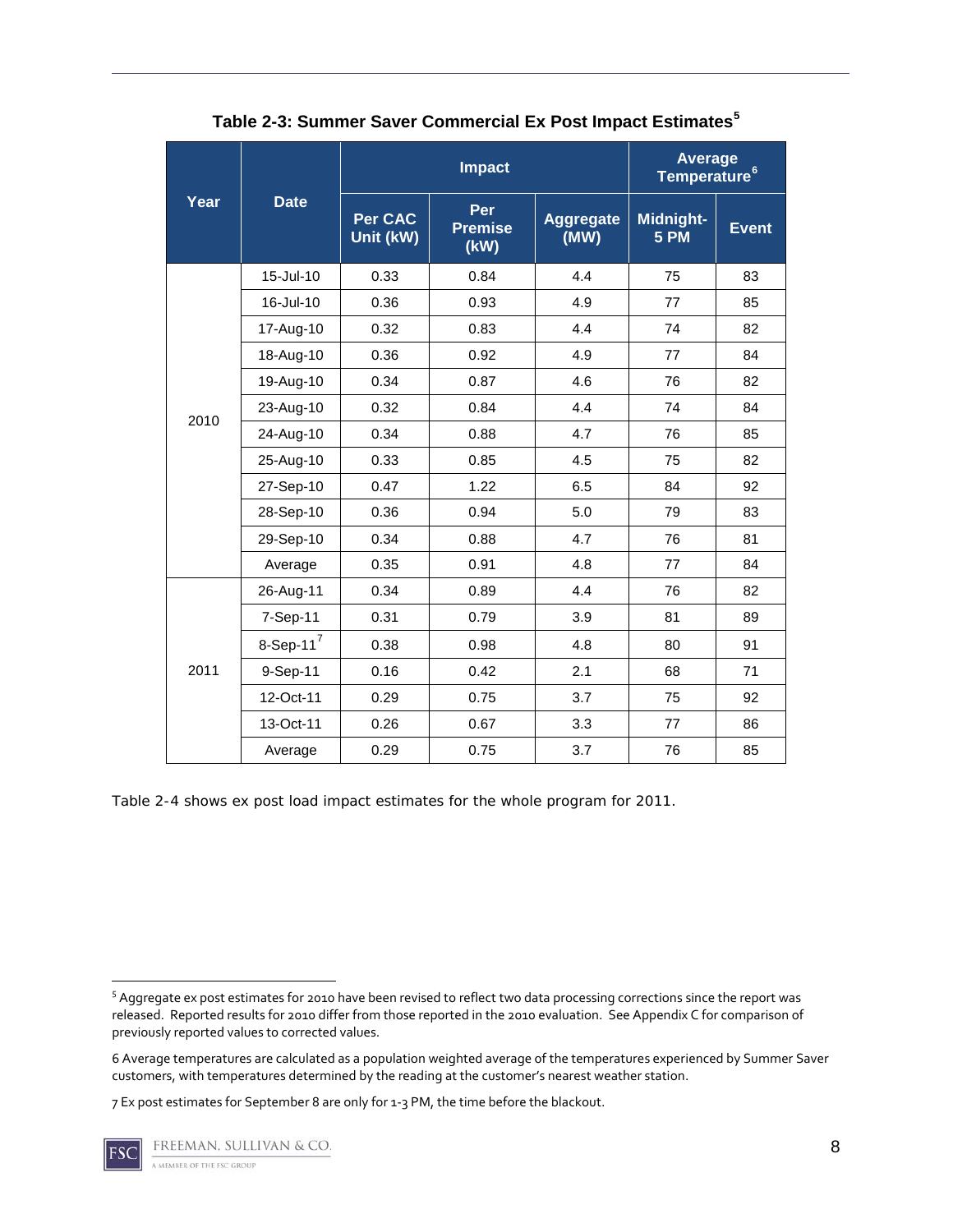|              |                         | <b>Impact</b>                 | Average                  |                          |              |
|--------------|-------------------------|-------------------------------|--------------------------|--------------------------|--------------|
| <b>Date</b>  | Per CAC<br>Unit<br>(kW) | Per<br><b>Premise</b><br>(kW) | <b>Aggregate</b><br>(MW) | Midnight-<br><b>5 PM</b> | <b>Event</b> |
| 26-Aug-11    | 0.34                    | 0.49                          | 14.4                     | 77                       | 84           |
| 7-Sep-11     | 0.54                    | 0.77                          | 22.9                     | 82                       | 90           |
| 8-Sep-11 $8$ | 0.57                    | 0.81                          | 23.9                     | 81                       | 92           |
| 9-Sep-11     | 0.19                    | 0.27                          | 8.1                      | 69                       | 72           |
| 12-Oct-11    | 0.37                    | 0.53                          | 15.7                     | 76                       | 93           |
| 13-Oct-11    | 0.51                    | 0.72                          | 21.3                     | 78                       | 88           |
| Average      | 0.42                    | 0.60                          | 17.7                     | 77                       | 86           |

**Table 2-4: Summer Saver Program Ex Post Impact Estimates**

#### <span id="page-8-0"></span>**2.3 Ex Ante Load Impact Estimates**

Table 2-5 shows ex ante load impact estimates for residential Summer Saver customers. The values shown are averages over the CPUC Resource Adequacy window of 1-6 PM. Program enrollment is expected to remain stable for the future, so this table applies to the years 2012-2022, under the assumption that the program continues to operate under the same set of rules. The residential Summer Saver program is expected to produce an average of 14 MW of demand response over the course of a 1 PM to 6 PM event on a typical event day in a 1-in-10 weather year. The residential program is expected to produce considerably higher impacts under the much hotter conditions of a 1 in-10 September peak day. Under those conditions, the residential program is expected to produce 24 MW.

<span id="page-8-1"></span> $\overline{\phantom{a}}$ 

<span id="page-8-2"></span> $8$  Ex post estimates for September 8 are only for 1-3 PM, the time before the blackout.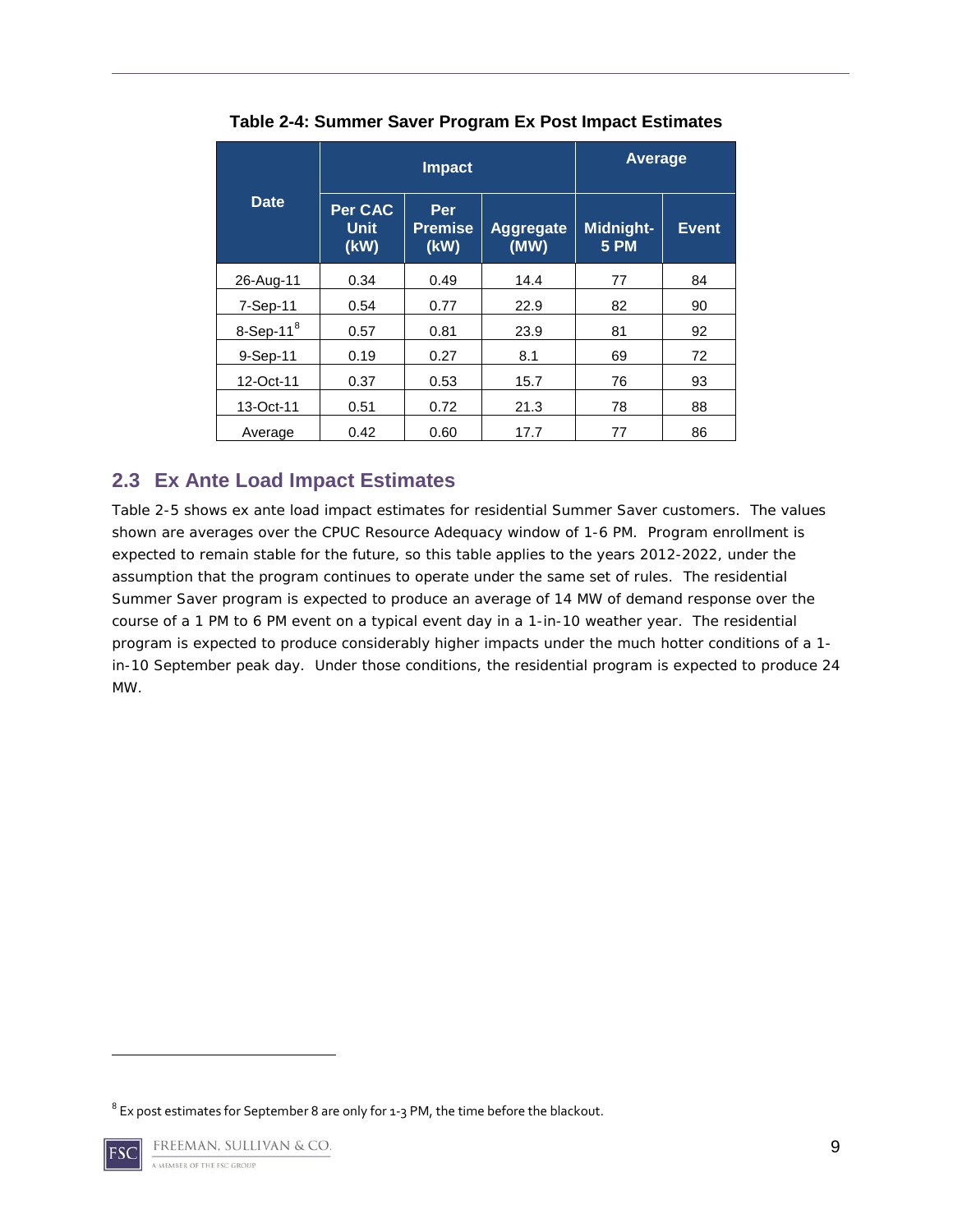|                            | <b>Per CAC Unit Impact</b><br>(kW) |           | <b>Aggregate Impact</b><br>(MW) |                   |  |
|----------------------------|------------------------------------|-----------|---------------------------------|-------------------|--|
| Day Type                   | <b>Weather Year</b>                |           | <b>Weather Year</b>             |                   |  |
|                            | $1$ -in-10                         | $1$ -in-2 | $1$ -in-10                      | $1$ -in-2         |  |
| <b>Typical Event Day</b>   | 0.48                               | 0.41      | 14                              | $12 \overline{ }$ |  |
| May Monthly Peak           | 0.39                               | 0.17      | 11                              | 5                 |  |
| June Monthly Peak          | 0.34                               | 0.09      | 10                              | 3                 |  |
| <b>July Monthly Peak</b>   | 0.52                               | 0.42      | 15                              | $12 \overline{ }$ |  |
| <b>August Monthly Peak</b> | 0.48                               | 0.38      | 14                              | 11                |  |
| September Monthly Peak     | 0.83                               | 0.64      | 24                              | 19                |  |
| October Monthly Peak       | 0.47                               | 0.38      | 14                              | 11                |  |

**Table 2-5: Summer Saver Residential Ex Ante Impact Estimates**

Table 2-6 shows ex ante impact estimates for commercial Summer Saver customers. Again, the values shown are averages over the CPUC Resource Adequacy window of 1-6 PM. Program enrollment for commercial customers is also expected to remain stable for the future, so this table applies to the years 2012-2022, under the assumption that the program continues to operate under the same set of rules. On a typical event day in a 1-in-10 year, the commercial Summer Saver program is expected to produce an average of 5.1 MW of demand response over the course of a 1 PM to 6 PM event. The commercial program is expected to produce considerably higher impacts under the much hotter conditions of a 1-in-10 September peak day. Under those conditions, the commercial program is expected to produce 6.2 MW.

|                            | <b>Per CAC Unit Impact</b><br>(kW) |           | <b>Aggregate Impact</b><br>(MW) |              |  |
|----------------------------|------------------------------------|-----------|---------------------------------|--------------|--|
| Day Type                   | <b>Weather Year</b>                |           | <b>Weather Year</b>             |              |  |
|                            | $1$ -in-10                         | $1$ -in-2 | $1$ -in-10                      | $1$ -in- $2$ |  |
| <b>Typical Event Day</b>   | 0.40                               | 0.36      | 5.1                             | 4.6          |  |
| May Monthly Peak           | 0.33                               | 0.24      | 4.3                             | 3.1          |  |
| June Monthly Peak          | 0.37                               | 0.24      | 4.8                             | 3.1          |  |
| July Monthly Peak          | 0.39                               | 0.36      | 5.0                             | 4.7          |  |
| <b>August Monthly Peak</b> | 0.40                               | 0.36      | 5.1                             | 4.6          |  |
| September Monthly Peak     | 0.48                               | 0.42      | 6.2                             | 5.4          |  |
| October Monthly Peak       | 0.34                               | 0.30      | 4.3                             | 3.9          |  |

**Table 2-6: Summer Saver Commercial Ex Ante Impact Estimates**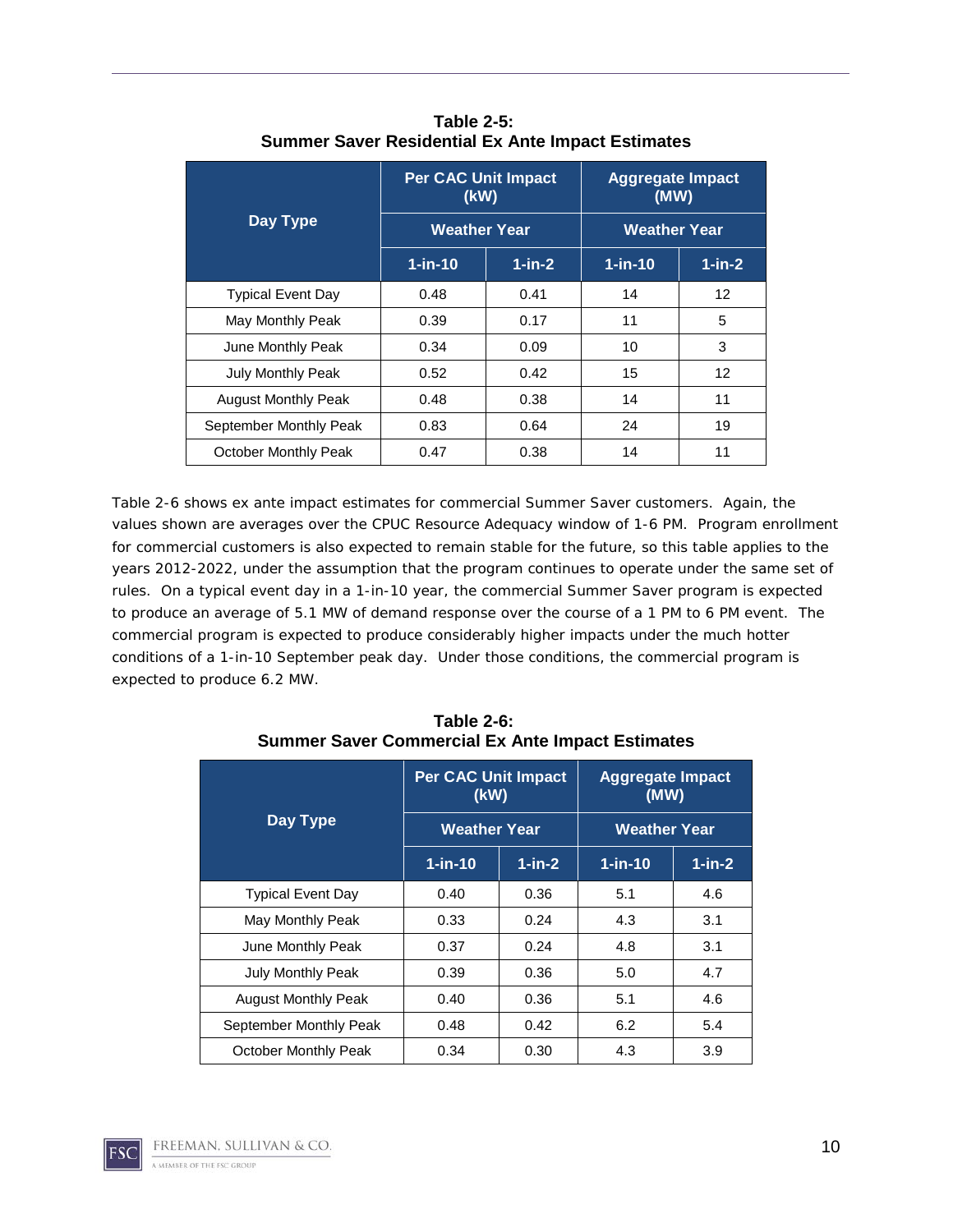#### <span id="page-10-0"></span>**2.4 Report Structure**

The remainder of this report is organized as follows. Section 3 summarizes the data and methodologies that were used to develop the ex post and ex ante load impact estimates and the validation tests that were applied to assess their accuracy. Section 4 contains the ex post load impact estimates, an analysis of control device communication success and an analysis of the distribution of load impacts over customers. Section 5 presents the ex ante estimates. The Appendix contains figures relating to the day-matching strategy used to estimate load impacts.

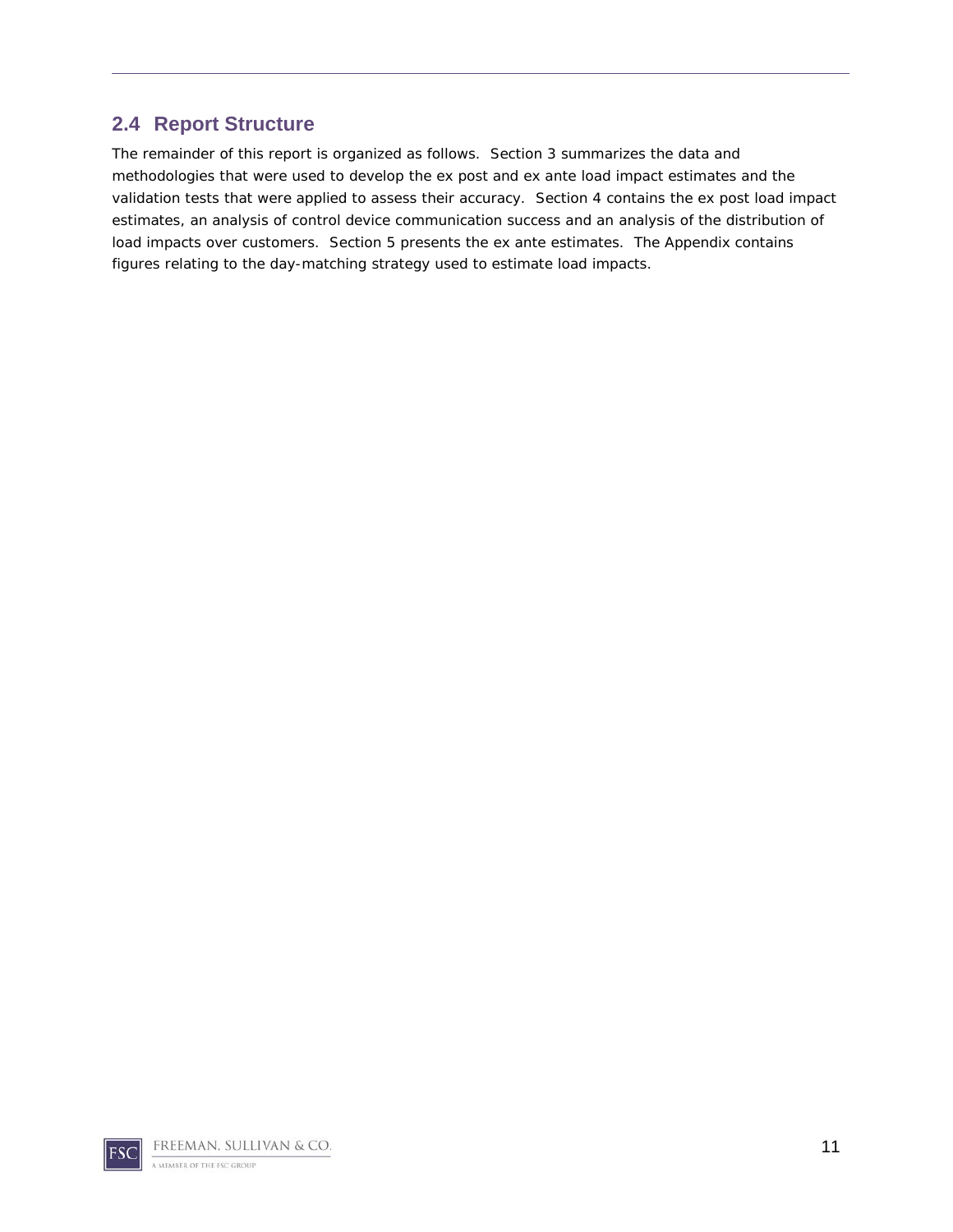## <span id="page-11-0"></span>**3 Data and Methodology**

This section summarizes the datasets and analysis methods that were used to estimate load impacts for each event in 2011 and for ex ante weather conditions. The choice of ex post model has important implications for ex ante modeling, which means that ex ante modeling is often referred to even though ex ante results are not included in this report. A separate report including ex ante results will be provided in a report to follow. Results from a variety of validation tests are also presented.

#### <span id="page-11-1"></span>**3.1 Data**

In 2011, six Summer Saver events were called. Table 3-1 shows the date of each event, and the start and stop time of each event. All residential and commercial accounts were called for each event. All events lasted four hours and began at either at 1 PM or 2 PM.

| <b>Date</b> | <b>Start Time</b> | <b>End Time</b> |
|-------------|-------------------|-----------------|
| 8/26/2011   | 2:00 PM           | 6:00 PM         |
| 9/7/2011    | $2:00$ PM         | 6:00 PM         |
| 9/8/2011    | $1:00$ PM         | 5:00 PM         |
| 9/9/2011    | 2:00 PM           | 6:00 PM         |
| 10/12/2011  | 1:00 PM           | 5:00 PM         |
| 10/13/2011  | 1:00 PM           | 5:00 PM         |

#### **Table 3-1: Summer Saver 2011 Event Summary**

SDG&E provided FSC with samples of smart meter interval data for both the residential and commercial populations for the summer of 2011. The sample included data for 762 residential premises and 3,555 commercial premises. The commercial sample encompassed the entire commercial Summer Saver population for which smart meter interval data is available.<sup>[9](#page-11-2)</sup> This is the first time the Summer Saver evaluation is being performed using only smart meter interval data; previous evaluations have relied on CAC logger data. However, in evaluations of the 2009 and 2010 program years, analyses of residential load impacts performed using smart meter interval data produced load impact estimates very close to those estimated using CAC logger data. While these analyses were not performed for commercial customers, FSC does not believe that repeating the same process for the 2011 program year would not also produce similar results as those found using CAC logger data. Additionally, FSC has extensive experience using smart meter data to estimate load impacts for CAC load control programs for other utilities; this method has always been found to produce impact estimates as accurate as those estimated based on CAC logger data.

Tables 3-2 and 3-3 show the distribution of CAC tonnage by cycling option and climate zone for the populations and samples of commercial and residential customers, respectively, as of June, 2011. As the tables show, each sample is representative of the population of participants. The differences between the fraction of customers in each sample cell and each population cell are small; there are effectively no differences across climate zones, while small differences exist across cycling options.

<span id="page-11-2"></span><sup>&</sup>lt;sup>9</sup> The exact number of premises with data for analysis varied on a day-by-day basis, due to limitations on interval data availability.

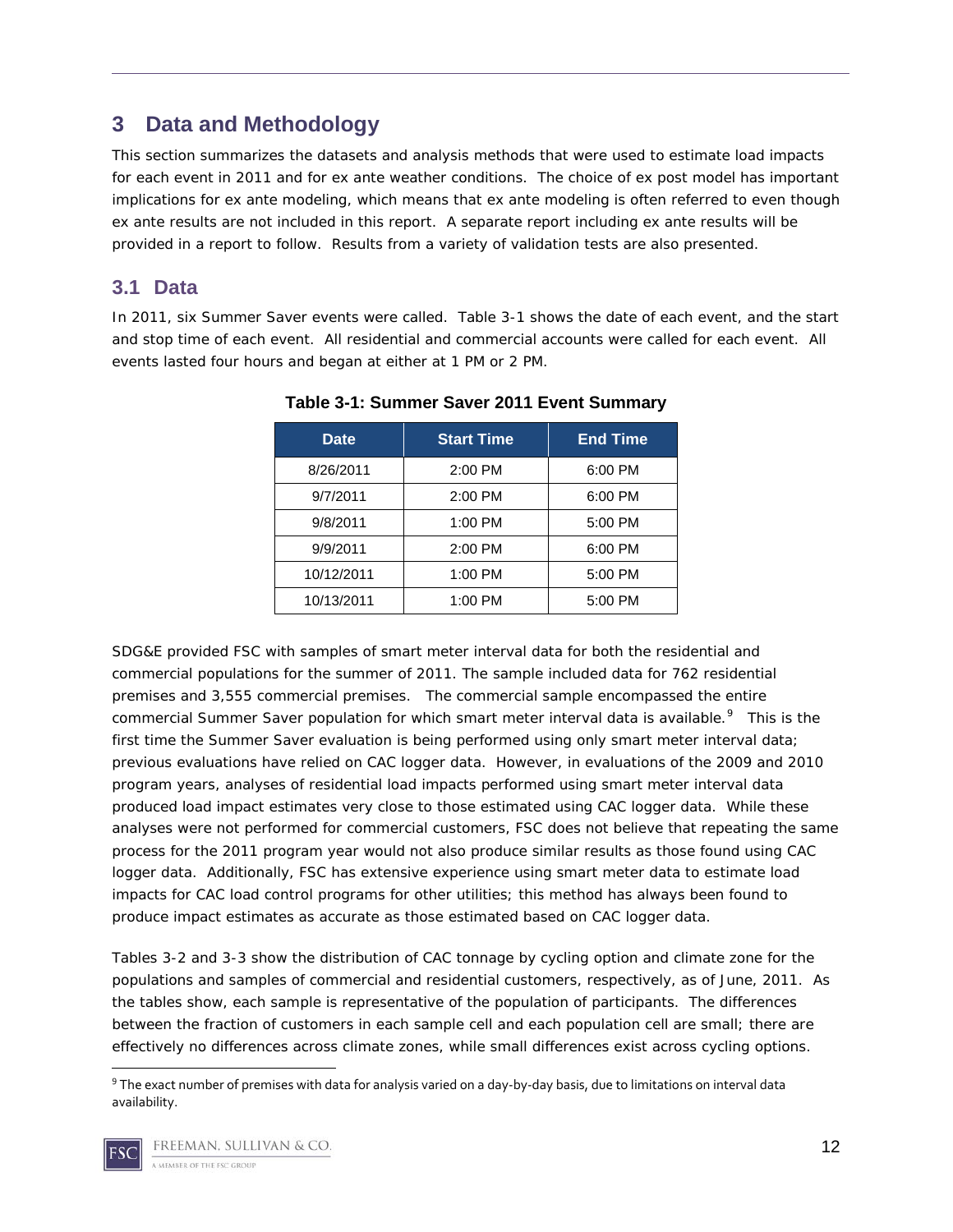Final results are weighted based on cycling option to reflect these slight differences between the sample and the population.

| <b>Cycling and Weekday</b><br><b>Options</b> | <b>Group</b>      | <b>Climate</b><br>Zone 1 | <b>Climate</b><br>Zone 2 | <b>Climate</b><br>Zone 4 | <b>Total</b> |
|----------------------------------------------|-------------------|--------------------------|--------------------------|--------------------------|--------------|
| 50%                                          | Population        | 3%                       | $1\%$                    | 42%                      | 46%          |
|                                              | Sample            | 3%                       | $1\%$                    | 46%                      | 50%          |
| 100%                                         | Population        | 11%                      | 1%                       | 43%                      | 54%          |
|                                              | Sample            | 11%                      | $1\%$                    | 39%                      | 50%          |
| Total                                        | <b>Population</b> | 14%                      | 2%                       | 85%                      | 100%         |
|                                              | <b>Sample</b>     | 14%                      | 2%                       | 84%                      | 100%         |

#### **Table 3-2: Distribution of AC Tonnage by Program Option and Climate Zone Residential Population**

| Table 3-3: Distribution of AC Tonnage by Program Option and Climate Zone |  |
|--------------------------------------------------------------------------|--|
| <b>Commercial Population</b>                                             |  |

| <b>Cycling and Weekday</b><br><b>Options</b> | Group             | <b>Climate</b><br>Zone 1 | <b>Climate</b><br>Zone 2 | <b>Climate</b><br>Zone 4 | Total |
|----------------------------------------------|-------------------|--------------------------|--------------------------|--------------------------|-------|
| 30%                                          | Population        | 14%                      | 0%                       | 23%                      | 37%   |
|                                              | Sample            | 14%                      | 0%                       | 23%                      | 38%   |
| 50%                                          | Population        | 32%                      | 0%                       | 31%                      | 63%   |
|                                              | Sample            | 31%                      | 0%                       | 31%                      | 62%   |
| Total                                        | <b>Population</b> | 45%                      | 1%                       | 54%                      | 100%  |
|                                              | <b>Sample</b>     | 45%                      | 0%                       | 55%                      | 100%  |

## <span id="page-12-0"></span>**3.2 Methodology**

The primary task in estimating ex post event impacts is to estimate a reference load for each event. The reference load is a measure of what demand would have been in absence of the demand response event. Although this report focuses on ex post estimation, the ultimate goal of the broader evaluation is to develop both ex post and ex ante load impact estimates. Therefore, ex ante methods are discussed where relevant. The primary task in estimating ex ante event impacts (which are often of more practical concern) is to make the best use of available data on loads and load impacts to predict future program performance. The data and models used to estimate ex post impacts are typically major elements of the ex ante analysis.

The primary source of information used in both the 2009 and 2010 evaluations of Summer Saver for reference load was load observed during non-event times. This was significantly aided by the experimental design put in place for settling the demand response contract with Comverge Inc. Under this contract, a stratified, random load research sample of residential and commercial Summer Saver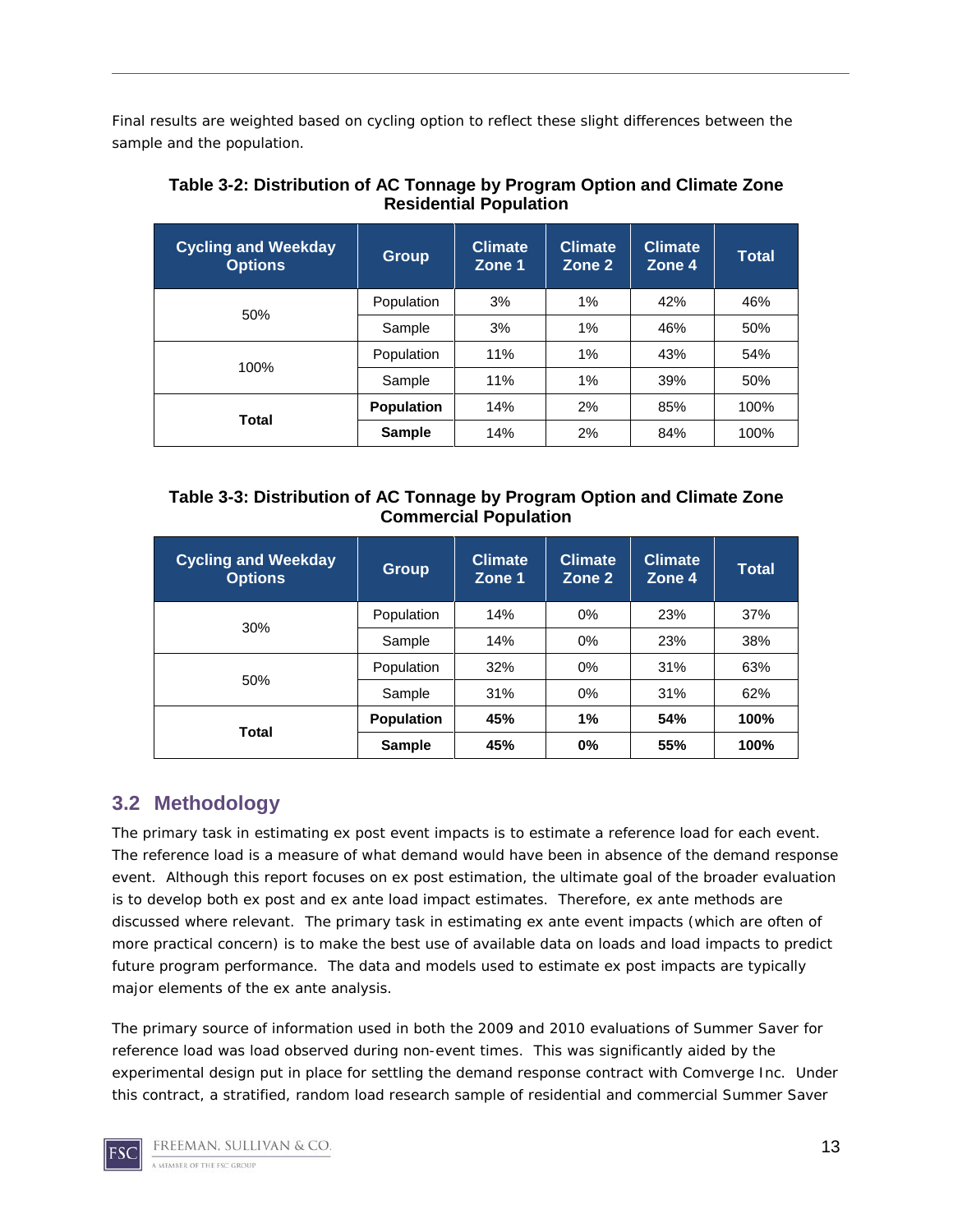customers was created. During each event, half of the load research sample would be held back to provide reference load (*i.e.* those CAC units would not be controlled during the event). Individual customer regressions performed well under these conditions because any given customer in the sample had several event periods during which their load could act as reference load because it was not curtailed. Moreover, even if particular events were unique from all other event days (such as September 27, 2010, which was the hottest day of 2010 and the all-time SDG&E system peak), load from one half of the sample could be used to estimate the reference load for the other half in a treatment-control analysis rather than individual customer regressions.

As compared to the two previous program years, the events in 2011 were more complicated to model because several of the event days had unique characteristics and because the experimental design for settlement with Comverge Inc was corrupted. These complications and the modeling decisions that resulted are discussed in Appendix A. The result was that residential ex post impact estimates were developed using individual customer regressions, while commercial ex post impact estimates were developed using a day-matching approach. Each is described below.

#### <span id="page-13-0"></span>**3.2.1 Customer Regression Models for Residential Customers**

Each customer has a different usage pattern over time, and each customer's usage is likely to respond differently to changes in weather. For this reason, separate regressions were estimated for each premise in the residential sample,<sup>[10](#page-13-1)</sup> but using a common regression specification over all cases. For all premises, the factors used to estimate usage patterns were weather variables interacted with time indicators. These allow the model to take into account different reactions to weather conditions at different times of day, times of week and times of year. For example, a residential customer's energy usage might respond strongly to high temperatures on a Saturday afternoon when they are at home, but it might not respond at all on a Wednesday afternoon when they are at work.

Only non-holiday weekdays were modeled because no events were called on either weekends or holidays, and weekend usage behavior is quite different from weekday usage. Table 3-4 defines the variables and describes the effects they seek to identify. The regression specification was:

$$
kWh = a + \sum_{i=1}^{24} \sum_{j=5}^{10} b_{ij} \times lagcdh_i \times hour_i \times month_j + \sum_{i=1}^{24} c_i \times hour_i + \sum_{i=1}^{24} d_i \times wacdh_i \times hour_i
$$
  
+ 
$$
\sum_{i=14}^{20} e_i \times wacdh_i \times earlyevent_i \times hour_i + \sum_{i=15}^{21} f_i \times wacdh_i \times lateevent_i \times hour_i + \varepsilon
$$

<span id="page-13-1"></span><sup>&</sup>lt;sup>10</sup> As discussed in Appendix A, this regression specification was also estimated for commercial units but the results were not ultimately the ones chosen.

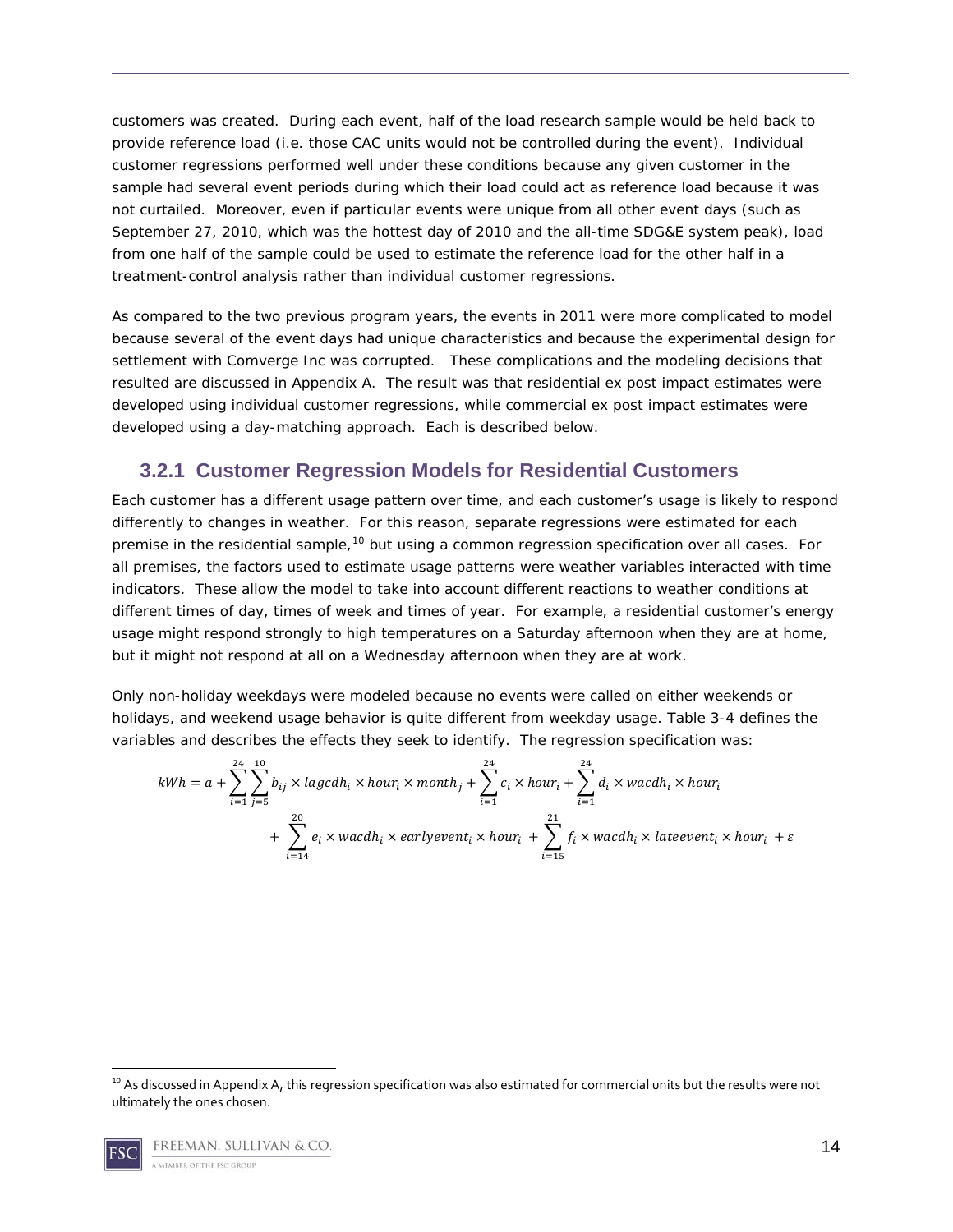| <b>Variable</b> | <b>Description</b>                                                                                                                              |
|-----------------|-------------------------------------------------------------------------------------------------------------------------------------------------|
| a               | Estimated constant                                                                                                                              |
| $b-f$           | Estimated parameter coefficients                                                                                                                |
| hour            | Indicator variables representing the hours of the day, designed to estimate the effect of daily schedule<br>on usage behavior and event impacts |
| month           | Indicator variable for the month                                                                                                                |
| earlyevent      | Indicator variable to model the hourly effects of events occurring during 1 PM - 5 PM                                                           |
| lateevent       | Indicator variable to model the hourly effects of events occurring during 2 PM - 6 PM                                                           |
| lagcdh          | Weighted average of the previous 24 hours of cooling-degree hours with a base of 70°F                                                           |
| wacdh           | Weighted average of the previous 3 hours of cooling-degree hours with a base of 75°F. Captures<br>shorter-term effects of high temperatures.    |
| ε               | Error term                                                                                                                                      |

**Table 3-4: Description of AC Load Regression Variables**

The conceptual basis for statistical analysis is that with large sample sizes, the effect of unobservable or omitted factors not related to the main effect will disappear due to the power of averaging. Presumably, many factors affect an individual customer's usage other than what can be included in a large-scale model. In a large sample, such as hundreds of customers over three months, it is likely that the effect of these omitted factors is small. However, in smaller samples, such as one or a few customers' regression models, these omitted factors could have an important effect. This means that results for sub-samples of the dataset should be viewed with increasing caution as the sub-samples decrease in size.

A related issue is that any measure of event-impact standard error associated with these individual customer regressions inherently assumes that the model has been fully and correctly specified so that the only remaining unexplained variation is completely random – meaning that it is unrelated to any variables of interest. As noted, this may be untrue at an individual customer level. Moreover, statistical variation can only be calculated based on the observed events during the study period. This means that it cannot take into account the effect of weather patterns or other recurring behavior patterns that are not well-represented in the dataset, but are likely to arise in the future. When the statistical model is asked to provide an extrapolation, there is no procedure for adjusting its uncertainty estimate upward because it is an extrapolation. Both of these issues probably lead to an under-estimation of the true level of variance that should be expected in Summer Saver results – even assuming no operational changes or changes in underlying customer behavior. The degree of this under-estimation is unknown because there is no data to model it.

Given that caveat, standard errors for load impacts are calculated as:

$$
se = \sqrt{(stdp^2 + rmse^2)},
$$

Where *stdp* is the standard deviation of the prediction, *i.e.*, the standard error associated with the fact that all coefficients are estimated values, and *rmse* is the root-mean-squared-error of the regression, or the error associated with the fact that the model has a baseline of uncertainty in it even if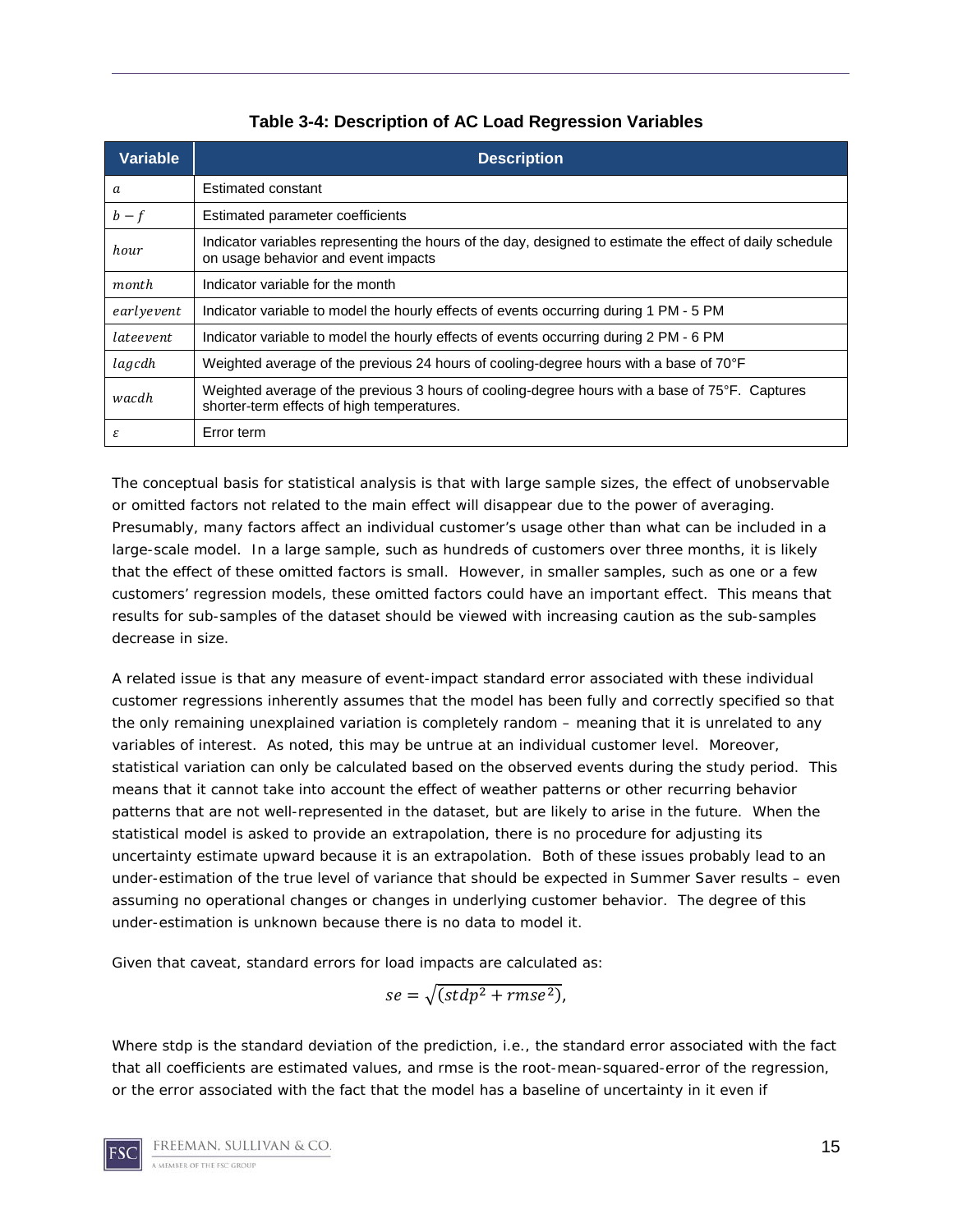coefficients are estimated perfectly. The *stdp* value is calculated independently for each hourly prediction of each customer's load.

Having calculated the standard error for each hour for each customer, aggregate standard errors are calculated assuming that errors are independent across customers. Therefore, variances can be summed to get aggregate variance.

Having calculated standard errors of predicted load impact, percentiles of load impact are calculated based on a Gaussian (Normal) distribution with standard deviation equal to the calculated standard error and mean equal to the estimated load impact. This calculation is justified by the central limit theorem.

## <span id="page-15-0"></span>**3.2.2 Residential Regression Model Validation**

In order for a model to be useful in the context of Summer Saver, it must make accurate predictions of CAC loads, primarily at high temperatures. Three methods of validation are used to assess this capability: in-sample testing, out-of-sample testing and evaluation of general plausibility of predictions.

#### *In-sample Testing*

At an individual level and at an aggregate level, the model must explain a large degree of the observed variation in household load during the summer of 2011. This is a test of the in-sample Rsquared of the model, which is the simplest test for the model to pass and is a necessary, but not sufficient, condition for the model to be useful. A substantial body of evidence from previous evaluations by FSC and others demonstrates that weather and time variables in a regression model can explain a large amount of the variation in CAC load. Therefore, a model without an aggregate Rsquared value of at least 70% would suggest a significant error and would bear significant investigation before being accepted.

The R-squared of a model can be inflated by including a very large number of variables. In this case, the model will appear to explain a large degree of the variation in load, but it may be highly inaccurate in predicting for conditions outside of the range of values for the data used to estimate the model. This is known as over-fitting. Diagnosing whether a model is over-fit inherently requires judgment. There are several metrics, such as adjusted R-squared, that attempt to penalize models for including many variables, but they are all based on arbitrary weightings of the number of variables as compared to the fit of the model. The method used here to guard against over-fitting is out-of-sample testing, as described below. An over-fit model will not produce accurate out-of-sample predictions.

Although the regressions were performed at the individual premise level, from an evaluation standpoint the focus is less on how the regressions perform for individual premises than on how they perform for the aggregated sample. Therefore, the R-squared (goodness-of-fit) statistic is presented for both the individual regressions and for the aggregate load: the average R-squared among individual residential households is 43% and at an aggregate level the residential R-squared is 87%.

Summer Saver events are only likely to be called at times of very high temperature. Therefore the models must accurately fit load at high temperatures in particular. Figures 3-1 and 3-2 show that the residential models do fit load accurately for the high-temperature periods during the summer of 2011.

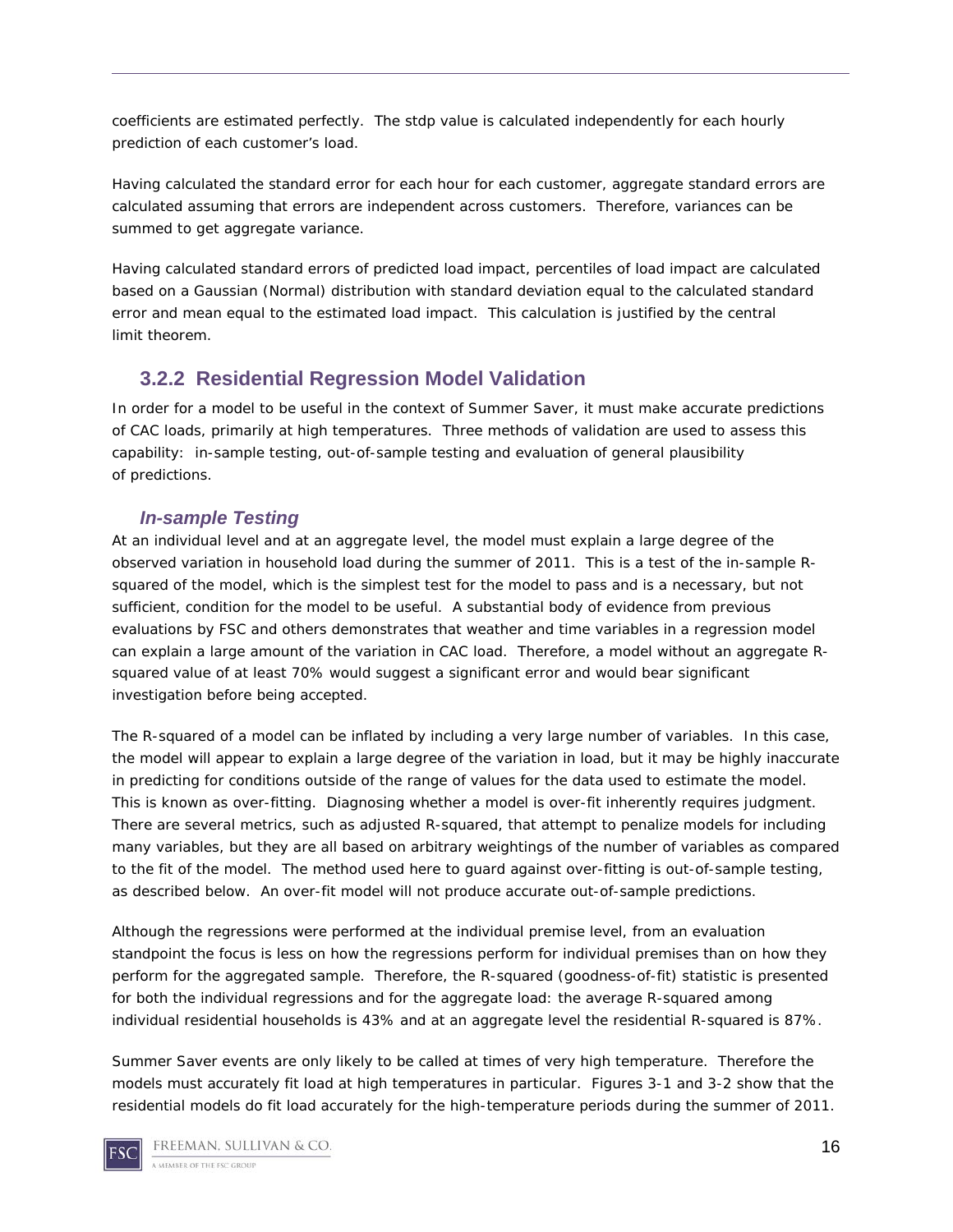Figure 3-1 shows the average actual hourly load in the residential sample and the predicted hourly load for afternoon non-event hours between 1 PM and 6 PM when the temperature exceeds 80°F. Bias in these figures would show itself as a persistent difference between actual and predicted values in one direction. For example, if the actual values strongly tended to be above the predicted values, then that would indicate that the model under-predicted load at high temperatures. There is little systematic difference between the predicted and actual loads as shown in the figure. On average, residential predicted loads exceed the actual loads by 2%.



**Figure 3-1: Actual and Predicted Average Residential Load for 1 PM to 6 PM, Non-event Days When the Temperature Exceeds 80°F**

In addition to checking how well the model predicts load at non-event times, it is also important to verify that the model predicts load well during event periods. Figure 3-2 shows the predicted versus actual values during the 2011 events when the temperature exceeds 80°F. This includes all 2011 event hours except those on September 9. For residential households, the actual load exceeds the predicted load by less than 1%.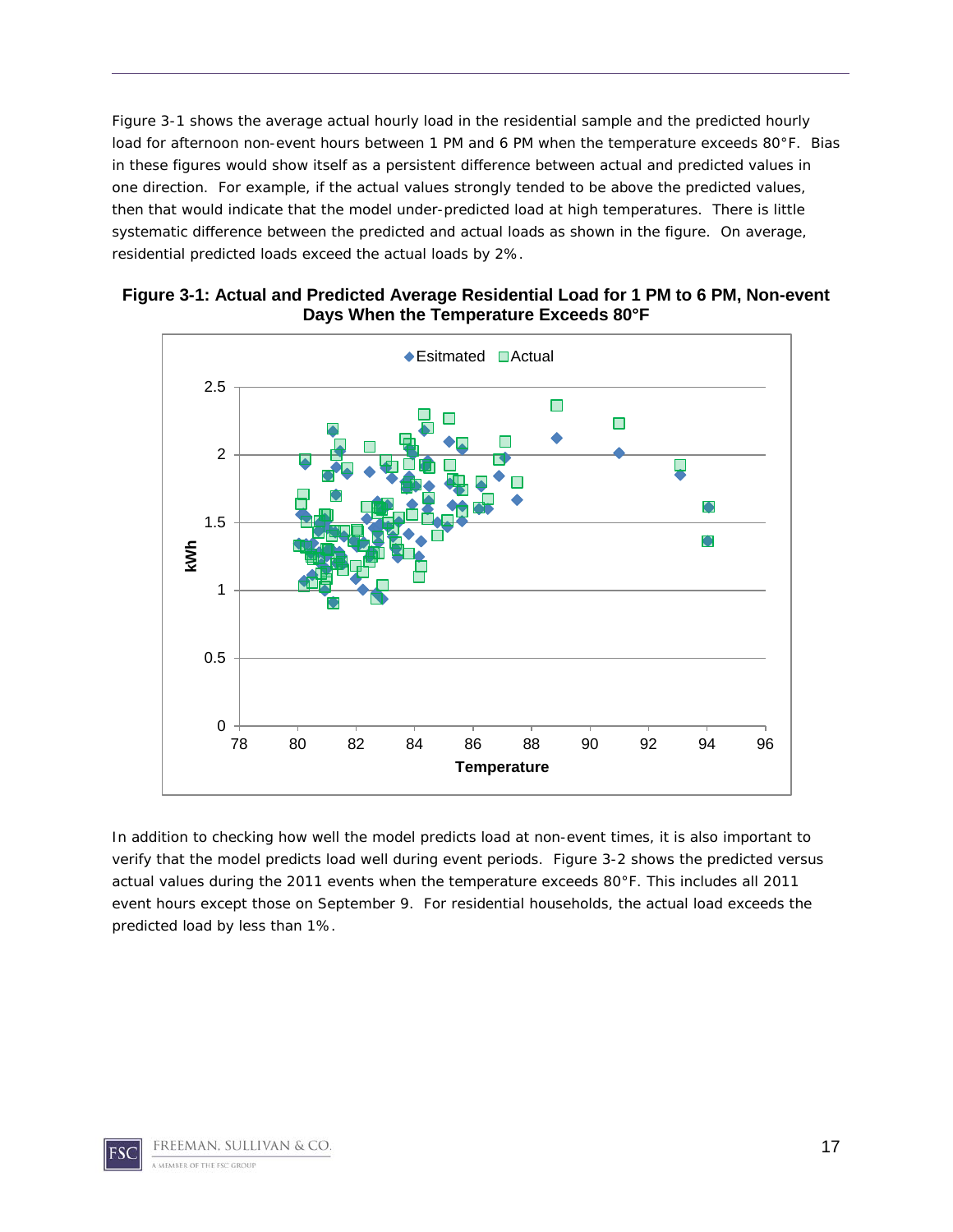**Figure 3-2: Actual and Predicted Average Residential Load for Event Hours When the Temperature Exceeds 80°F**



These figures do not necessarily indicate that the model is good at predicting in the ex ante application because these values are predictions for conditions used to fit the model. Instead, these figures show that there is only a small amount of variation in the existing data that the model does not account for at the higher temperature levels.

#### *Out-of-sample Testing*

As a second and more stringent test, the model must do well in out-of-sample testing on days included in the 2011 dataset. The procedure for out-of-sample testing consists of re-estimating the model while holding back some of the hot non-event days of the summer from the estimation. Predicted loads were then compared to the actual loads on the days held back. This is a true test of the regression model's predictive power for weather conditions actually observed during the summer of 2011.

Figure 3-3 shows the actual average hourly energy use of residential households for the out-of-sample days, July 6, July 8, and September 6. The close match between predicted values and actual values reflects the ability of the regressions to predict accurately. For residential customers, the average absolute difference between predicted and actual load is approximately 3% during the hours of 1 PM to 6 PM.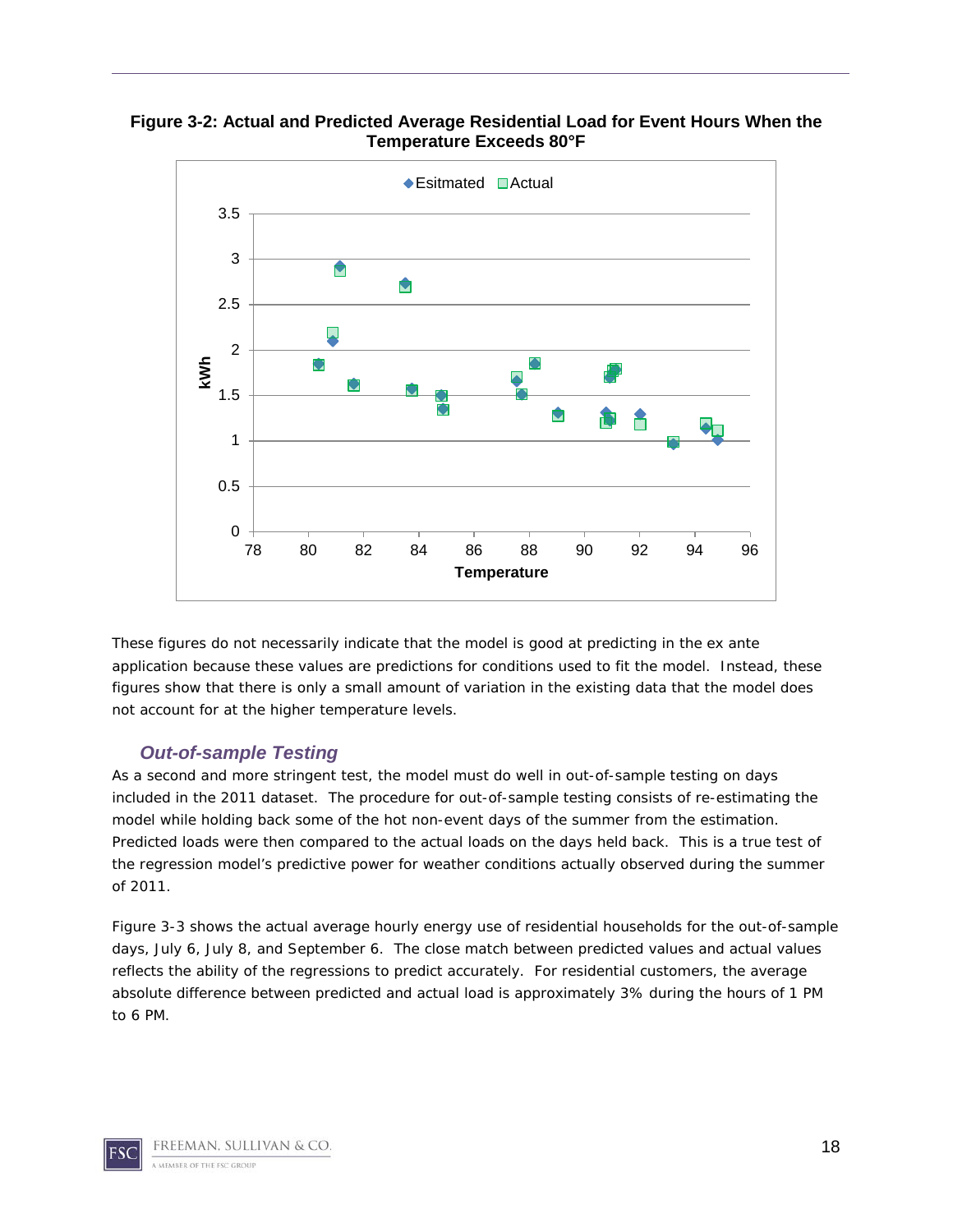

**Figure 3-3: Average Residential Whole-Building Actual and Predicted Load for Out-of-sample Days**

The final test of the model is one of general plausibility in predicting loads during the event periods and for the ex ante weather conditions. This test is less well-specified but consists of producing reasonable household load patterns as a function of weather as compared to results in past years, results from other programs and general knowledge about how the program works. This reality-check test is a crucial way to test the assumptions that go into the model. The ex ante estimates that will be presented in a future report were carefully reviewed and generally display the expected patterns across event conditions and are consistent with other studies after judgmentally accounting for expected differences due to weather conditions and other factors.

#### <span id="page-18-0"></span>**3.2.3 Day-matching for Commercial Customers**

As noted above, complications arose due to the unique nature of the 2011 event days which led to the use of a day-matching method to produce commercial ex post impact estimates. Under this method, each event day was matched with a non-event day that appeared to provide an accurate reference load based on pre-event, event-period and post-event loads. The underlying concept is that even after accounting for the effects of weather, loads remain highly correlated throughout the day. Observing that loads on an event day and non-event day are very close in the hours before an event and after an event is strongly suggestive that loads during the event would have been similar had the event not occurred. [11](#page-18-1)

<span id="page-18-1"></span><sup>&</sup>lt;sup>11</sup> This is a theoretical argument for using a time-series analysis. However, the data requirements for such an analysis are stringent, the models are much more time consuming to fit and validate, and effectively communicating the methods and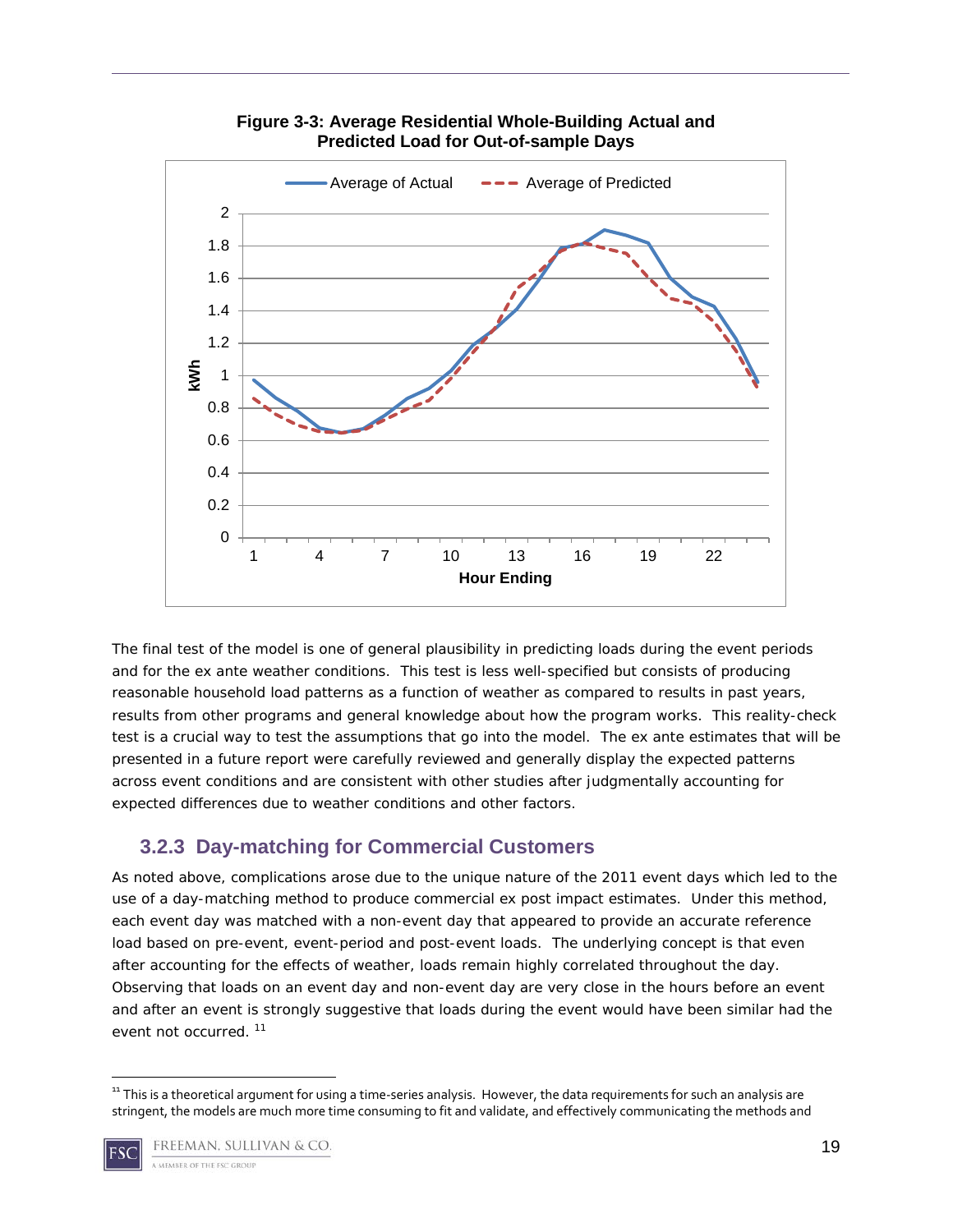With this conceptual framework in mind, a day's load had to satisfy three basic criteria to be judged to be suitable as a reference load for an event day:

- The event day average loads during the three hours before the event had to be at least as close to the average loads on the reference day during the same hours as they were to the average loads during those hours on any other non-event weekday. In other words, there was no day with pre-event average loads closer to those on the event day than the reference day chosen;
- The event day loads during the event hours had to be below the loads on the reference day during the same hours; and
- The event day loads during the three hours immediately after the event had to be near to or higher than the loads on the reference day during the same hours.

September 7 and August 26 had such high loads that no non-event day had loads that satisfied all the criteria. This was also true for using day-matching to model the impacts of the first two hours of the event on September 8, which was interrupted by the blackout. For these cases, the non-event day with the highest load was chosen and a same-day adjustment was applied. A same-day adjustment is a way to account for known biases in a reference load. In this case, the fact that that load in the hour immediately before the event is much higher than the highest available reference day load indicates the high likelihood of a downward bias in the reference load during the event. To partially correct this bias, the reference load is adjusted by adding to it the difference between event day load and the reference day load during the hour immediately before the event. This adjustment is calculated separately for each cycling option of each customer segment and applied to the day-matching reference load for each event day.

Table 3-5 shows the days that were chosen to provide reference load for each ex post event day. Appendix B shows graphs of the load shapes and adjusted load shapes for each event day load and reference day load.

| <b>Event Day</b> | <b>Matched Days</b> |
|------------------|---------------------|
| 26-Aug-11        | 2-Aug-11            |
| 7-Sep-11         | 2-Aug-11            |
| 8-Sep-11         | 2-Aug-11            |
| 9-Sep-11         | 7-Jul-11            |
| 12-Oct-11        | $6-Sep-11$          |
| 13-Oct-11        | 25-Aug-11           |

#### **Table 3-5: Event Days and Matched Reference Load Days for Commercial Customers**

Based on the figures in Appendix B, the day-matching reference loads for commercial customers appear quite plausible.

 $\overline{\phantom{a}}$ results of such a departure from standard load impact evaluation methodologies would be challenging. Additionally, they are of limited to no use in ex ante estimation. For these reasons this simplified approach to addressing autocorrelation is preferred.

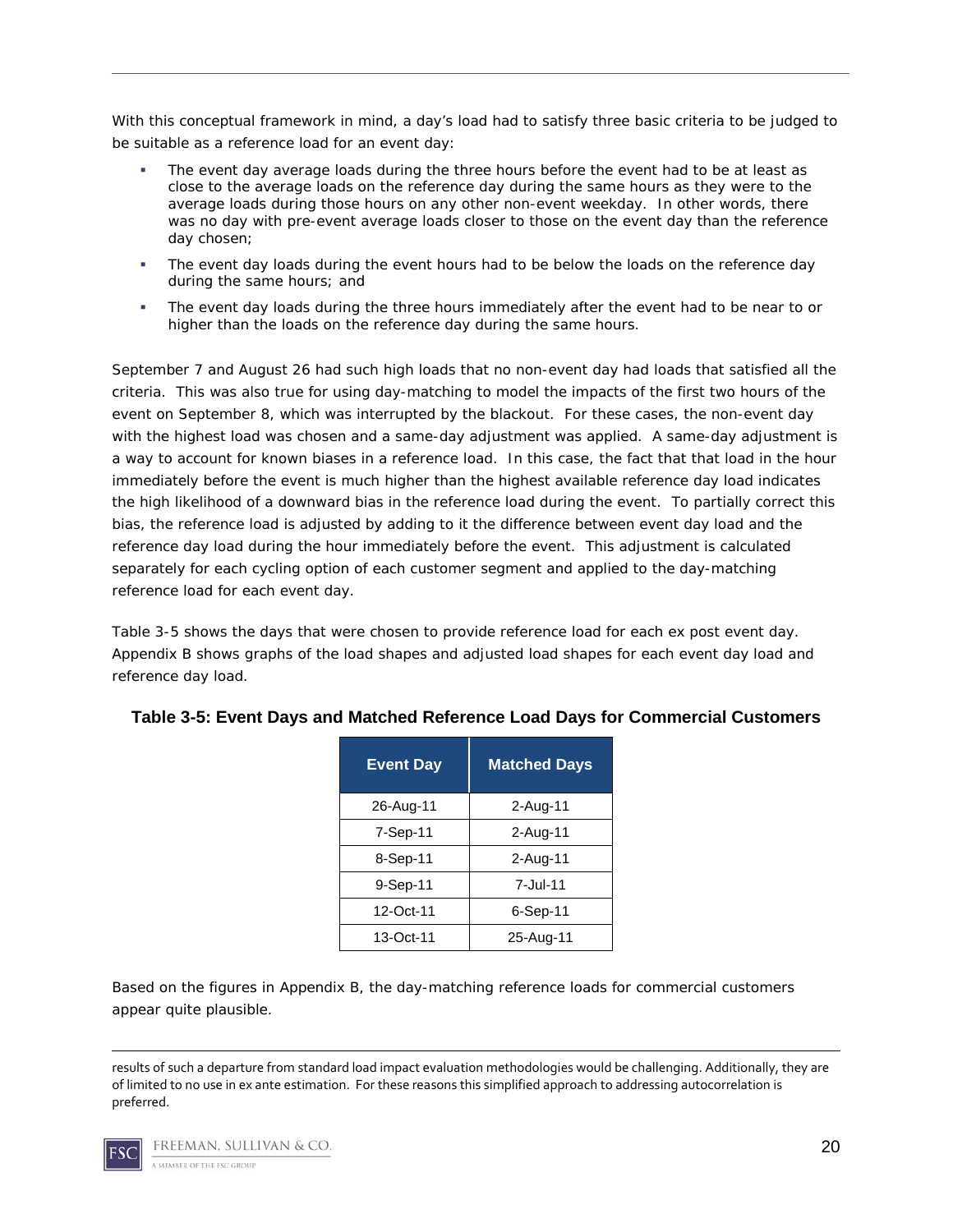Having identified matched days, load impacts for each cycling option within each customer segment were estimated by subtracting average hourly load during each event from average hourly load during the same hours of the matched reference day. Standard errors were calculated at an hourly level as the square root of the sum of squared standard errors of each hourly average load.

#### <span id="page-20-0"></span>**3.3 Ex Ante Impact Estimation Methodology**

Just as 2011 presented different modeling issues than in previous years for ex post estimation, it also had unique characteristics for ex ante modeling. In the previous two evaluations of this program, ex ante load impact estimates were developed using the same individual customer regressions that were used for ex post. For reasons discussed in Appendix A, ex post estimates from individual customer regressions deserve extra scrutiny this year. Additionally, strictly from the standpoint of ex ante prediction, 2011 was not ideal as a sole source of information for future prediction. Predicting impacts for ex ante weather conditions relies on observing system operation multiple times and under a variety of conditions. For accurate predictions, a larger number of events occurring under different weather conditions are better. Only six events were called in 2011, and several of them are not highly useful for predicting typical system performance.

First, the two October event days had impacts that are lower than what would be expected during similar conditions earlier in the season, or even during October if there was a more extended period of heat.

In addition, on one of the event days, September 8, a blackout affected the entire SDG&E territory. This blackout happened in the middle of the event, leaving only two hours in which loads are representative of normal event loads; this limits the usefulness of this event for predictive purposes. The day after the blackout, September 9, was also an event day. This event day provides no particular challenges for ex post modeling; however the temperatures on September 9 are much lower than normal for a Summer Saver event. For this reason, the observed load impact on that day provides little useful input into a predictive ex ante model.

Finally, the day before the blackout, September 7, was the system peak day for 2011 and Summer Saver customers had pre-event loads on that day higher than loads during similar hours on any nonevent days. This means that any reference load model for that day will be an extrapolation from loads under observed weather conditions to loads under un-observed weather conditions. Another event day, August 26, presented the same issue for commercial customers but not for residential customers.

For these reasons, it is worth careful consideration whether ex ante results based only on 2011 events are reliable. An alternative option is to use both 2010 and 2011 results to develop ex ante impact estimates. This is reasonable because the program has changed little in the past year, the population of participants has been stable, and in such a short time it is unlikely that underlying customer behavior or CAC operation has changed significantly. Additionally, there were 11 events in 2010 that occurred under conditions more similar to those likely to arise in the future than the 2011 events. The latest event occurred in late September, with the bulk of events occurring in mid-July through early September. The temperatures during events were mainly in the mid-to-high 80s, which is typical of summer weather in San Diego and is also similar to most of the conditions used for ex ante prediction.

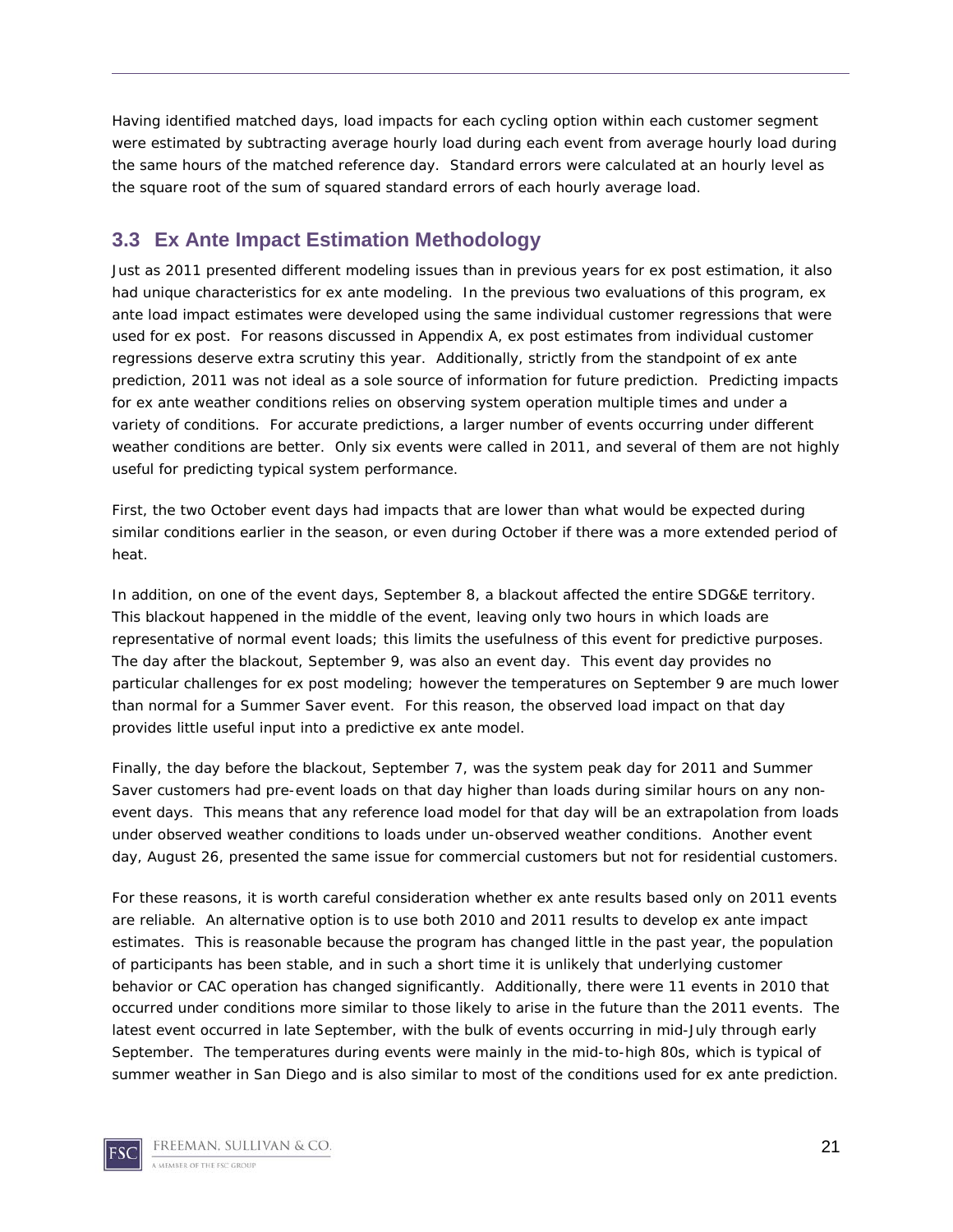For residential customers it makes little difference which strategy is used. Ex ante predictions developed using 2011 data alone are very similar to those developed in 2010. Therefore combining the years' data has no appreciable effect on the ex ante impact estimates. This is shown in Figure 3-7 below. The figure shows point estimates of load impact per CAC unit for each set of ex ante weather conditions as a function of the average temperature from midnight to 5 PM under those conditions. This summary measure of temperature is highly predictive of load impacts. The linear trend-lines between the two sets of data points are practically indistinguishable, which indicates that as a practical matter, predictions using either year's data are essentially identical.<sup>[12](#page-21-0)</sup> Both the average values and the way the predictions vary with temperature are the same. For this reason, ex ante estimates developed using the individual customer regression model are used.



**Figure 3-7: Residential Ex Ante Predictions Developed Using 2011 Data Alone and those Developed in 2010** 

For commercial customers, due to the variability in impacts induced by the unique 2011 modeling issues and the fairly small number of events, impact estimates developed using both years' data together are likely to be more reliable.

<span id="page-21-0"></span><sup>&</sup>lt;sup>12</sup> The set of ex ante weather conditions used for modeling changed between the two years. This has no material effect on the figure other than to provide two sets of conditions, with much hotter temperatures in the 2011 ex ante conditions that were not there in the 2010 set of conditions.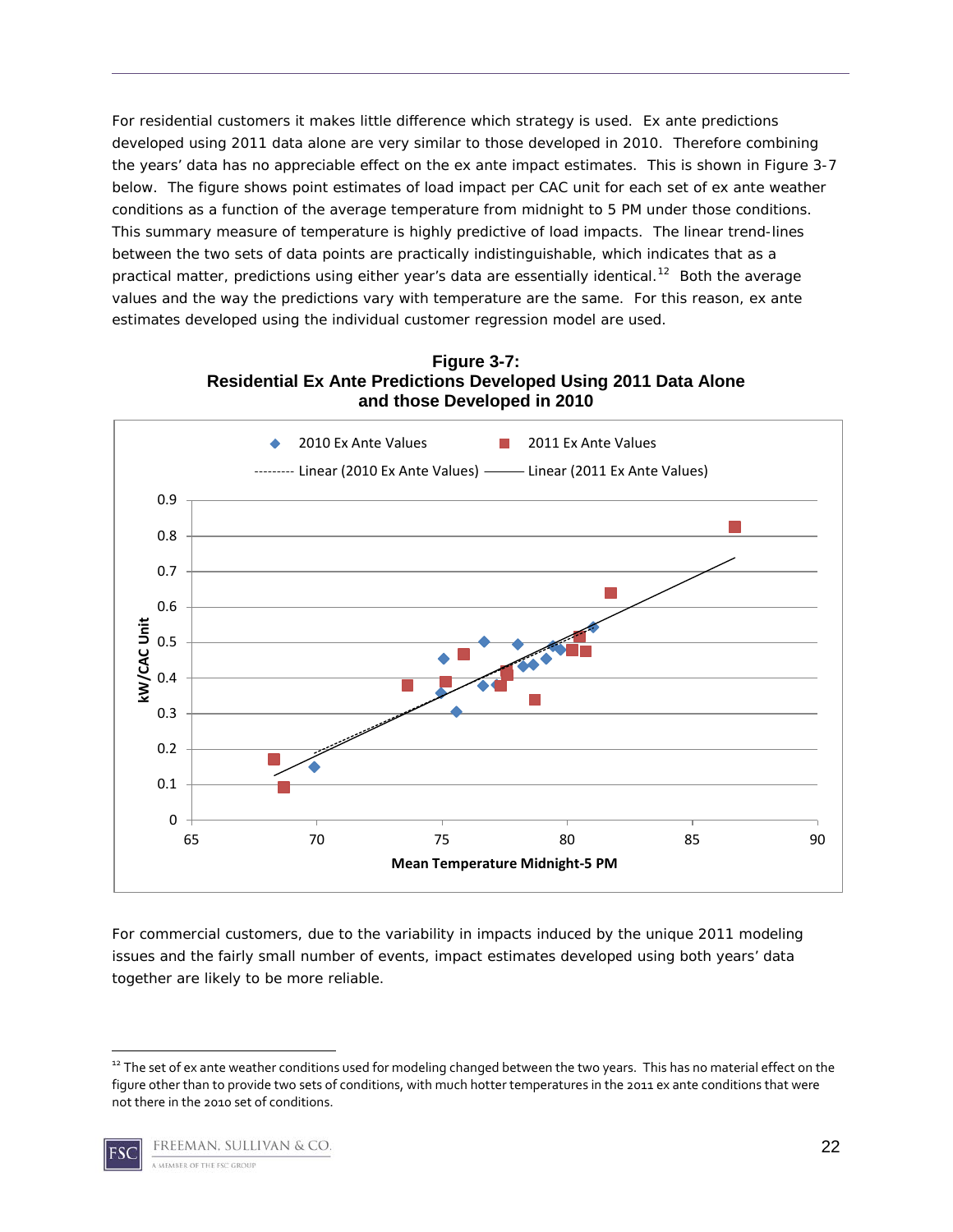Load impact estimates in 2010 were developed using a different sample of customers and a different source of data (CAC load data rather than whole building), which means that combining data from the two years cannot be done by simply developing one large set of individual customer regressions. Instead, a predictive model of load impacts was developed using ex post impact values as a dependent variable.

To determine the best regression to use for ex ante predictions, dozens of models predicting ex post impacts based on different measures of recent temperature were tested. The final regression only includes one explanatory variable because there are only a total of 16 events over the two years – 11 in 2010 and 5 in 2011 (September 8 is excluded due to the blackout). Using more explanatory variables might result in model over-fitting. The model that best predicted average ex post impacts:

 $$ 

| Variable                     | <b>Description</b>                                                                               |
|------------------------------|--------------------------------------------------------------------------------------------------|
| $Impart_c$                   | Average per CAC unit ex post load impact for each event day from 3 to 5 PM                       |
| a                            | Estimated constant                                                                               |
| h                            | Estimated parameter coefficient                                                                  |
| mean17                       | Average temperature over the 17 hours prior to the start of the event                            |
| $\boldsymbol{\varepsilon}_t$ | The error term, assumed to be a mean zero and uncorrelated with any of the independent variables |

#### **Table 3-8: Commercial Ex Ante Regression Variables**

The average temperature over the previous 17 hours was chosen as the weather variable for modeling because of its predictive ability and the fact that ex ante impact prediction uses only one day's worth of temperature data for each set of conditions. A model using the average of the previous 24 hours of temperature performed similarly in prediction, but would require additional assumptions about weather in the day prior to each ex ante day. Using the previous 17 hours made full use of the available ex ante weather information without requiring additional assumptions and without sacrificing model accuracy. Models using temperature as far back as 48 hours prior to the event were tested, but were not found to perform better than the model using 17 hours.

It is quite likely that event impacts depend on variables other than this average of recent temperatures, but with 16 points for modeling it is not possible to accurately identify these effects. Ideally, in future years, more data may allow for modeling of impacts using more variables.

The model was estimated separately for customers on the 30% and 50% cycling options.

The regressions were weighted by the inverse of the estimated sampling variance of each ex post data point. The day-matching based estimates of 2011 had significantly larger sampling variances than the regression-based estimates of 2010. Additionally, there were only 5 events that could be used for modeling from 2011, versus 11 from 2010. These two factors meant that the 2010 results had a much larger influence on the ex ante results. Given the noted issues in the 2011 results, this is appropriate.

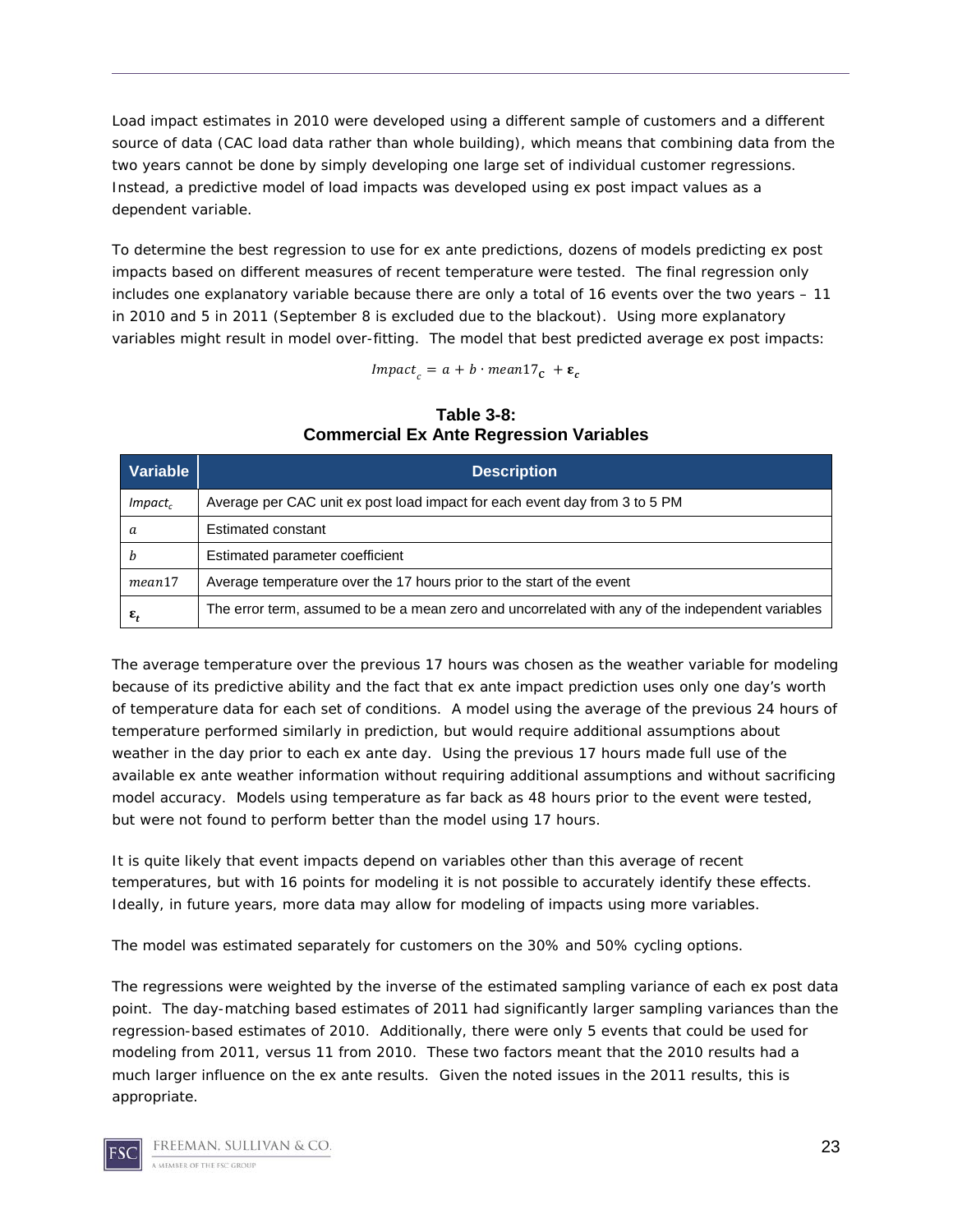The dependent variable in each regression was the ex post load impact measured for the window 3 to 5 PM. This variable was chosen because all events covered the hours 3 to 5 PM, and that window does not contain the first hour of any event, which typically has lower impacts due to the gradual event start. Therefore, this dependent variable is a comparable measure of event impact for each test event day and does not introduce confounding factors such as different customer load shapes at different times of day. For example, it would not be as accurate to model total average event impacts using this regression because some events went from 1 to 5 PM, while others went from 2 to 6 PM.

The last step in estimating load impacts was to translate average impacts from 3 to 5 PM to hourly impacts over the entire range of time required for prediction, 1 to 6 PM. Hourly ex post impact estimates for each event in 2010 and 2011 were expressed as a fraction of the average impact from 3 to 5 PM. Table 3-9 gives an example of this process. The first column of Table 3-9 shows how the average event impact for each hour of the five hour events compares to the average impact from 3 to 5 PM. To illustrate, the second column shows the proportions in the first column multiplied by 0.29 kW, the average predicted impact from 3 to 5 PM for commercial customers during a typical event day during a 1-in-2 weather year. To calculate the estimated impact for 1 to 2 PM, for example, 0.50 kW was multiplied by 52% to yield an impact of 0.26 kW. The same strategy is applied for all five hours of the event, as illustrated below in Table 3-9.

| <b>Hour of</b><br><b>Event</b> | Hourly Impact/<br>Average 3-5 PM<br>Impact (%) | <b>Hourly Impact for</b><br><b>Typical Event Day,</b><br>1-in-2 Weather<br>(kW) |
|--------------------------------|------------------------------------------------|---------------------------------------------------------------------------------|
| 1-2 PM                         | 92                                             | 0.34                                                                            |
| 2-3 PM                         | 104                                            | 0.38                                                                            |
| 3-4 PM                         | 99                                             | 0.36                                                                            |
| 4-5 PM                         | 101                                            | 0.37                                                                            |
| 5-6 PM                         | 97                                             | 0.35                                                                            |

**Table 3-9: Hourly Impact Compared to Average Impact from 3–5 PM**

This method constrains the relative size of event impacts across different hours to be the same for each event. Event impacts vary with weather, as usual, but in this model the ratio of the impact at 4 PM to the impact at 5 PM, for example, is always the same. A separate ex ante model could be used for each event hour separately. Such a strategy would have the virtue of independently identifying the effect of weather on event impacts at different times of day. That is not done here because there are not enough data points per hour to meaningfully identify differences in the effect of temperature on event impact at different hours. Given the highly auto-correlated nature of the data, the differential impact of weather on different event hours is likely to be difficult to measure as compared to the primary effect of temperature on average event impact. This might be a worthwhile effort after several years of data collection or if the data started implying that such effects were more important than they currently appear.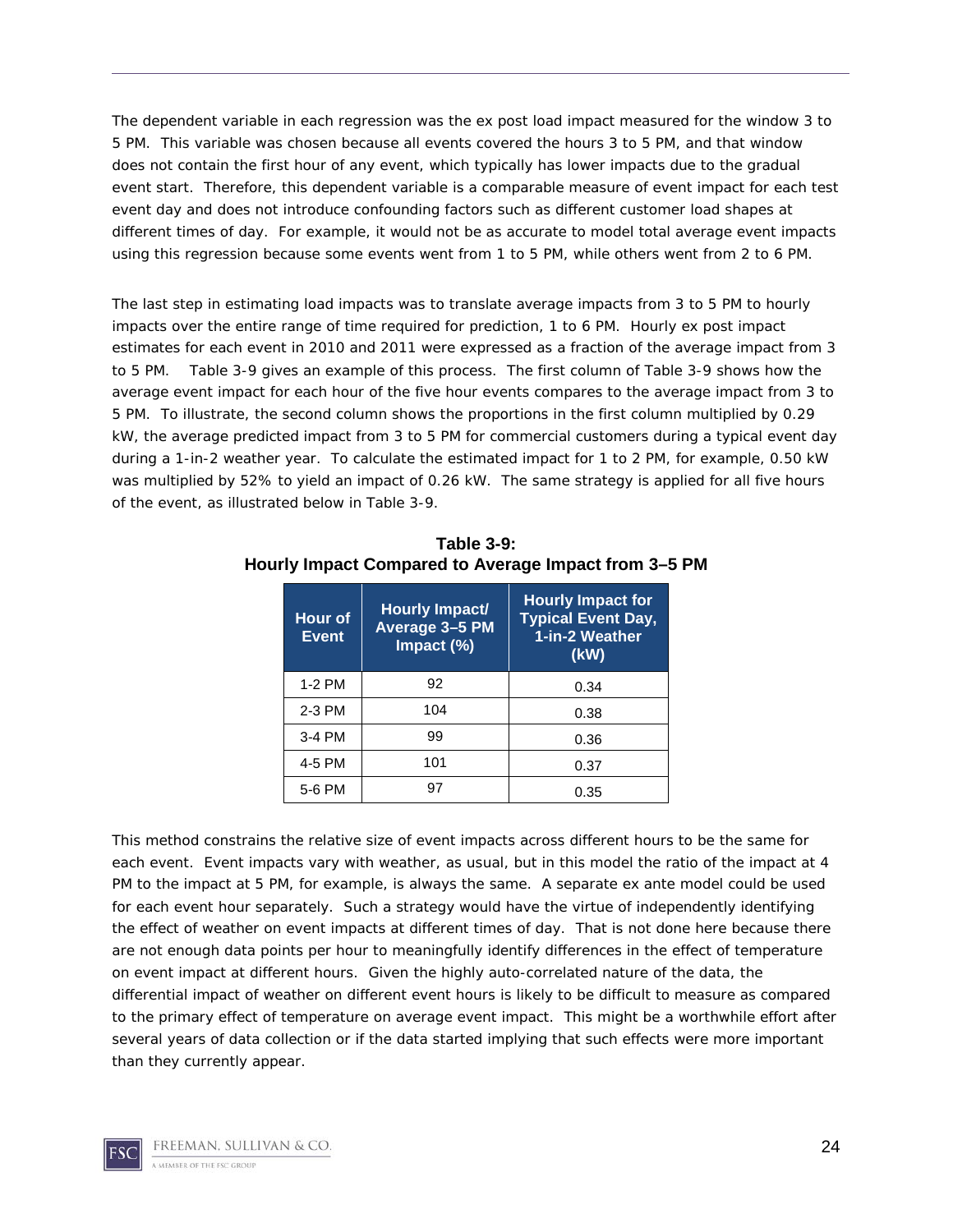## <span id="page-24-0"></span>**4 Ex Post Load Impact Estimates**

This section contains the ex post load impact estimates for program year 2011. Residential estimates are provided first, followed by commercial estimates. The section also contains an analysis on control device communication failure and an analysis of the distribution of impacts across customers.

## <span id="page-24-1"></span>**4.1 Residential Ex Post Load Impact Estimates**

Table 4-1 shows the ex post load impact estimates for residential Summer Saver customers for 2011. Summer Saver residential customers delivered an average aggregate load reduction over the six events of 14 MW. Residential impacts ranged from a low of 6 MW on September 9, to a high of 19 MW on September 7 and September 8. Due to the modeling issues discussed in Appendix A, these results contain a higher than usual level of uncertainty, but they provide no evidence that program performance in 2011 deviated significantly from 2010.

|                  |                      | <b>Temperature</b>                           |    |                                 |                               |
|------------------|----------------------|----------------------------------------------|----|---------------------------------|-------------------------------|
| <b>Date</b>      | Per CAC<br>Unit (kW) | <b>Per Premise</b><br>Aggregate (MW)<br>(kW) |    | <b>Midnight-</b><br><b>5 PM</b> | <b>During</b><br><b>Event</b> |
| 26-Aug-11        | 0.34                 | 0.41                                         | 10 | 77                              | 85                            |
| 7-Sep-11         | 0.64                 | 0.77                                         | 19 | 82                              | 90                            |
| 8-Sep-11 $^{13}$ | 0.66                 | 0.79                                         | 19 | 81                              | 93                            |
| 9-Sep-11         | 0.20                 | 0.24                                         | 6  | 69                              | 73                            |
| 12-Oct-11        | 0.40                 | 0.49                                         | 12 | 76                              | 93                            |
| 13-Oct-11        | 0.62                 | 0.74                                         | 18 | 78                              | 89                            |
| Average          | 0.48                 | 0.57                                         | 14 | 78                              | 87                            |

**Table 4-1: Residential Ex Post Load Impact Estimates**

## <span id="page-24-2"></span>**4.2 Commercial Ex Post Load Impact Results**

Table 4-2 shows the ex post load impact estimates for commercial Summer Saver customers for 2011. Summer Saver commercial customers delivered an average aggregate load reduction over the six events of 3.7 MW. Commercial impacts ranged from a low of 2.1 MW on September 9, to a high of 4.9 MW on September 8. The highest average impact for a full event, unaffected by the blackout, was 4.4 MW on August 26. Again, these results contain a higher than usual level of uncertainty, but they provide no evidence that program performance in 2011 deviated significantly from 2010.

<span id="page-24-3"></span> $^{13}$  Results only include the first two hours of the event. The second two hours were affected by the blackout.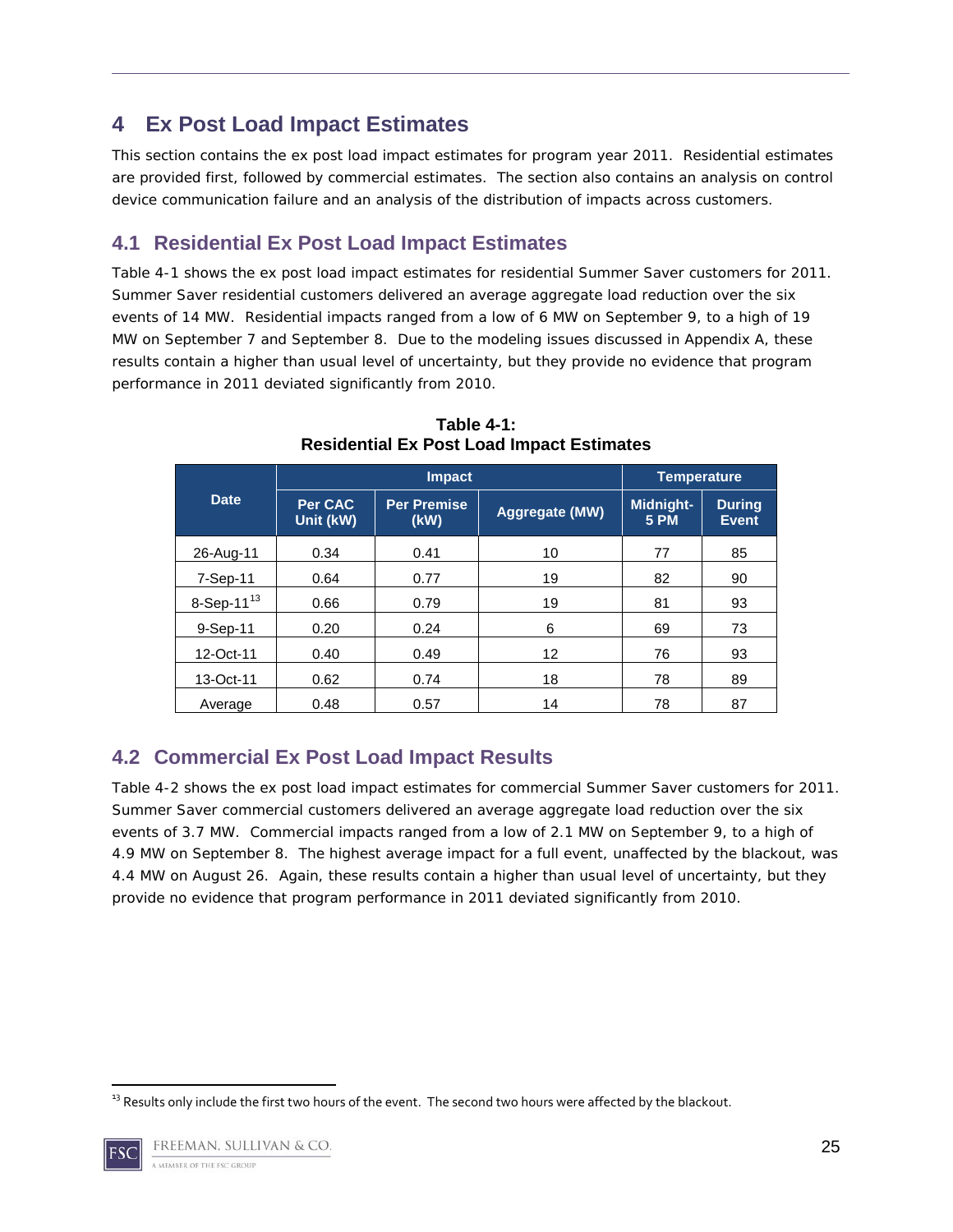|               |                      | <b>Impact</b>              | <b>Average</b><br><b>Temperature</b> |                                 |              |
|---------------|----------------------|----------------------------|--------------------------------------|---------------------------------|--------------|
| <b>Date</b>   | Per CAC<br>Unit (kW) | <b>Per Premise</b><br>(kW) | Aggregate<br>(MW)                    | <b>Midnight-</b><br><b>5 PM</b> | <b>Event</b> |
| 26-Aug-11     | 0.34                 | 0.89                       | 4.4                                  | 76                              | 82           |
| 7-Sep-11      | 0.31                 | 0.79                       | 3.9                                  | 81                              | 89           |
| 8-Sep-11 $14$ | 0.38                 | 0.98                       | 4.8                                  | 80                              | 91           |
| 9-Sep-11      | 0.16                 | 0.42                       | 2.1                                  | 68                              | 71           |
| 12-Oct-11     | 0.29                 | 0.75                       | 3.7                                  | 75                              | 92           |
| 13-Oct-11     | 0.26                 | 0.67                       | 3.3                                  | 77                              | 86           |
| Average       | 0.29                 | 0.75                       | 3.7                                  | 76                              | 85           |

**Table 4-2: Commercial Ex Post Load Impact Estimates**

## <span id="page-25-0"></span>**4.3 Load Impacts by Cycling Option**

Table 4-3 shows load impacts per CAC unit and in aggregate by cycling option for residential and commercial customers. Within each segment, the average impact per unit is very close. This suggests a selection bias on the part of customers, with those who are more likely to have large CAC loads being more likely to choose the less intensive option. This selection bias has been noted in previous evaluations, although its effect is particularly stark here. Direct measurement of CAC load was only taken for a small sample of customers for contract settlement, so it is not possible to determine whether load impacts as a percentage of CAC load are significantly greater for the higher cycling options. It is worth noting that for residential customers, whole-building reference loads are significantly higher for customers on the 50% cycling option. Residential customers on the 50% option cycling had average whole-building reference loads of 2.24 kW over all six events in 2011, whereas those on 100% cycling had reference loads of 1.66 kW. This is despite the fact that those on 100% cycling have slightly higher CAC tons per premise.

For commercial customers, those on 50% cycling tend to have much lower whole-building loads, but this is less informative than for residential customers. CAC load is typically a large percentage of whole-building loads for residential customers, while for commercial customers this is less consistently true.

<span id="page-25-1"></span><sup>&</sup>lt;sup>14</sup> Results only include the first two hours of the event. The second two hours were affected by the blackout.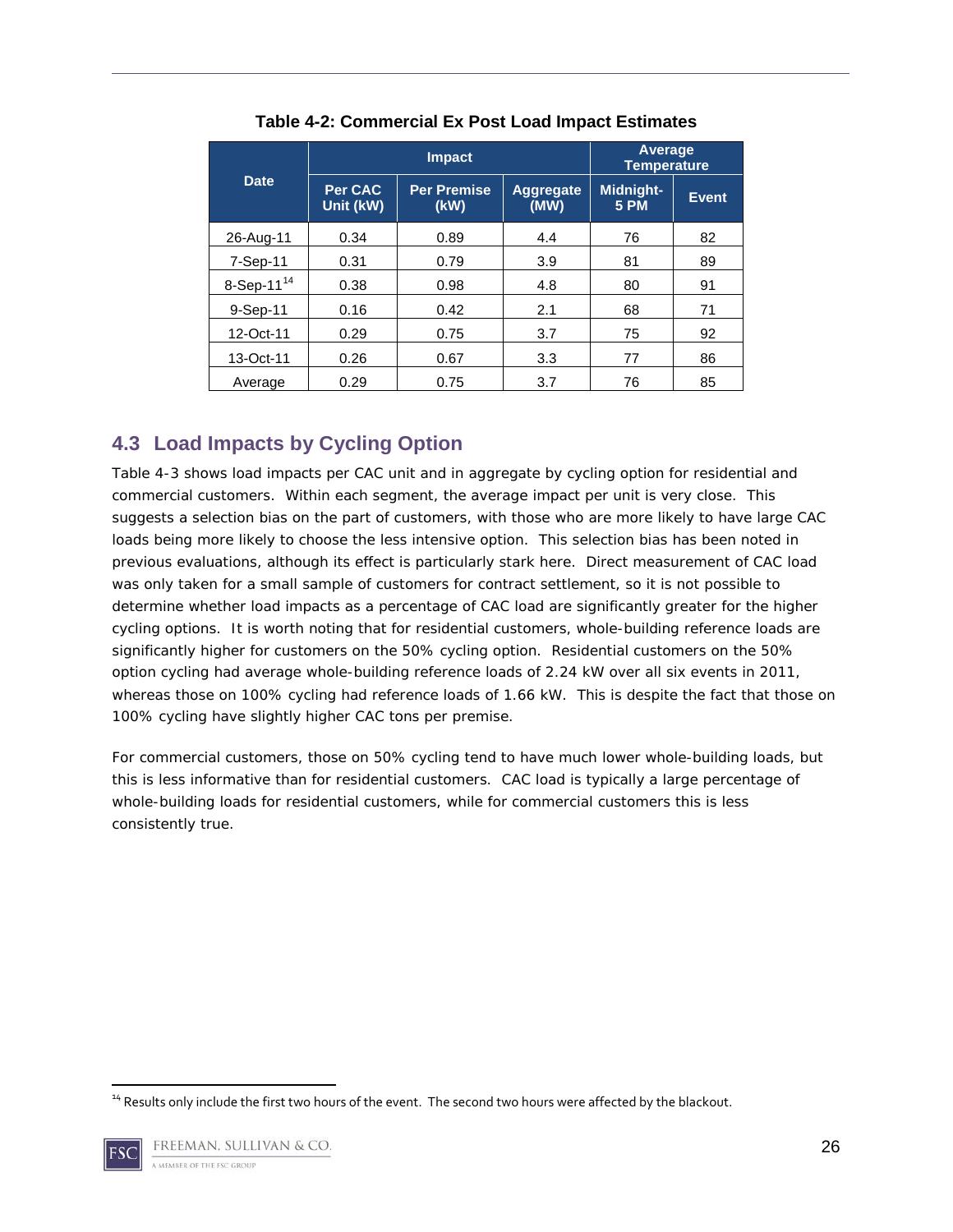|             | Per CAC (kW) |                       |      |                   | Aggregate (MW) |                       |     |                   |  |
|-------------|--------------|-----------------------|------|-------------------|----------------|-----------------------|-----|-------------------|--|
| <b>Date</b> |              | <b>Cycling Option</b> |      |                   |                | <b>Cycling Option</b> |     |                   |  |
|             |              | <b>Residential</b>    |      | <b>Commercial</b> |                | <b>Residential</b>    |     | <b>Commercial</b> |  |
|             | 100          | 50                    | 50   | 30                | 100            | 50                    | 50  | 30                |  |
| 26-Aug-11   | 0.37         | 0.31                  | 0.34 | 0.35              | 5.8            | 4.3                   | 2.8 | 1.6               |  |
| 7-Sep-11    | 0.67         | 0.62                  | 0.31 | 0.30              | 10.5           | 8.5                   | 2.5 | 1.4               |  |
| 8-Sep-11    | 0.64         | 0.67                  | 0.41 | 0.32              | 10.0           | 9.2                   | 3.3 | 1.5               |  |
| 9-Sep-11    | 0.2          | 0.20                  | 0.18 | 0.13              | 3.1            | 2.7                   | 1.5 | 0.6               |  |
| 12-Oct-11   | 0.41         | 0.40                  | 0.27 | 0.33              | 6.5            | 5.4                   | 2.2 | 1.5               |  |
| 13-Oct-11   | 0.61         | 0.63                  | 0.27 | 0.24              | 9.5            | 8.7                   | 2.2 | 1.1               |  |
| Average     | 0.48         | 0.47                  | 0.30 | 0.28              | 7.6            | 6.3                   | 2.4 | 1.3               |  |

**Table 4-3: Per CAC Unit Load Reductions by Cycling Option (kW)**

In light of these findings, and the fact that the residential 100% cycling group is paid four times as much to participate as the 50% cycling group, it may be possible to improve program cost effectiveness by increasing the share of program participants on the lower cost 50% cycling option and/or by reducing the incentive paid for 100% cycling while increasing the incentive paid for 50% cycling. The same may be true for the commercial cycling options.

## <span id="page-26-0"></span>**4.4 Control Device Communications Failure**

The load-control switches that trigger events to happen at the customer level rely on radio signals for event activation. If the switch is broken, if the signal is blocked or if the signal is sent on a frequency that the device is not set up to receive, then the event will not occur for that device. This is referred to as control device communication failure.

Direct measurement of control device communication was not done for the 2011 evaluation. However, a load research sample of CAC load was collected for the sake of contract settlement with Comverge Inc. This sample contained 177 customers on the 100% cycling option. Customers on 100% cycling that do not have event load reductions of very close to 100% can be presumed to be affected by communication failure. Also, there is no obvious reason why customers on 100% cycling should have different communication failure rates from residential customers on other cycling options, so this analysis probably reflects communication across the residential Summer Saver population. Commercial Summer Saver customers may have different rates of communication failure due to differing building types and switch locations.

As shown in Table 4-4, an analysis of the number of customers in the 100% cycling group that had load above 0.02 kW during each event hour of 2011 revealed that communication failure was variable, but tended to be about 15% during the middle hours of most events. The higher percentage of nonzero loads in the first hour can be attributed to the fact that for each customer, events actually begin sometime in the first half-hour of the event, rather than immediately at the top of the hour. It should be noted that the samples underlying the values for the two October events are smaller, with data from only 65 customers used to calculate the failure rate for October 12 and only 50 customers used to calculate the failure rate for October 13.

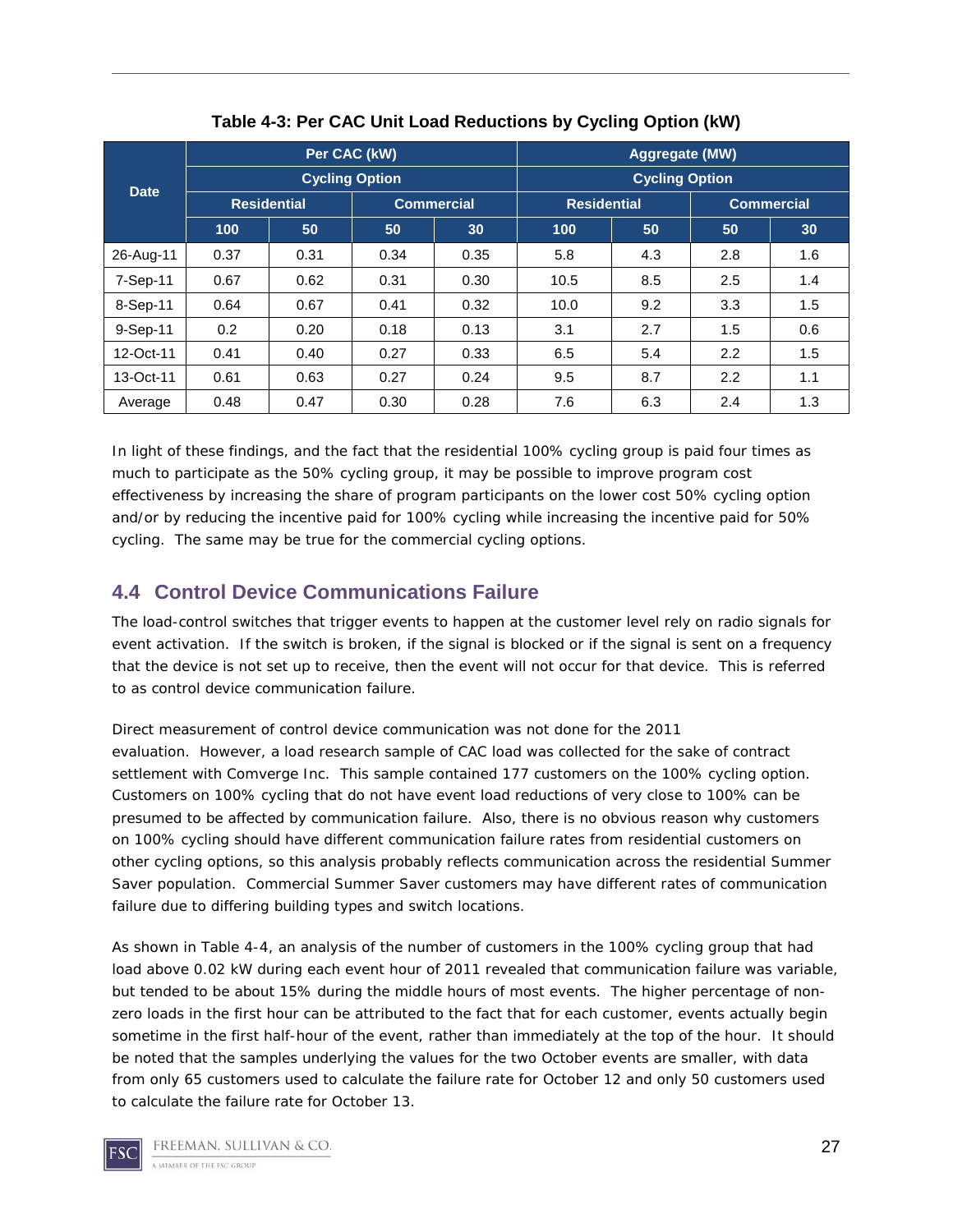| <b>Event</b> | <b>Event Hour</b>   |     |           |                  |  |  |  |  |
|--------------|---------------------|-----|-----------|------------------|--|--|--|--|
| <b>Date</b>  | 1<br>$\overline{2}$ |     | 3         | 4                |  |  |  |  |
| 26-Aug       | 33%                 | 9%  | 13%       | 14%              |  |  |  |  |
| 7-Sep        | 43%                 | 15% | 16%       | 18%              |  |  |  |  |
| 8-Sep        | 33%                 | 13% | $NA^{16}$ | NA <sup>17</sup> |  |  |  |  |
| 9-Sep        | 16%                 | 10% | 9%        | 9%               |  |  |  |  |
| $12$ -Oct    | 17%                 | 12% | 12%       | 13%              |  |  |  |  |
| $13-Oct$     | 31%                 | 33% | 37%       | 38%              |  |  |  |  |
| Average      | 29%                 | 15% | 16%       | 16%              |  |  |  |  |

#### **Table 4-4: Percentage of Premises on 100% Cycling with Non-zero[15](#page-27-1) Load during Each Event Hour**

Communications failure did not affect the same customers for each event; only 3% of sampled customers showed failure for all of the events for which they were called. Almost 13% of sampled customers showed failure for more than 50% of the event hours for which they were called, and 49% showed failure for more than 10% of their event hours.

The overall distribution of control device communication failure in this sample, including the average level of failure is quite similar to what was observed in 2010.

## <span id="page-27-0"></span>**4.5 The Distribution of Impacts across Customers**

In previous evaluations, the distribution of event impacts across customers was estimated based on the distribution of average estimates from individual customer regressions. Recent internal analysis has shown that this method contains too much noise to be useful as an indicator of the real distribution of event impacts at the customer level.

As an alternative, Table 4-5 shows estimated event impacts for customers segmented into deciles of average load on hot, non-event days. In this procedure, each customer was placed into a decile category based on their average usage during the hours 12-6 PM on the days used for day-matching (listed in Table A-1 in Appendix A). Impact estimates were calculated separately for each decile using day-matching plus a same-day adjustment, with reference loads provided by the days listed in Table A-1. The same-day adjustment procedure was applied in the same manner as the adjustment used to produce the primary impact estimates for commercial participants (described above in section 3.2.3). This is a different procedure than the one used to estimate ex post impacts, which is why the overall average values in the table differ from the overall average ex post event impact.

<span id="page-27-1"></span> $15$  The rule actually used was greater than 0.02 kW of CAC load.

<span id="page-27-2"></span><sup>&</sup>lt;sup>16</sup> No useful data due to the blackout.

<span id="page-27-3"></span><sup>&</sup>lt;sup>17</sup> No useful data due to the blackout.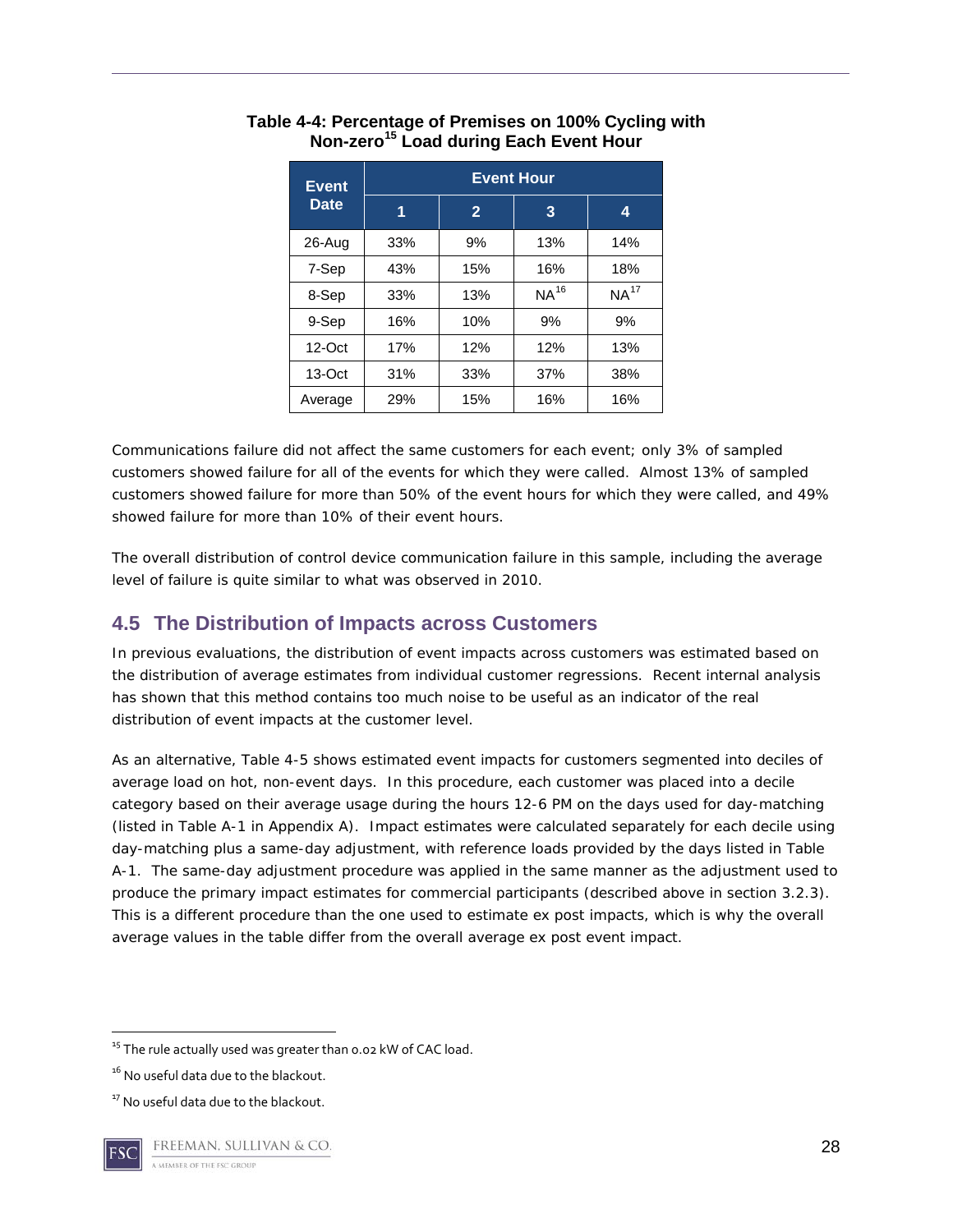As the table shows, non-event day loads are highly predictive of average impacts. The table indicates that the top 30% of customers provide 67% and 60% of residential and commercial aggregate load impacts, respectively.

Table 4-5 also reports the standard errors of the estimates for each decile. It is important to note that while the overall trends in the table are consistent and likely reflect a true underlying pattern, the estimates at the decile level have fairly large standard errors. For example, the impact estimate for the highest decile for residential customers is statistically significantly different at the 5% level from the impact in the  $5<sup>th</sup>$  decile, but not from  $6<sup>th</sup>$ ,  $7<sup>th</sup>$ ,  $8<sup>th</sup>$  or  $9<sup>th</sup>$  deciles. For commercial customers, none of the impact estimates are statistically significantly different from each other. When the data is divided into quartiles rather than deciles (not shown) some statistically significant differences appear for commercial customers.

|               | <b>Residential Customers</b> |            |                                                | <b>Commercial Customers</b> |                |                                                |  |
|---------------|------------------------------|------------|------------------------------------------------|-----------------------------|----------------|------------------------------------------------|--|
| <b>Decile</b> | Average<br>Impact (kW)       | % of Total | <b>Impact</b><br><b>Standard</b><br>Error (kW) | Average<br>Impact (kW)      | % of Total     | <b>Impact</b><br><b>Standard</b><br>Error (kW) |  |
|               | 0.03                         | 1          | 0.09                                           | 0.03                        |                | 0.06                                           |  |
| 2             | 0.11                         | 2          | 0.15                                           | 0.08                        | $\overline{2}$ | 0.12                                           |  |
| 3             | 0.06                         | 1          | 0.17                                           | 0.16                        | 4              | 0.17                                           |  |
| 4             | 0.26                         | 5          | 0.19                                           | 0.23                        | 5              | 0.19                                           |  |
| 5             | 0.31                         | 5          | 0.23                                           | 0.37                        | 9              | 0.21                                           |  |
| 6             | 0.43                         | 8          | 0.24                                           | 0.36                        | 8              | 0.25                                           |  |
| 7             | 0.69                         | 12         | 0.28                                           | 0.51                        | 12             | 0.26                                           |  |
| 8             | 1.02                         | 18         | 0.33                                           | 0.53                        | 12             | 0.31                                           |  |
| 9             | 1.26                         | 22         | 0.34                                           | 0.77                        | 18             | 0.40                                           |  |
| 10            | 1.55                         | 27         | 0.50                                           | 1.27                        | 29             | 1.13                                           |  |

**Table 4-5: Average Estimated Impacts within Deciles of Usage**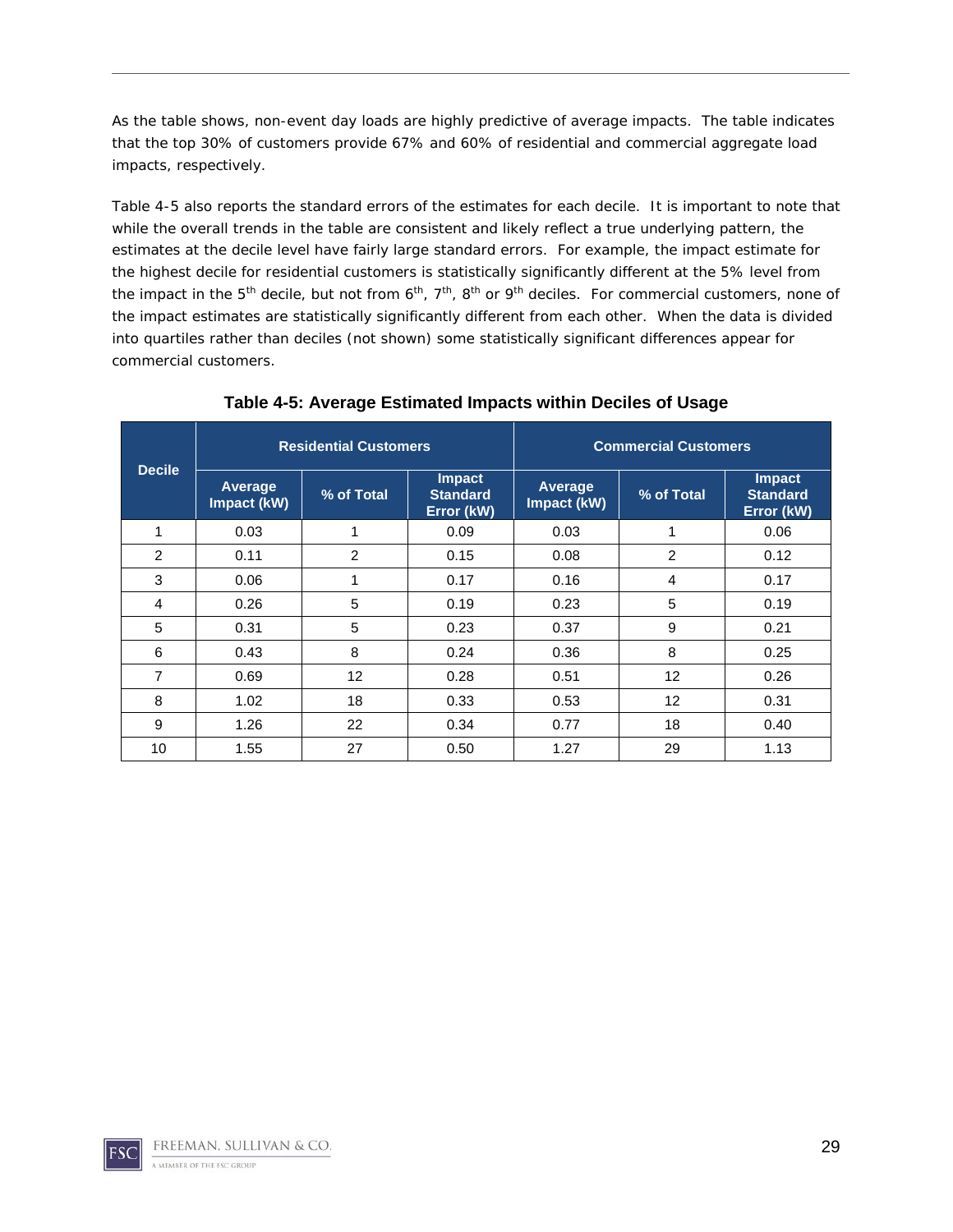## <span id="page-29-0"></span>**5 Ex Ante Load Impact Estimates**

The models described above were used to estimate load impacts based on ex ante event conditions and enrollment projections for the years 2012 through 2022. Enrollment is not expected to change in the future, so the tables below represent predictions for the whole period 2012 through 2022. FSC was provided with data by SDG&E that represents weather under 1-in-2 and 1-in-10 year conditions for each monthly system peak day.<sup>[18](#page-29-1)</sup> The ex ante event window is from 1 to 6 PM, which is the CPUC resource adequacy window.

Tables 5-1 and 5-2 summarize the average and aggregate load impact estimates for residential and commercial customers, respectively. Aggregate impacts are based on steady enrollment levels equal to those as of fall 2011. Load impact estimates are presented for the average AC unit and for each customer segment as a whole.

For a typical event with 1-in-2 year weather conditions, the average impact per AC unit is 0.41 kW for residential customers. The 1-in-10 year typical event day estimate is 17% higher at 0.48 kW. The aggregate program load reduction potential for residential customers is 12 MW for a typical event day under 1-in-2 year weather conditions and 14 MW under 1-in-10 year weather conditions. September ex ante conditions are much hotter than typical conditions. The residential program is estimated to provide an average impact of 24 MW over a five-hour event on a 1-in-10 September event day.

There is significant variation in load impacts across months and weather conditions. Based on 1-in-2 year weather, the low temperatures in June, reflecting the well known "June Gloom" typically experienced in San Diego, result in small average and aggregate load impact estimates. The June 1 in-2 impact for residential customers is only 14% of the September estimate, which is the highest of any month in 1-in-2 year weather conditions. For residential customers the June 1-in-10 year estimate is almost 4 times higher than the 1-in-2 year estimate, which is a result of the average temperature being 11 degrees warmer than the 1-in-10 weather for June.

Commercial customers are estimated to provide similar, but slightly lower per CAC unit impacts than residential customers. Due to the smaller number of commercial installations in the program, aggregate impacts for the commercial segment are much smaller than for residential customers. The commercial program is expected to provide the highest impact under 1-in-10 conditions in September, when its expected impact is 6.2 MW.

Tables 5-3 and 5-4 provide ex ante estimates on an hourly basis for residential and commercial customers, respectively. Residential impacts peak in the hours 3-5 PM, while commercial impacts are relatively flat over the event hours.

Table 5-5 provides program-level ex ante aggregate estimates for each hour. The program is expected to provide its highest impact under 1-in-10 conditions in September. Under those conditions, the average impact over the event window is expected to be 30 MW, with an hourly peak of 34 MW from 3 to 5 PM.

<span id="page-29-1"></span> $18$  The typical event day is an hourly average of the weather during the top 9 system load days in a 1-in-2 year and in a 1-in-10 year.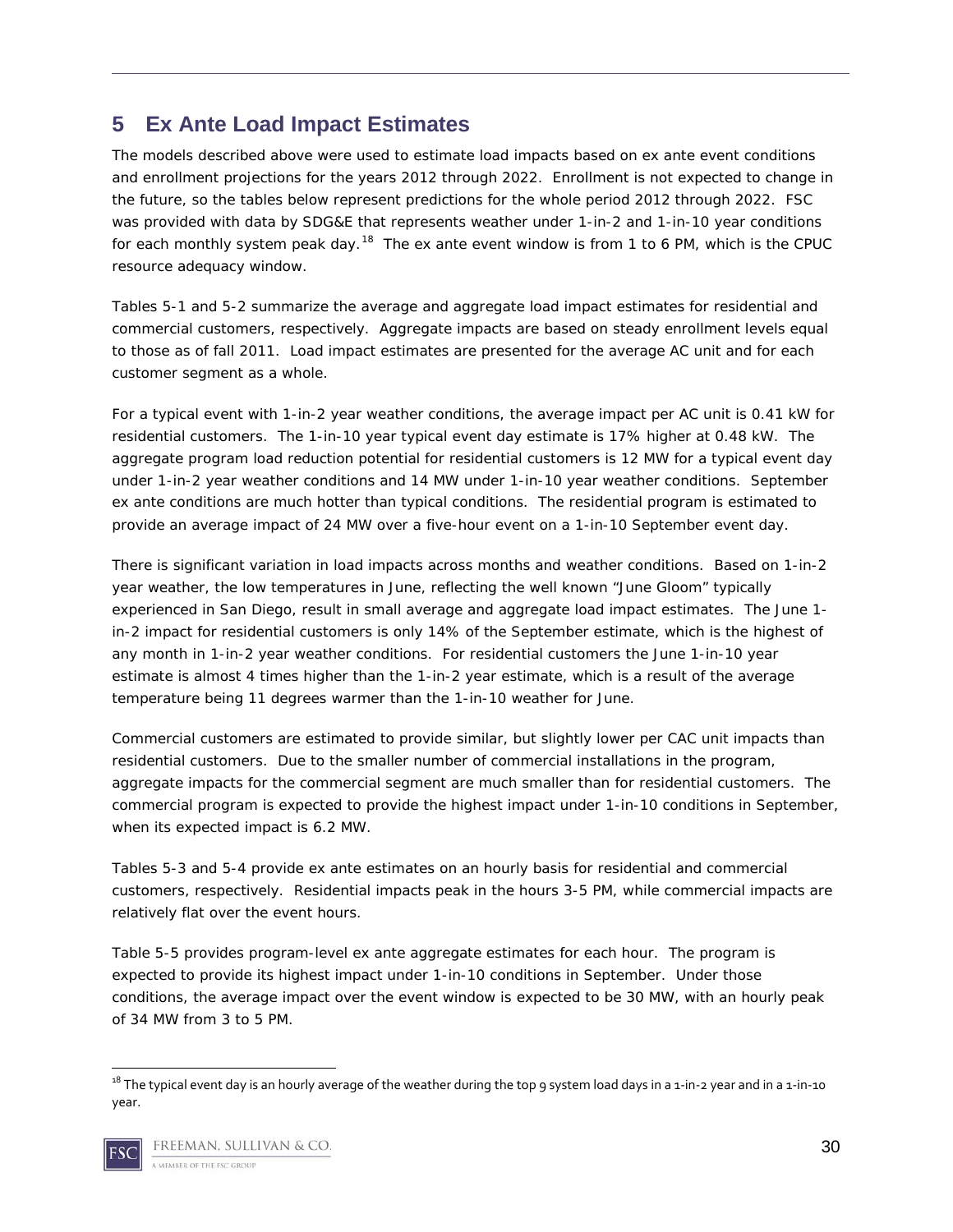|                            | <b>Per CAC Unit (kW)</b> |           | Aggregate (MW)      |           |  |
|----------------------------|--------------------------|-----------|---------------------|-----------|--|
| Day Type                   | <b>Weather Year</b>      |           | <b>Weather Year</b> |           |  |
|                            | $1$ -in-10               | $1$ -in-2 | $1$ -in-10          | $1$ -in-2 |  |
| <b>Typical Event Day</b>   | 0.48                     | 0.41      | 14                  | 12        |  |
| May Monthly Peak           | 0.39                     | 0.17      | 11                  | 5         |  |
| June Monthly Peak          | 0.34                     | 0.09      | 10                  | 3         |  |
| <b>July Monthly Peak</b>   | 0.52                     | 0.42      | 15                  | 12        |  |
| <b>August Monthly Peak</b> | 0.48                     | 0.38      | 14                  | 11        |  |
| September Monthly Peak     | 0.83                     | 0.64      | 24                  | 19        |  |
| October Monthly Peak       | 0.47                     | 0.38      | 14                  | 11        |  |

**Table 5-1: Summer Saver Residential Ex Ante Impact Estimates**

#### **Table 5-2:**

#### **Summer Saver Commercial Ex Ante Impact Estimates**

|                            | <b>Per CAC Unit (kW)</b> |           | <b>Aggregate (MW)</b> |           |  |
|----------------------------|--------------------------|-----------|-----------------------|-----------|--|
| <b>Day Type</b>            | <b>Weather Year</b>      |           | <b>Weather Year</b>   |           |  |
|                            | $1$ -in-10               | $1$ -in-2 | $1$ -in-10            | $1$ -in-2 |  |
| <b>Typical Event Day</b>   | 0.40                     | 0.36      | 5.1                   | 4.6       |  |
| May Monthly Peak           | 0.33                     | 0.24      | 4.3                   | 3.1       |  |
| June Monthly Peak          | 0.37                     | 0.24      | 4.8                   | 3.1       |  |
| <b>July Monthly Peak</b>   | 0.39                     | 0.36      | 5.0                   | 4.7       |  |
| <b>August Monthly Peak</b> | 0.40                     | 0.36      | 5.1                   | 4.6       |  |
| September Monthly Peak     | 0.48                     | 0.42      | 6.2                   | 5.4       |  |
| October Monthly Peak       | 0.34                     | 0.30      | 4.3                   | 3.9       |  |

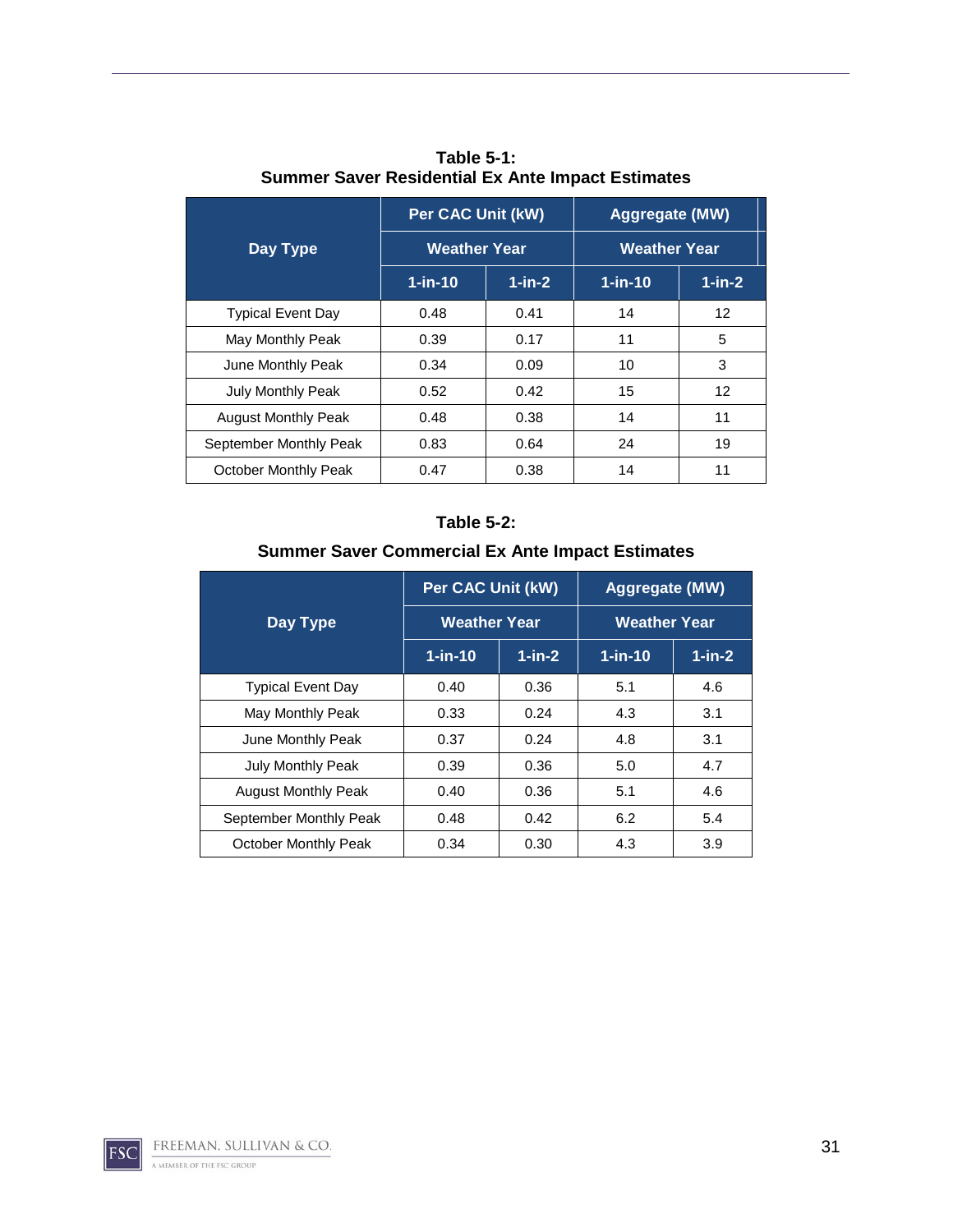|                        |                             | <b>Hour of Day</b>    |                         |                       |                     |                         |                |
|------------------------|-----------------------------|-----------------------|-------------------------|-----------------------|---------------------|-------------------------|----------------|
| <b>Weather</b><br>Year | <b>Day Type</b>             | 1 to $2$<br><b>PM</b> | $2$ to $3$<br><b>PM</b> | $3$ to 4<br><b>PM</b> | 4 to<br><b>5 PM</b> | $5$ to $6$<br><b>PM</b> | <b>Average</b> |
|                        | <b>Typical Event Day</b>    | 10                    | 10                      | 14                    | 14                  | $12 \overline{ }$       | 12             |
|                        | May Monthly Peak            | 4                     | 4                       | 6                     | 6                   | 5                       | 5              |
|                        | June Monthly Peak           | 2                     | 2                       | 3                     | 3                   | 3                       | 3              |
| $1-in-2$               | July Monthly Peak           | 10                    | 10                      | 14                    | 14                  | 12                      | 12             |
|                        | <b>August Monthly Peak</b>  | 9                     | 9                       | 13                    | 13                  | 11                      | 11             |
|                        | September Monthly Peak      | 15                    | 16                      | 22                    | 21                  | 19                      | 19             |
|                        | <b>October Monthly Peak</b> | 9                     | 9                       | 13                    | 13                  | 11                      | 11             |
|                        | <b>Typical Event Day</b>    | 11                    | 11                      | 17                    | 16                  | 14                      | 14             |
|                        | May Monthly Peak            | 8                     | 9                       | 13                    | 14                  | $12 \overline{ }$       | 11             |
|                        | June Monthly Peak           | 6                     | $\overline{7}$          | 11                    | 13                  | 12                      | 10             |
| $1-in-10$              | July Monthly Peak           | 12                    | 13                      | 18                    | 18                  | 15                      | 15             |
|                        | <b>August Monthly Peak</b>  | 12                    | 11                      | 16                    | 16                  | 14                      | 14             |
|                        | September Monthly Peak      | 19                    | 20                      | 28                    | 28                  | 25                      | 24             |
|                        | October Monthly Peak        | 10                    | 11                      | 15                    | 16                  | 15                      | 14             |

**Table 5-3: Aggregate Load Reductions by Day Type, Weather Year and Hour All Residential Customers**

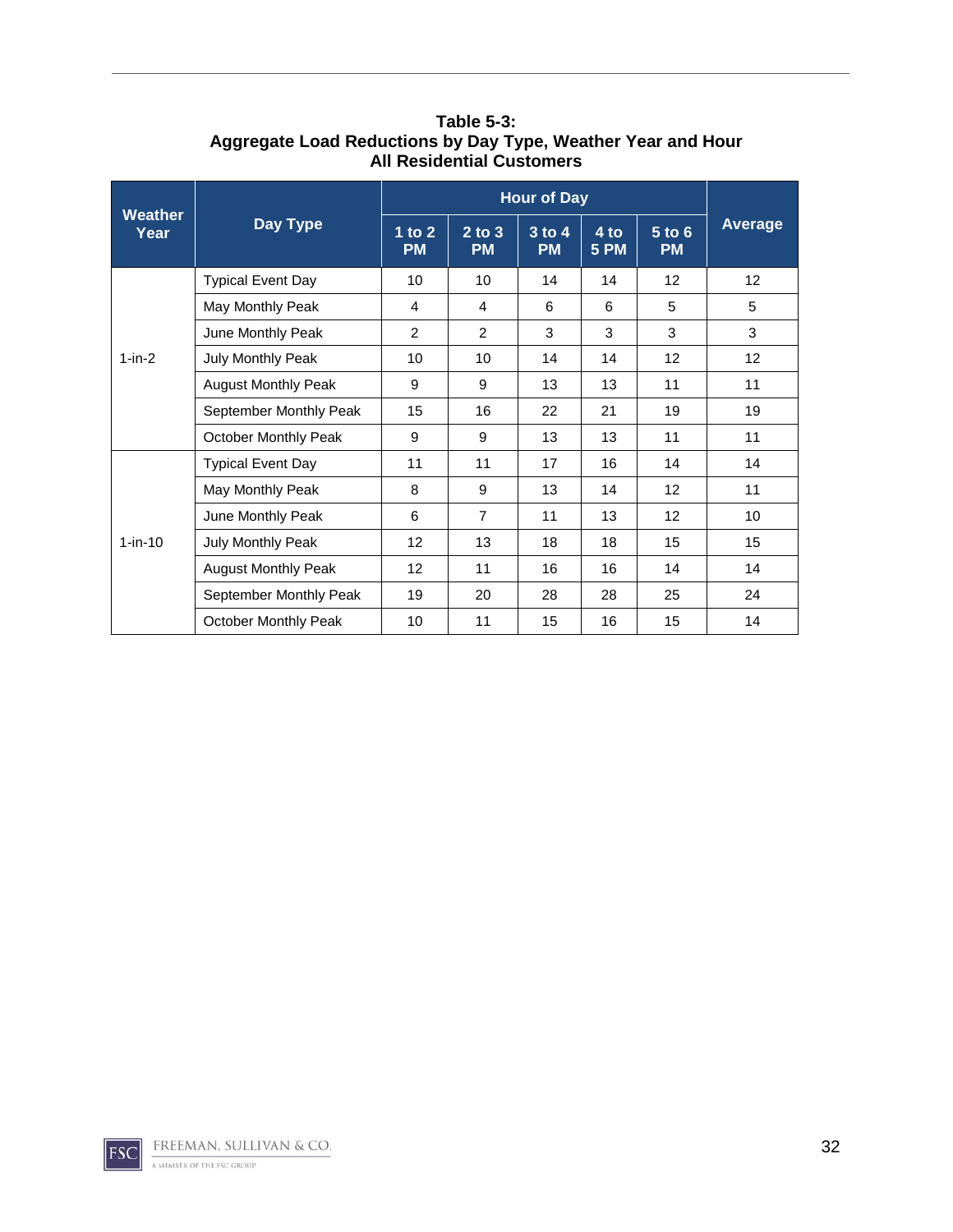|                        |                             | <b>Hour of Day</b>    |                         |                         |                     |                         |                |
|------------------------|-----------------------------|-----------------------|-------------------------|-------------------------|---------------------|-------------------------|----------------|
| <b>Weather</b><br>Year | Day Type                    | 1 to $2$<br><b>PM</b> | $2$ to $3$<br><b>PM</b> | $3$ to $4$<br><b>PM</b> | 4 to<br><b>5 PM</b> | $5$ to $6$<br><b>PM</b> | <b>Average</b> |
|                        | <b>Typical Event Day</b>    | 4.4                   | 4.9                     | 4.6                     | 4.7                 | 4.5                     | 4.6            |
|                        | May Monthly Peak            | 2.8                   | 3.2                     | 3.1                     | 3.1                 | 2.9                     | 3.1            |
|                        | June Monthly Peak           | 2.9                   | 3.3                     | 3.1                     | 3.2                 | 3.1                     | 3.1            |
| $1-in-2$               | July Monthly Peak           | 4.4                   | 4.9                     | 4.6                     | 4.7                 | 4.6                     | 4.7            |
|                        | <b>August Monthly Peak</b>  | 4.4                   | 4.9                     | 4.6                     | 4.7                 | 4.5                     | 4.6            |
|                        | September Monthly Peak      | 5.0                   | 5.6                     | 5.4                     | 5.5                 | 5.3                     | 5.4            |
|                        | <b>October Monthly Peak</b> | 3.6                   | 4.1                     | 3.8                     | 4.0                 | 3.8                     | 3.9            |
|                        | <b>Typical Event Day</b>    | 4.7                   | 5.4                     | 5.1                     | 5.3                 | 5.0                     | 5.1            |
|                        | May Monthly Peak            | 4.0                   | 4.5                     | 4.2                     | 4.4                 | 4.2                     | 4.3            |
|                        | June Monthly Peak           | 4.5                   | 5.0                     | 4.7                     | 4.9                 | 4.7                     | 4.8            |
| $1-in-10$              | July Monthly Peak           | 4.7                   | 5.3                     | 5.0                     | 5.1                 | 4.9                     | 5.0            |
|                        | <b>August Monthly Peak</b>  | 4.9                   | 5.4                     | 5.1                     | 5.3                 | 5.0                     | 5.1            |
|                        | September Monthly Peak      | 5.8                   | 6.5                     | 6.1                     | 6.4                 | 6.1                     | 6.2            |
|                        | <b>October Monthly Peak</b> | 4.1                   | 4.6                     | 4.4                     | 4.5                 | 4.2                     | 4.3            |

**Table 5-4: Aggregate Load Reductions by Day Type, Weather Year and Hour All Commercial Customers**

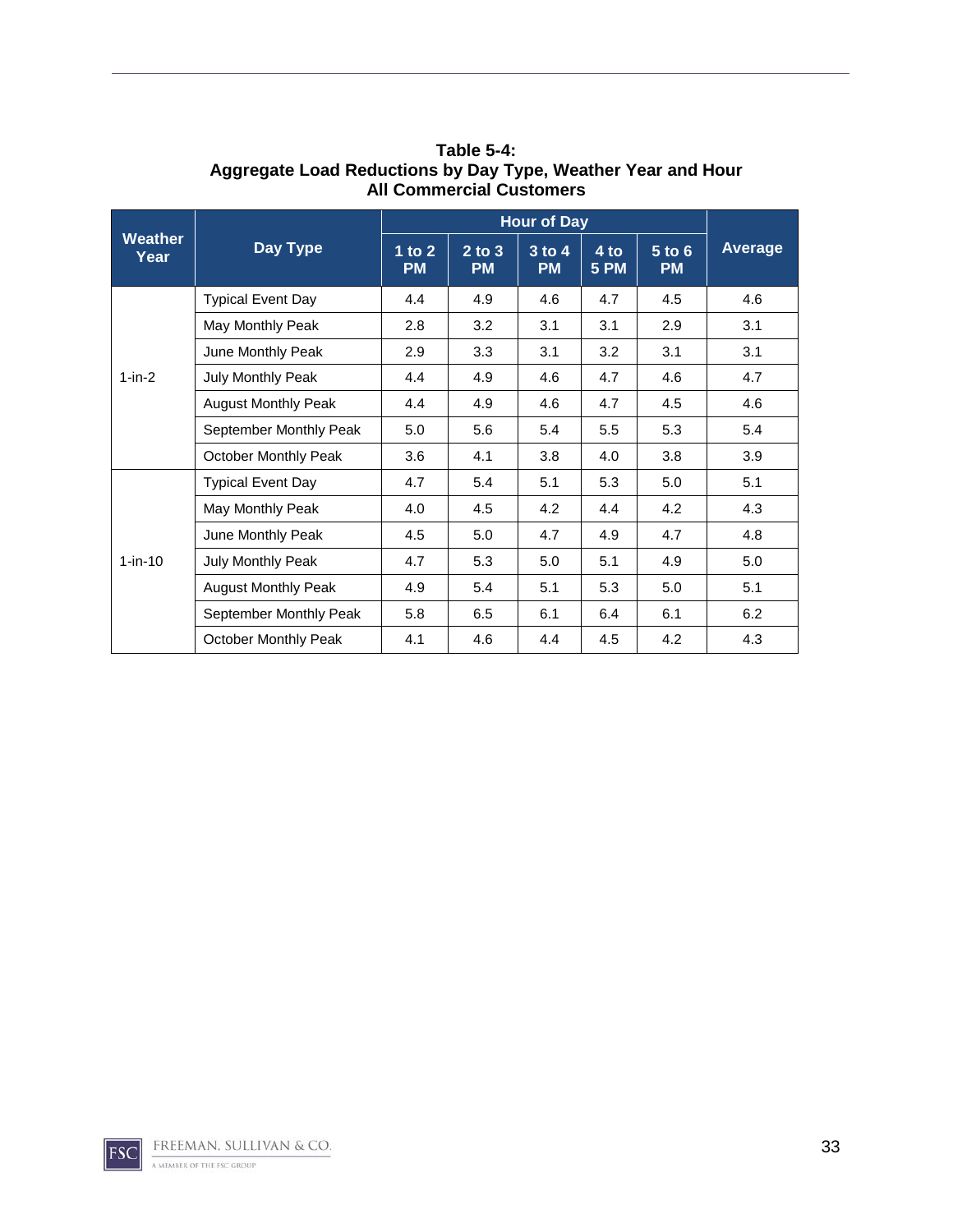| <b>Weather</b><br>Year |                             |                       |                         |                         |                     |                     |                |
|------------------------|-----------------------------|-----------------------|-------------------------|-------------------------|---------------------|---------------------|----------------|
|                        | Day Type                    | 1 to $2$<br><b>PM</b> | $2$ to $3$<br><b>PM</b> | $3$ to $4$<br><b>PM</b> | 4 to 5<br><b>PM</b> | 5 to 6<br><b>PM</b> | <b>Average</b> |
|                        | <b>Typical Event Day</b>    | 14                    | 15                      | 19                      | 19                  | 17                  | 17             |
|                        | May Monthly Peak            | $\overline{7}$        | $\overline{7}$          | 9                       | 9                   | 8                   | 8              |
|                        | June Monthly Peak           | 5                     | 5                       | 6                       | 6                   | 6                   | 6              |
| $1-in-2$               | July Monthly Peak           | 14                    | 15                      | 19                      | 19                  | 17                  | 17             |
|                        | <b>August Monthly Peak</b>  | 13                    | 14                      | 18                      | 18                  | 16                  | 16             |
|                        | September Monthly Peak      | 20                    | 22                      | 27                      | 27                  | 24                  | 24             |
|                        | <b>October Monthly Peak</b> | 13                    | 13                      | 17                      | 17                  | 15                  | 15             |
| $1-in-10$              | <b>Typical Event Day</b>    | 16                    | 16                      | 22                      | 21                  | 19                  | 19             |
|                        | May Monthly Peak            | 12                    | 14                      | 17                      | 18                  | 16                  | 15             |
|                        | June Monthly Peak           | 11                    | $12 \overline{ }$       | 16                      | 18                  | 17                  | 15             |
|                        | July Monthly Peak           | 17                    | 18                      | 23                      | 23                  | 20                  | 20             |
|                        | <b>August Monthly Peak</b>  | 17                    | 16                      | 21                      | 21                  | 19                  | 19             |
|                        | September Monthly Peak      | 25                    | 27                      | 34                      | 34                  | 31                  | 30             |
|                        | <b>October Monthly Peak</b> | 14                    | 16                      | 19                      | 21                  | 19                  | 18             |

**Table 5-5: Aggregate Load Reductions by Day Type, Weather Year and Hour All Customers**

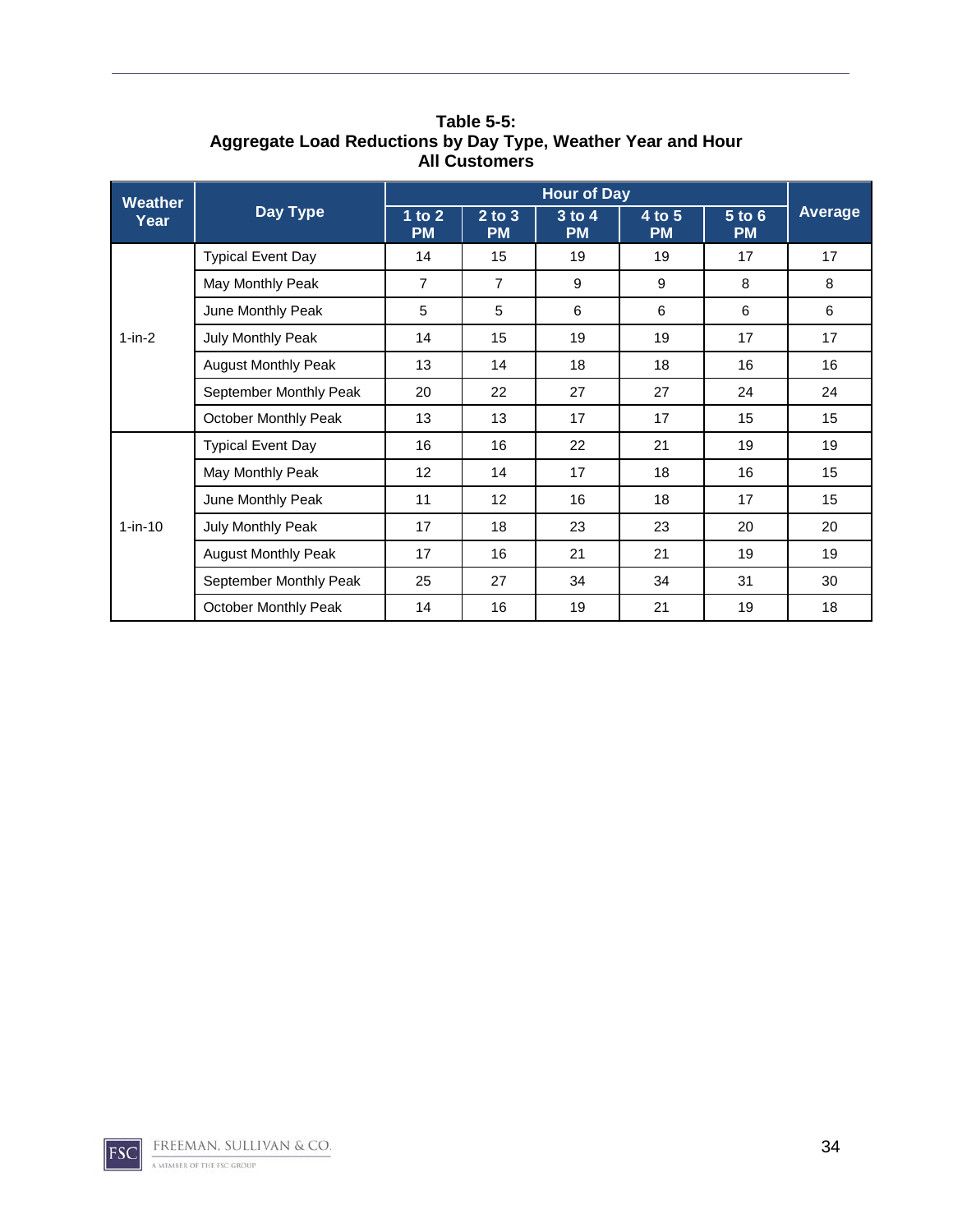## <span id="page-34-0"></span>**Appendix A. Discussion of Modeling Choices**

As compared to the two previous years, Summer Saver events in 2011 did not lend themselves well to modeling by observing loads at non-event times with similar temperatures. This was true for two reasons. First, the load research sample for contract settlement was corrupted, leaving only a small sample of customers with unperturbed load on any given event day. Second, four of the six events were not ideal from a modeling perspective in that they had certain unusual aspects that made them different from all non-event days during 2011. This is especially true if the goal is to use the 2011 events alone as input into a predictive model of event impact as a function of event day temperatures.

For these reasons, it was determined that reference load estimation should not be limited to being based on loads observed during similar weather conditions when other sources of reference load may be more accurate. With this guideline in mind, two different methodologies were used to estimate load impacts for both customer segments – individual customer regression based on weather, as has been used previously, and day-matching based on load shapes and magnitudes. Each method is described above in section 3 in the context of either residential or commercial customers. In fact, both methods were used for both customer segments and the results are compared in this Appendix. The main conclusion from using these two methods is that from a practical standpoint, the two methods are each adequate for residential customers. For commercial customers, only the daymatching method produced reliable estimates.

The initial reason for looking to alternatives to individual customer regressions came from the fairly poor performance of the method for commercial customers on the October 12 and 13 event days<sup>[19](#page-34-1)</sup>. This is shown in Figures A-1 and A-2, which compare predicted reference load on those days to actual load.

As shown in Figure A-1, the model under-predicts loads in the time leading up to the event on October 12. This is due to the lack of other comparable days in the summer that are so hot following a very cool period. The model then predicts an implausible spike in reference load during the 4-5 PM hour because the load and temperature information from the rest of the summer indicate that a day with such a high temperature must have a large event impact. This spike is not observed during any nonevent day; commercial loads tend to peak during the 3-4 PM hour. This suggests that the spike is an artifact of the model trying to fit a large event impact. Moreover, examination of the load data itself indicates that it is much more likely that load impacts for that day are simply lower than would be expected on a day with that temperature. This makes sense given that it was an unusually hot day in mid-October and the days leading up to it were significantly cooler.

<span id="page-34-1"></span><sup>&</sup>lt;sup>19</sup> It also performed badly on September 9, but this could have been more easily fixed had the decision been made to use the regression model as the primary source of impact estimates. This is discussed below.

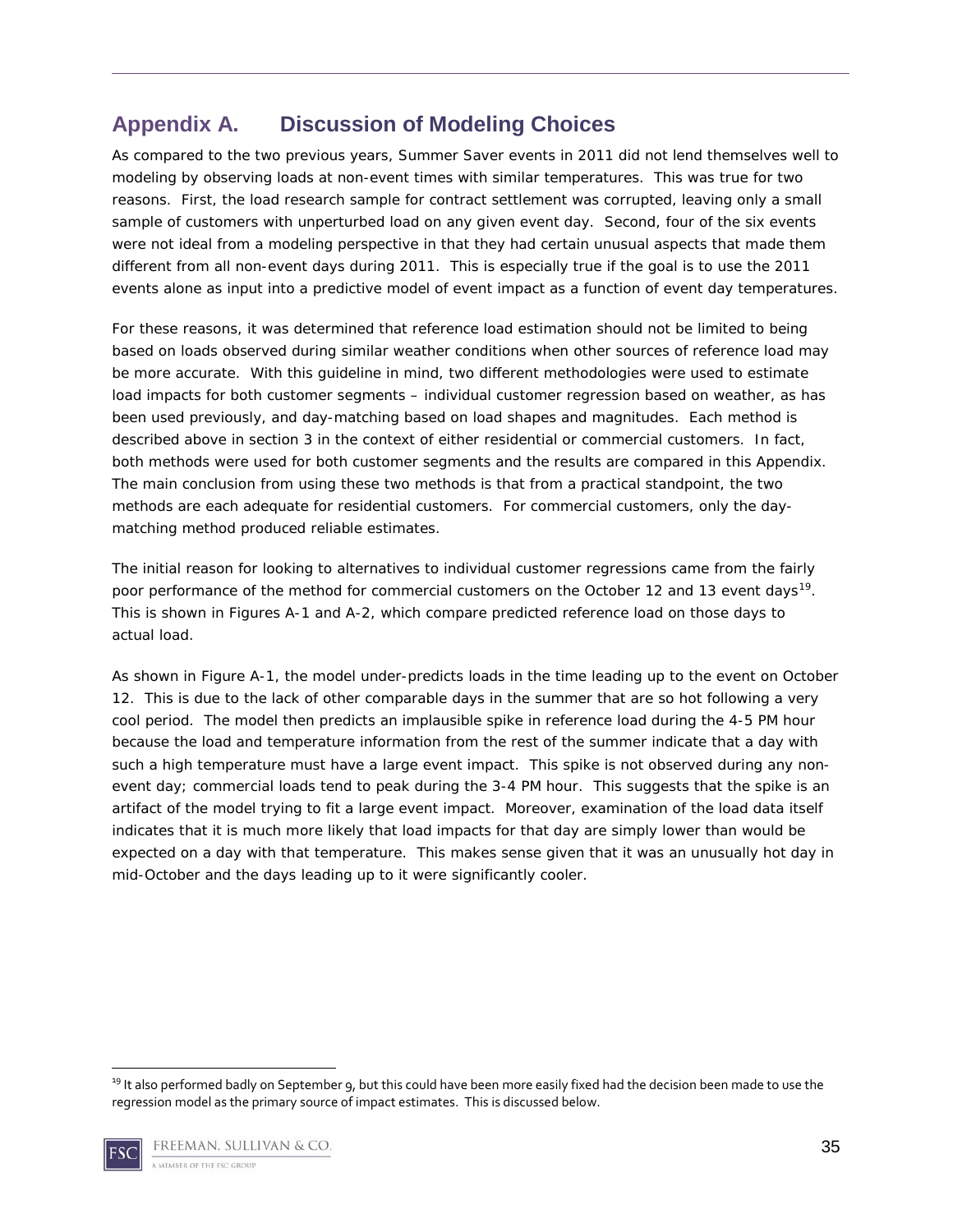

**Figure A-1: Average Commercial Actual Load and Predicted Reference Load for October 12**

Figure A-2 shows that the model forces the reference load to be implausibly high on October 13 during the 4-5 PM hour. Again, it does this because the other information that the model is based on indicates that the event impact should be higher on such a hot day. That the model, and all other plausible regression models based on weather, produced such clear inaccuracies for 2 out of 6 event days prompted the use of day-matching to estimate commercial ex post load impacts. As shown in the figures in Appendix B, day-matching produces more plausible reference loads for these October event days.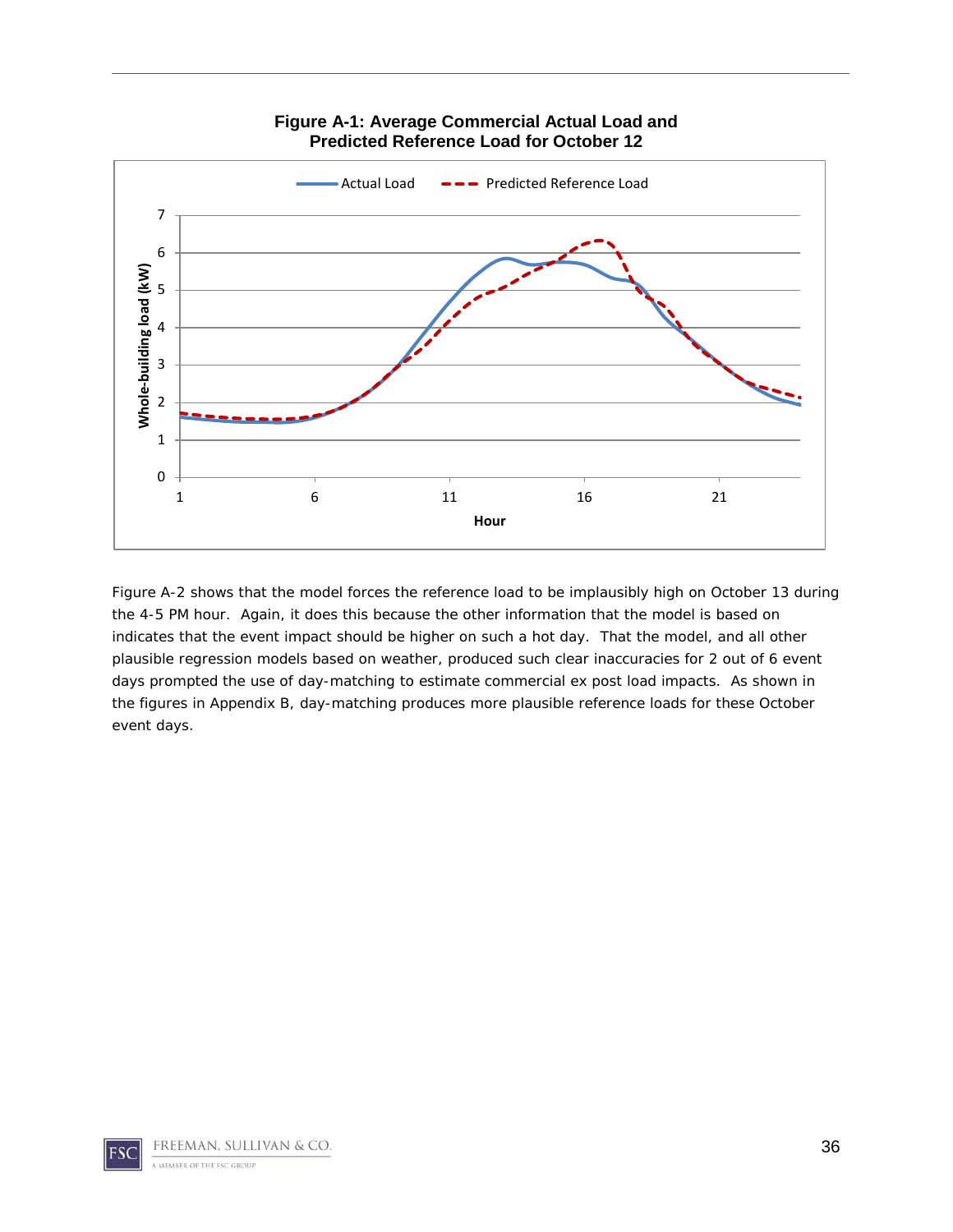

**Figure A-2: Average Commercial Actual Load and Predicted Reference Load for October 13**

#### <span id="page-36-0"></span>**A.1. Day Matching**

Under certain conditions, individual customer regressions do not necessarily provide the most accurate reference load estimates. This occurs when there is reason to believe that the loads on an event day are not accurately predicted by a simple function of the temperature on that day. Two factors arose in 2011 that call into question estimates based on individual customer regressions. First, two of the event days occurred on days of unseasonable warmth in mid-fall, leading to smaller loads than when similar temperatures occurred earlier in the season. Second, the only heat wave of the summer took place from September 6-8. The last two days were both event days and each had higher loads during the pre-event hours than any other day of the summer, including the only other heat wave of the summer. This means that the only source of reference load is an extrapolation from loads observed during cooler conditions. In this situation, linear regression has no particular advantage over simpler methods, such as the day-matching method used here.

There were a total of six event days in 2011; two of them occurred in mid-October. Figure A-3 shows that for residential customers the loads on those days were much lower than on the only non-event day with comparable temperature and were similar to loads observed on days with lower temperatures. Figure A-4 shows a side by side comparison for each day's average whole building load and average temperature.

For residential customers, average temperatures peaked at 95°F on October 12 and 13. Temperatures peaked at 94°F on September 6 and at 87°F on August 25, both non-event days. As Figure A-3 shows, between the two, August 25 provides a much more plausible reference load for the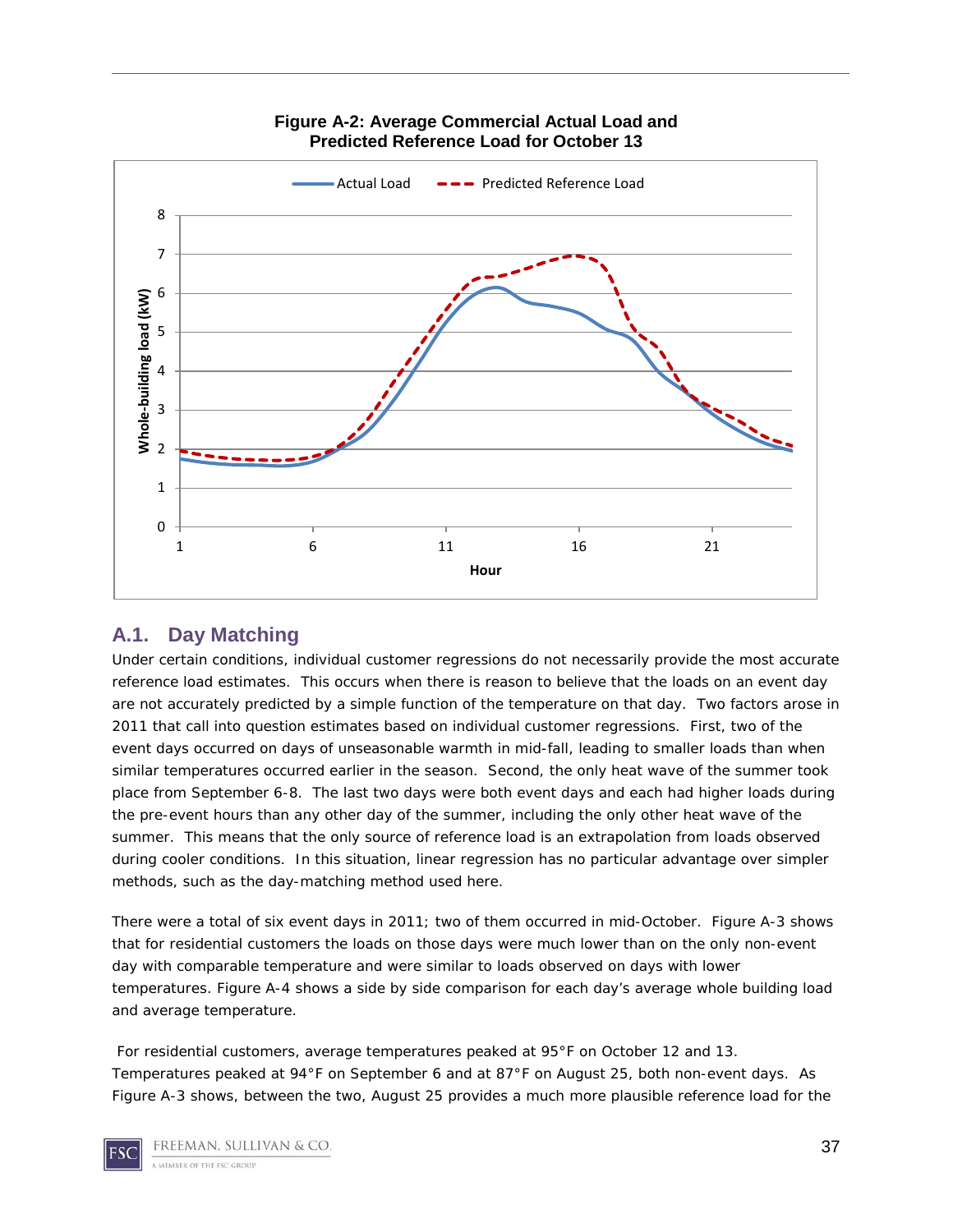October event days even though the temperature on September 6, as indicated by Figure A-4 is closer to that on the October event days. There are several other non-event days with higher loads than August 25. The important point is that those days also have much higher loads than the October event days, despite being substantially cooler. In other words, merely warm days in mid-summer tend to have higher loads than hot days in October. This means that a temperature-based model may produce inaccurate estimates for the October event days.



#### **Figure A-3: Residential Whole-building Load on October Event Days, August 25 and September 6**

Figure A-3 illustrates a point made in the 2010 evaluation as well. Loads vary for many unobservable reasons, which can lead temperature-based estimates to be inaccurate in certain circumstances. In the 2010 evaluation, however, there was a treatment-control design that automatically provided good reference load estimates during all event hours. Although such a design was in place for 2011, the design was corrupted and cannot be used for this analysis, as mentioned above.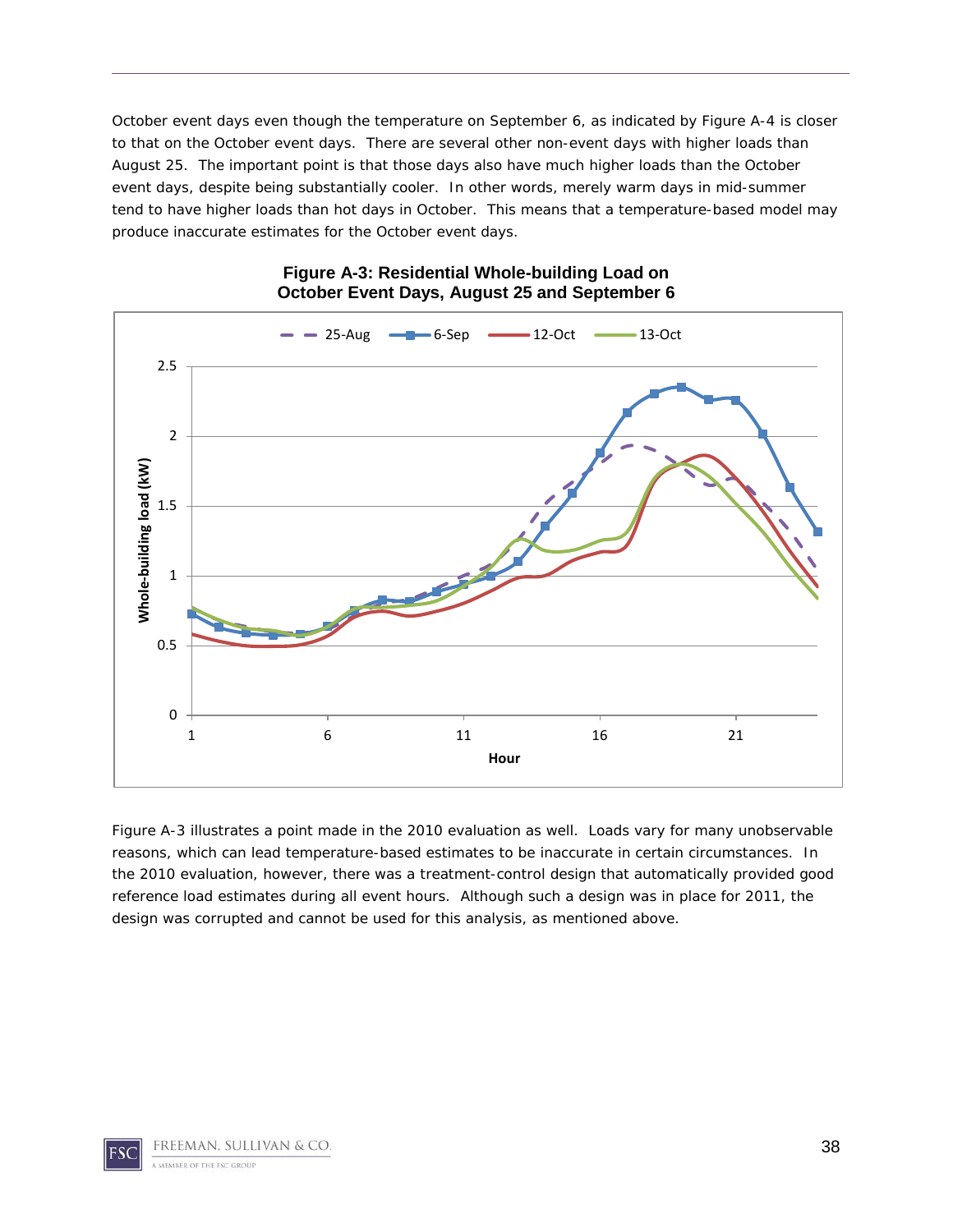

**Figure A-4: Residential Whole-building Load and Average Temperature on October Event Days, August 25 and September 6**

For commercial customers the situation is more complex; but the basic conclusion is similar, as is shown in Figure A-5. The two October event days have loads in the pre-event hours that are similar to the only other day of comparable heat, September 6. However, they also have similar loads during those hours to August 25, a much cooler day. The September 6 load during the afternoon and evening is significantly higher than that on August 25, which makes sense given the higher temperatures. The September 6 load remains significantly higher than the October event day loads in the post-event hours. This suggests that the October event day loads, in the absence of an event, would have behaved more similarly to the load on August 25, which is slightly lower than the October event day loads during the post-event hours. A regression based on weather, however, does not yield this result, as shown above in Figures A-1 and A-2.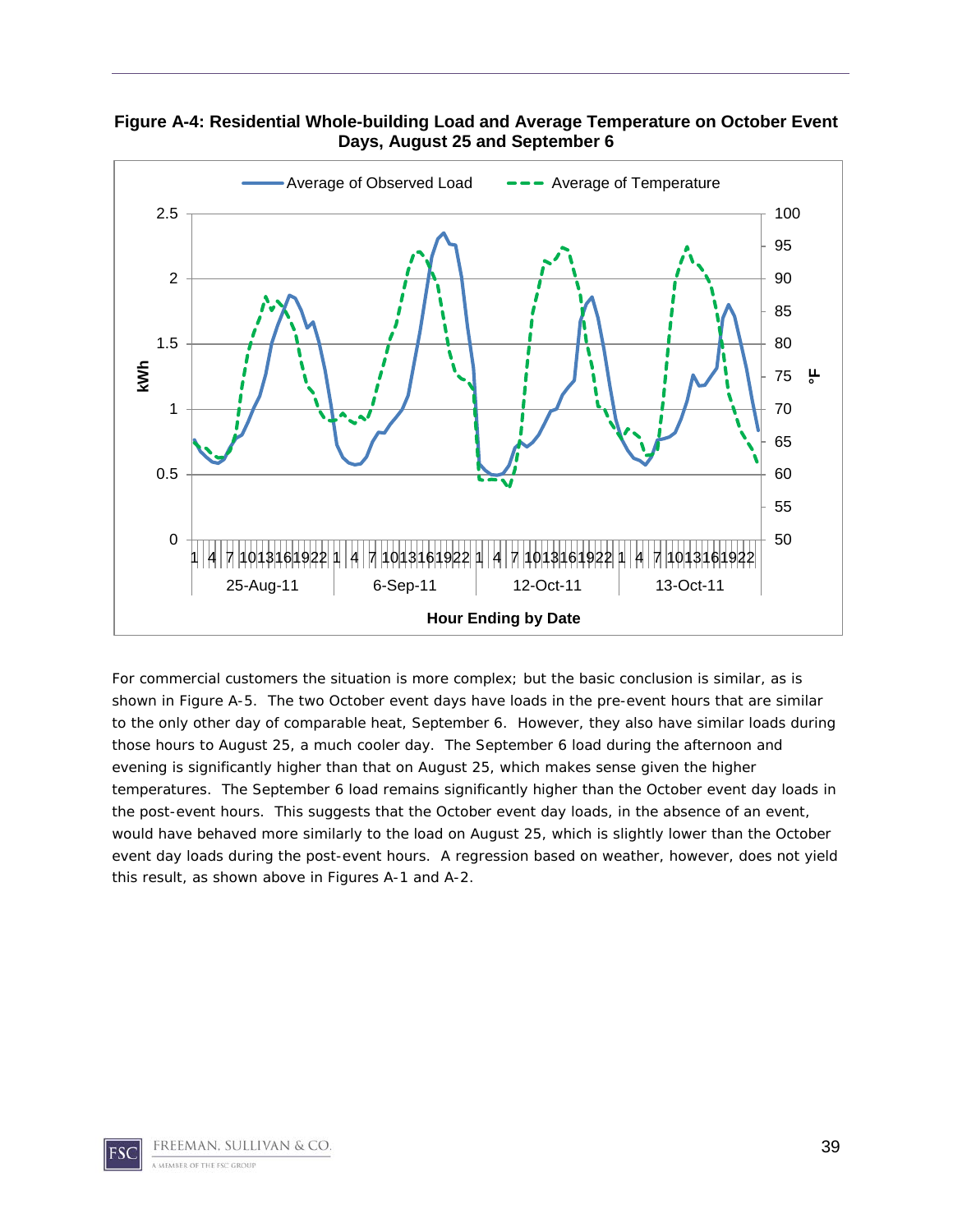

#### **Figure A-5: Commercial Whole-building Load on October Event Days, August 25 and September 6**

Given these complications, the day-matching procedure that is described in section 3.2.3 was applied to both commercial and residential customers. Table A-1 shows the days that were chosen to provide reference load for each ex post event day. Appendix B shows graphs of the load shapes and adjusted load shapes for each event day load and reference day load.

| <b>Event Day</b> | <b>Matched Days</b> |                   |  |  |  |
|------------------|---------------------|-------------------|--|--|--|
|                  | <b>Residential</b>  | <b>Commercial</b> |  |  |  |
| 26-Aug-11        | 29-Aug-11           | 2-Aug-11          |  |  |  |
| 7-Sep-11         | 6-Sep-11            | 2-Aug-11          |  |  |  |
| 8-Sep-11         | 9-Sep-11            | 2-Aug-11          |  |  |  |
| 9-Sep-11         | 31-Aug-11           | 7-Jul-11          |  |  |  |
| 12-Oct-11        | 24-Aug-11           | 6-Sep-11          |  |  |  |
| 13-Oct-11        | 25-Aug-11           | 25-Aug-11         |  |  |  |

#### **Table A-1: Event Days and Matched Reference Load Days**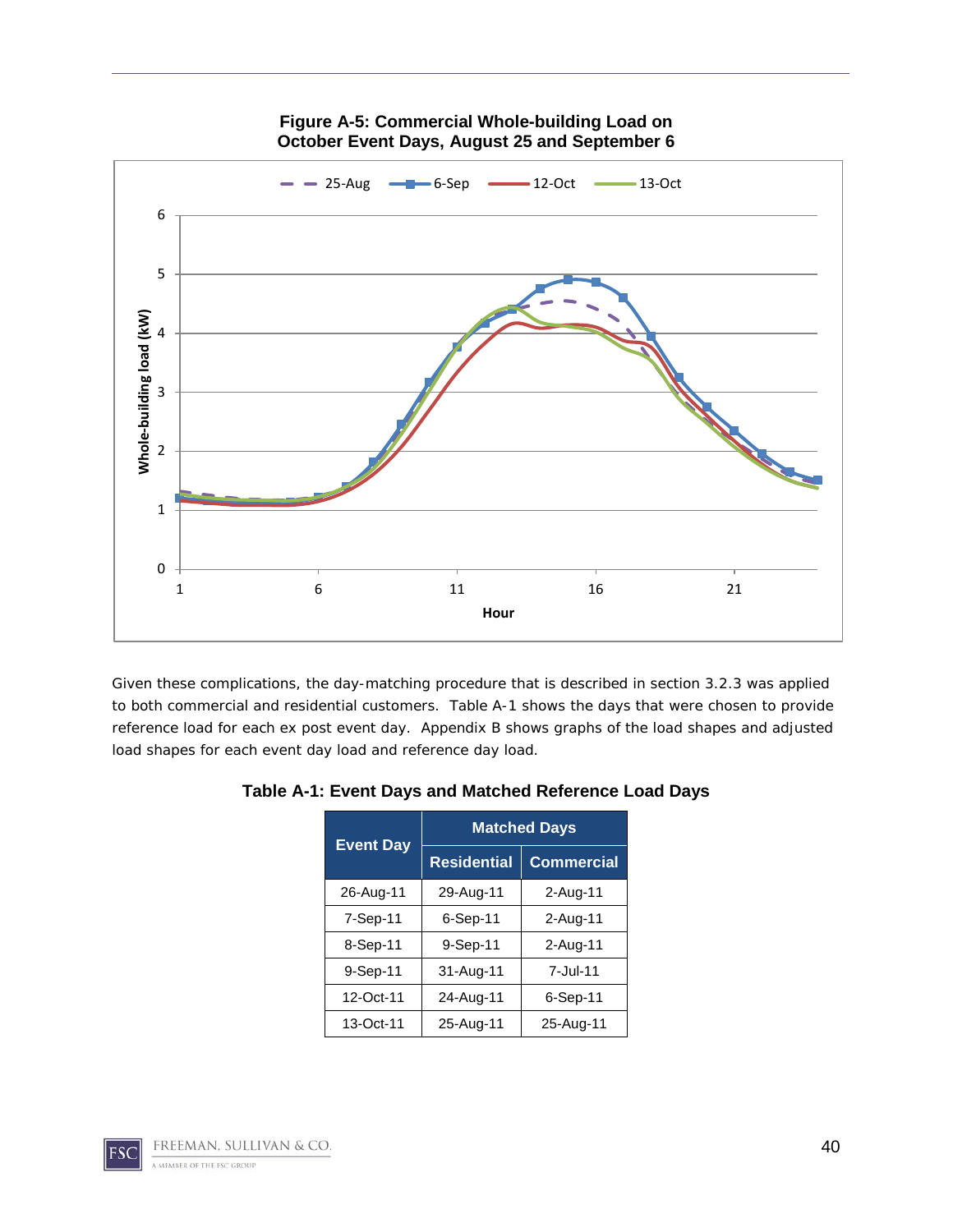Based on the figures in Appendix B, the day-matching reference loads for commercial customers appear quite plausible. The day-matching reference loads for residential customers appear less accurate, but still fairly plausible in most cases.

Having identified matched days, load impacts for each cycling option within each customer segment were estimated by subtracting average hourly load during each event from average hourly load during the same hours of the matched reference day. Standard errors were calculated at an hourly level as the square root of the sum of squared standard errors of each hourly average load.

## <span id="page-40-0"></span>**A.2. Results Comparison**

Table A-2 shows a comparison of residential ex post estimates developed using day matching and individual customer regressions. The table shows values for each residential cycling option separately and for all customers. The average estimates from day-matching are lower, due primarily to the October event days where the regression function produces a larger impact based on the high temperatures on those days.

|                  | 50                     |                   |                        | 100               | <b>All</b>             |                   |
|------------------|------------------------|-------------------|------------------------|-------------------|------------------------|-------------------|
| <b>Date</b>      | Day<br><b>Matching</b> | <b>Regression</b> | Day<br><b>Matching</b> | <b>Regression</b> | Day<br><b>Matching</b> | <b>Regression</b> |
| 26-Aug-11        | 0.42                   | 0.44              | 0.31                   | 0.38              | 0.36                   | 0.41              |
| 7-Sep-11         | 0.94                   | 0.80              | 1.00                   | 0.74              | 0.97                   | 0.77              |
| 8-Sep-11 $^{20}$ | 0.64                   | 0.77              | 0.48                   | 0.81              | 0.55                   | 0.79              |
| 9-Sep-11         | 0.18                   | 0.24              | 0.08                   | 0.24              | 0.13                   | 0.24              |
| 12-Oct-11        | 0.16                   | 0.50              | 0.25                   | 0.48              | 0.21                   | 0.49              |
| 13-Oct-11        | 0.45                   | 0.73              | 0.36                   | 0.76              | 0.40                   | 0.74              |
| Average          | 0.47                   | 0.58              | 0.41                   | 0.57              | 0.44                   | 0.57              |

**Table A-2: Ex Post Load Impact Estimates for Residential Customers Developed Using Two Methods (kW/CAC unit)**

While there are some appreciable differences in the estimates developed using each method for residential customers, these differences are of secondary importance to the issue of whether either set of estimates leads to different conclusions about expected future program performance. To this end, both sets of estimates are consistent with the ex ante estimates developed in 2010, and either set of ex post estimates leads to nearly identical ex ante estimates for 2012 and beyond. This will be documented in the ex ante report to follow. In the end the regression model was chosen on pragmatic grounds. Both the ex post and ex ante regression models were already fully built and their output documented by the time the day-matching results were being produced. It took substantially less work to verify that using the day-matching model would not materially change ex ante results than it would take to fully produce and document those results.

<span id="page-40-1"></span><sup>&</sup>lt;sup>20</sup> Result is only calculated over the first two hours of the event.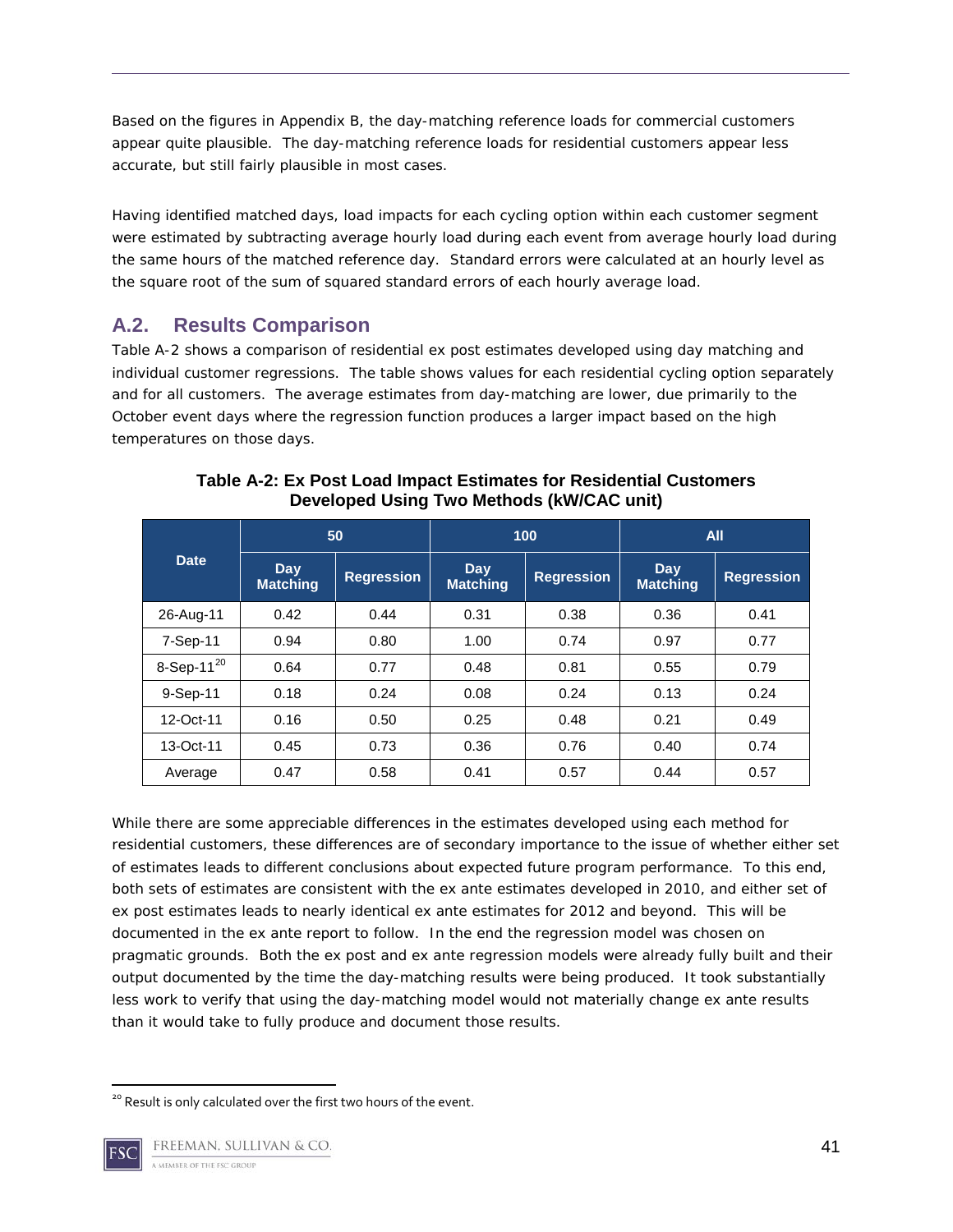Table A-3 shows a comparison of ex post estimates for commercial customers developed using day matching and individual customer regressions. The table shows values for each commercial cycling option separately and for all commercial customers together. The estimates vary across methods substantially. In one case the estimated event impact is negative for customers on 30% cycling. This case is less important than it appears because it takes place under unusually cool event conditions. In this case, the model fits a general trend to event impact as a function of temperature and the best fit happens to be negative at such a low temperature. This would not occur if there were many observable events at temperatures in the mid-70s. Moreover, if the regression results were being used as the final commercial ex ante estimates, then that day could have been modeled separately, leading to a more reasonable, but still quite low impact estimate.

More important is the general implausibility of the regression results, as displayed in Figures A-1 and A-2. The figures in Appendix B show that, at the least, the day-matching procedure produces plausible reference loads in almost all cases. This is not true for the regression model. Additionally, unlike in the residential case, the regression model produces ex ante results different enough from previous results to be questionable given the amount of useful information they are based on. For these reasons, it was decided to use the day-matching results to produce the commercial ex post results. Additionally, it was decided to use the day-matching ex post results in conjunction with 2010 ex post results to develop an ex ante model for commercial customers. This will be documented in the ex ante report to follow.

| <b>Date</b>               | 30                     |                   | 50                     |                   | <b>All</b>             |                   |
|---------------------------|------------------------|-------------------|------------------------|-------------------|------------------------|-------------------|
|                           | Day<br><b>Matching</b> | <b>Regression</b> | Day<br><b>Matching</b> | <b>Regression</b> | Day<br><b>Matching</b> | <b>Regression</b> |
| 26-Aug-11                 | 0.35                   | 0.28              | 0.34                   | 0.28              | 0.34                   | 0.28              |
| $7-Sep-11$                | 0.30                   | 0.63              | 0.31                   | 0.57              | 0.31                   | 0.59              |
| $8-$ Sep-11 <sup>21</sup> | 0.32                   | 0.58              | 0.41                   | 0.75              | 0.38                   | 0.67              |
| $9-Sep-11$                | 0.13                   | $-0.24$           | 0.18                   | 0.16              | 0.16                   | 0.01              |
| 12-Oct-11                 | 0.33                   | 0.45              | 0.27                   | 0.26              | 0.29                   | 0.34              |
| 13-Oct-11                 | 0.24                   | 0.61              | 0.27                   | 0.45              | 0.26                   | 0.52              |
| Average                   | 0.28                   | 0.39              | 0.30                   | 0.41              | 0.29                   | 0.40              |

**Table A-3: Ex Post Load Impact Estimates for Commercial Customers Developed Using Two Methods (kW/CAC unit)**

<span id="page-41-0"></span><sup>&</sup>lt;sup>21</sup> Result is only calculated over the first two hours of the event.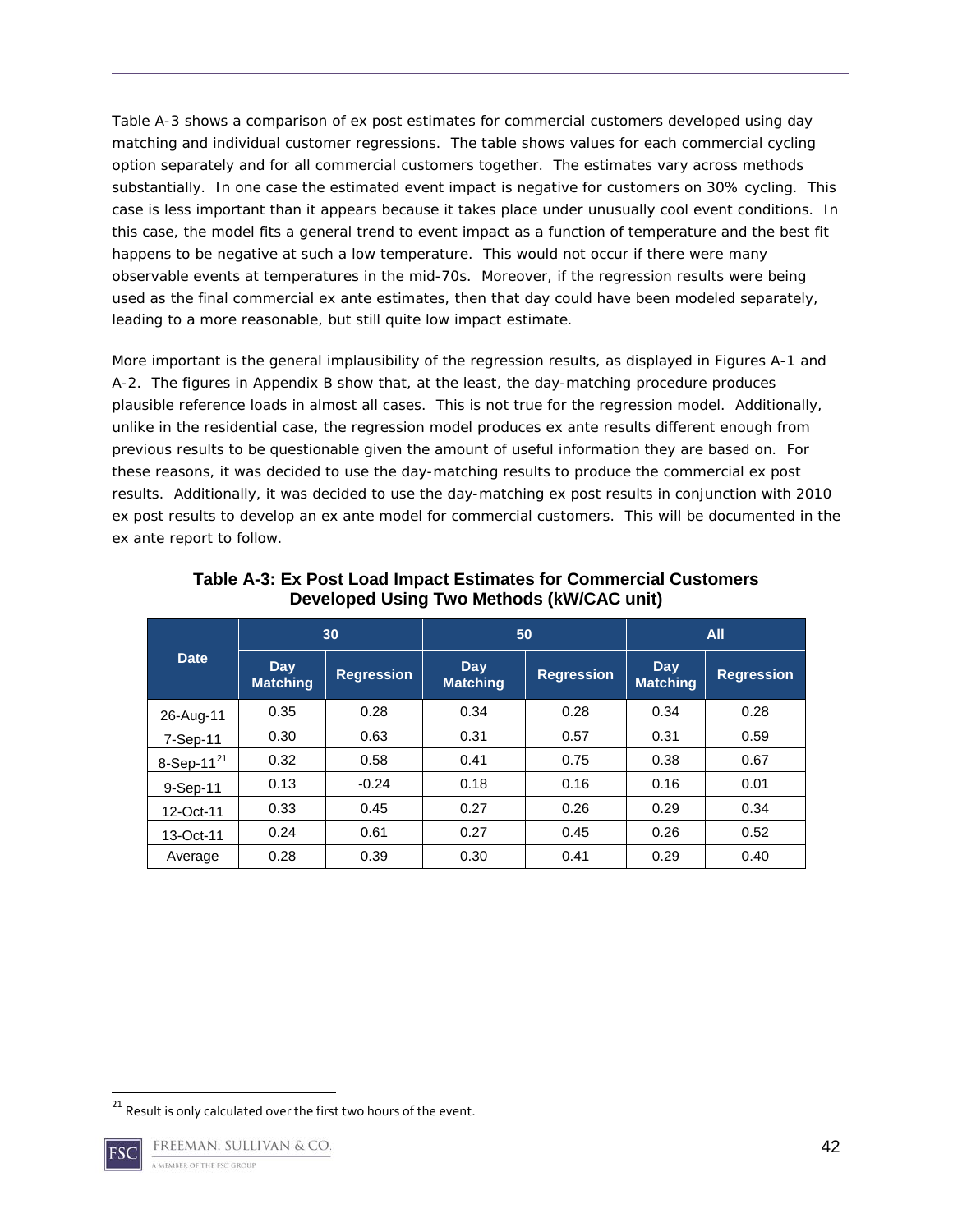## <span id="page-42-0"></span>**Appendix B. Day-matching Load Shapes**

This appendix provides information on the plausibility of the reference loads obtained through daymatching. Table A-1, above, shows the list of days used as matches for each event day for each customer segment. The two sections that follow show the whole-building load of each event day for each cycling option within each customer segment as compared to the whole-building load on the matched reference day. The adjusted reference day load is also shown.

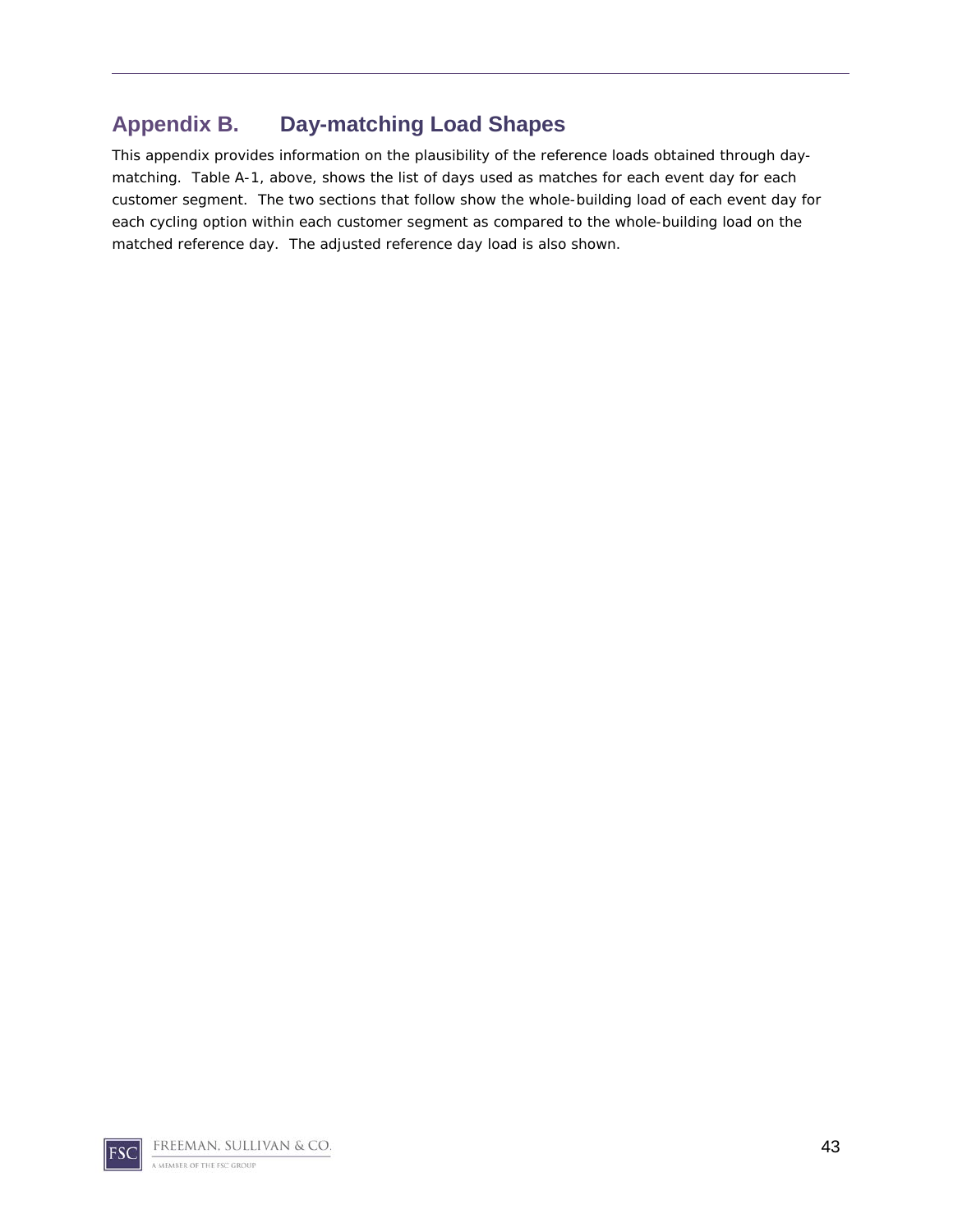## <span id="page-43-0"></span>**B.1. Residential Day-Matching Figures (Event Window Shaded)**



**Figure B-1: Residential Load on August 26 and Matched Unadjusted Reference Load**

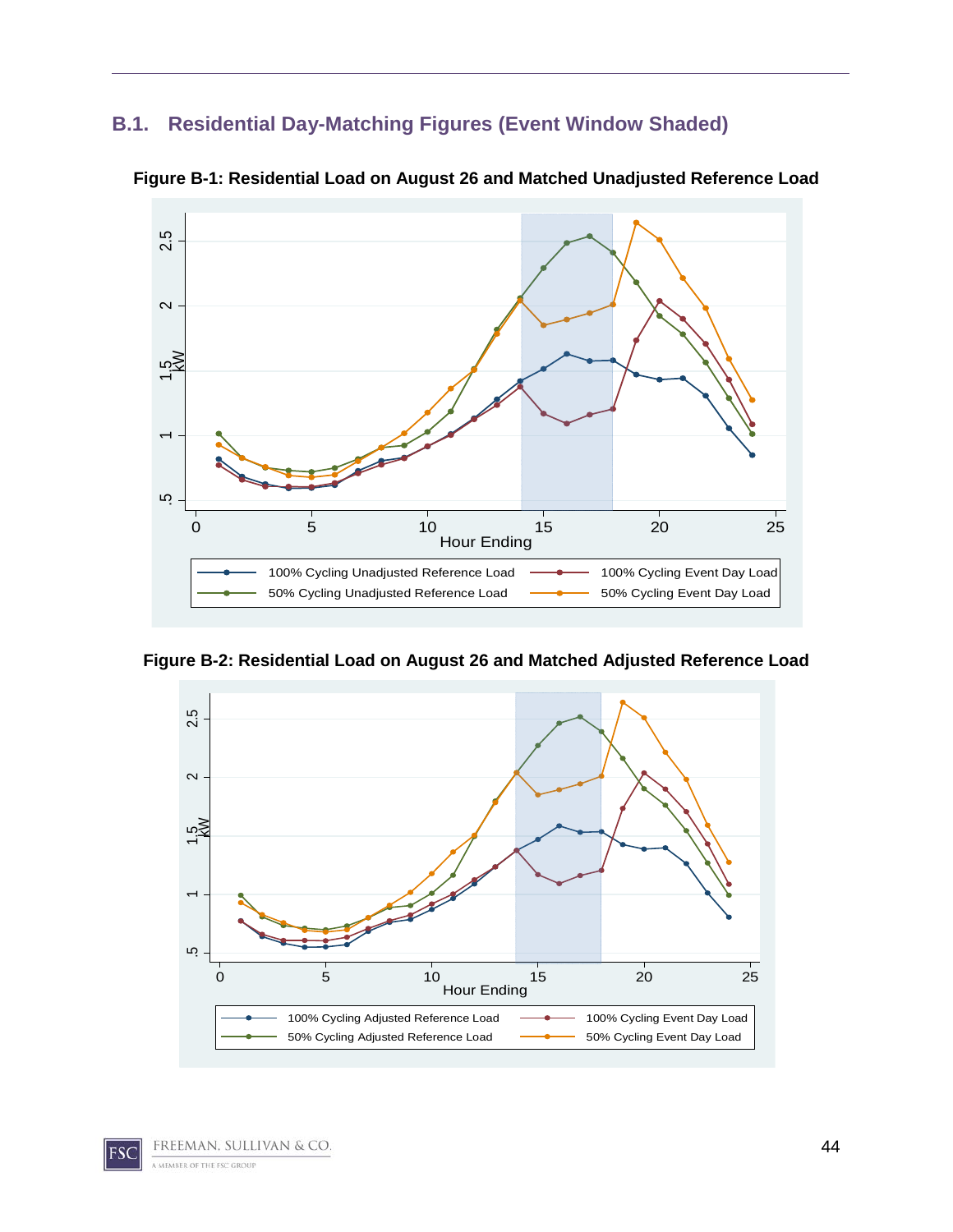**Figure B-3: Residential Load on September 7 and Matched Unadjusted Reference Load**



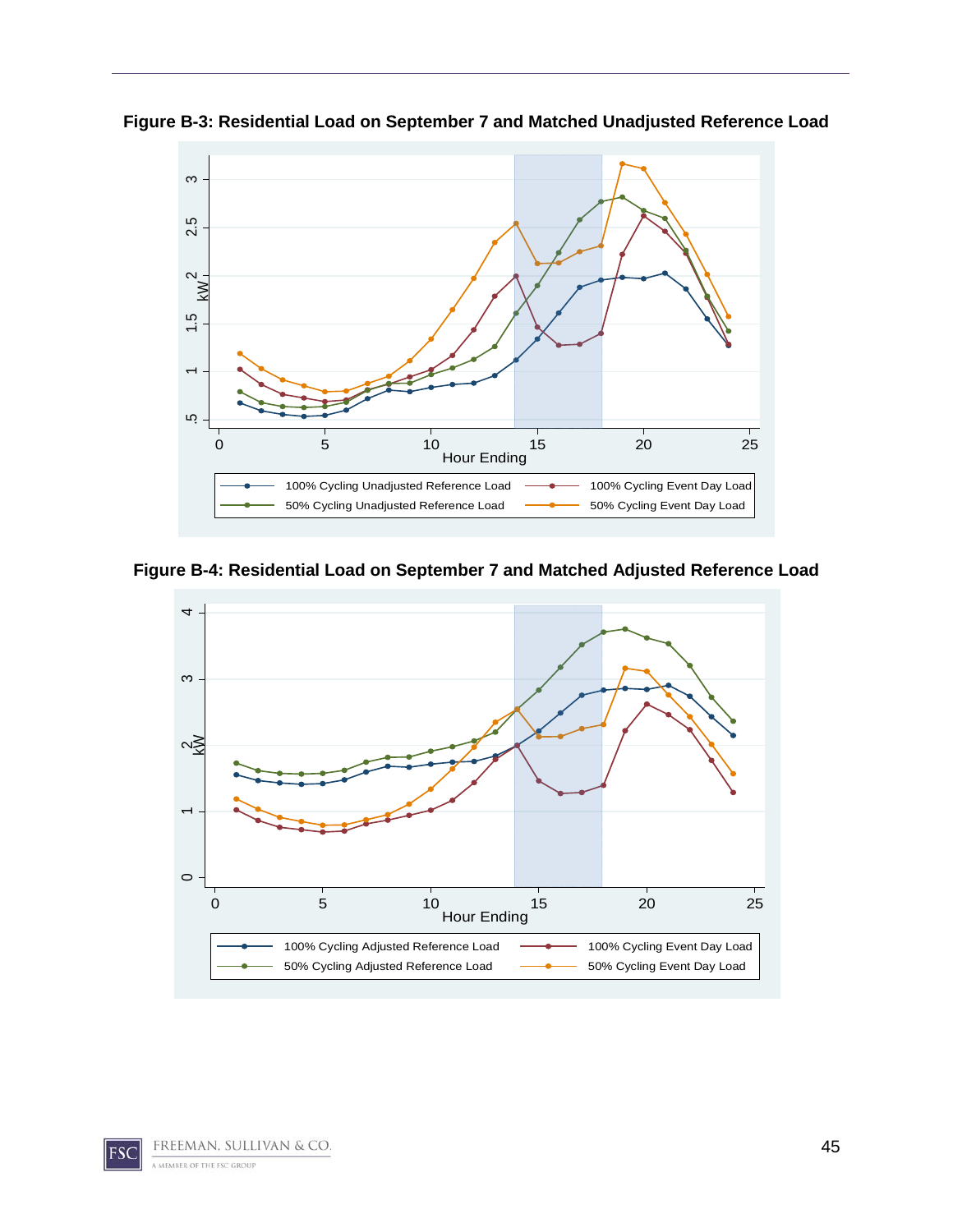

**Figure B-5: Residential Load on September 8 and Matched Unadjusted Reference Load**



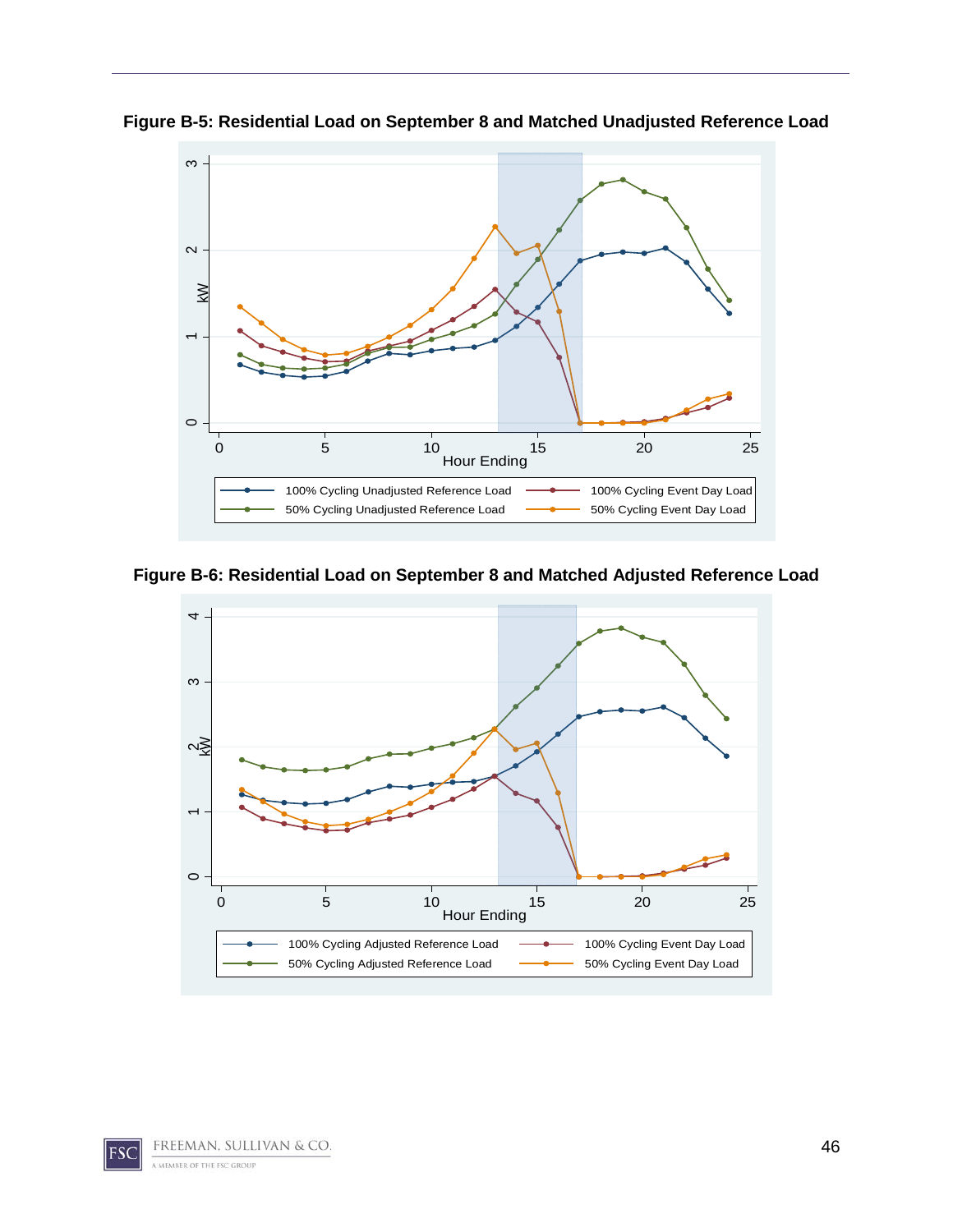



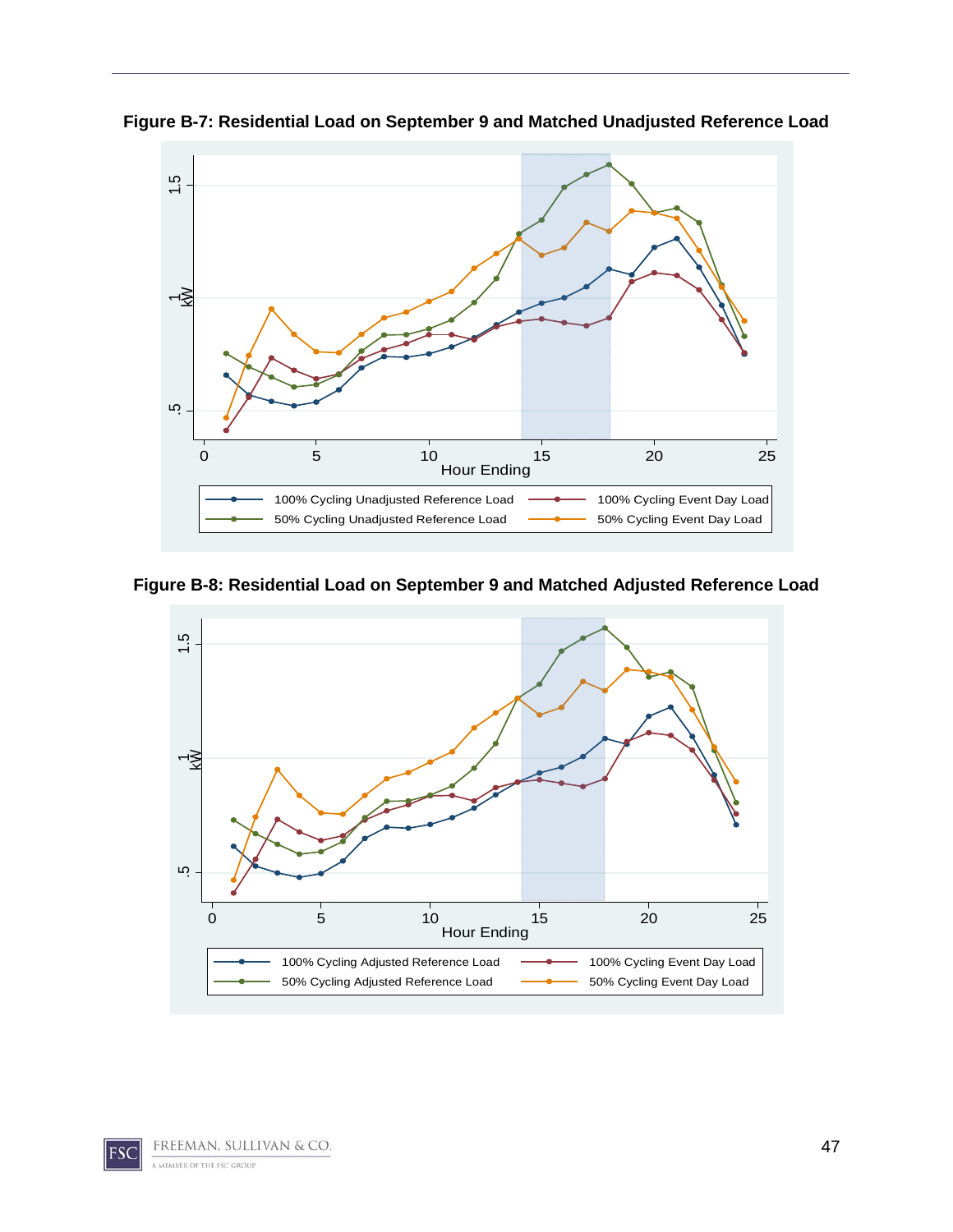

**Figure B-9: Residential Load on October 12 and Matched Unadjusted Reference Load**

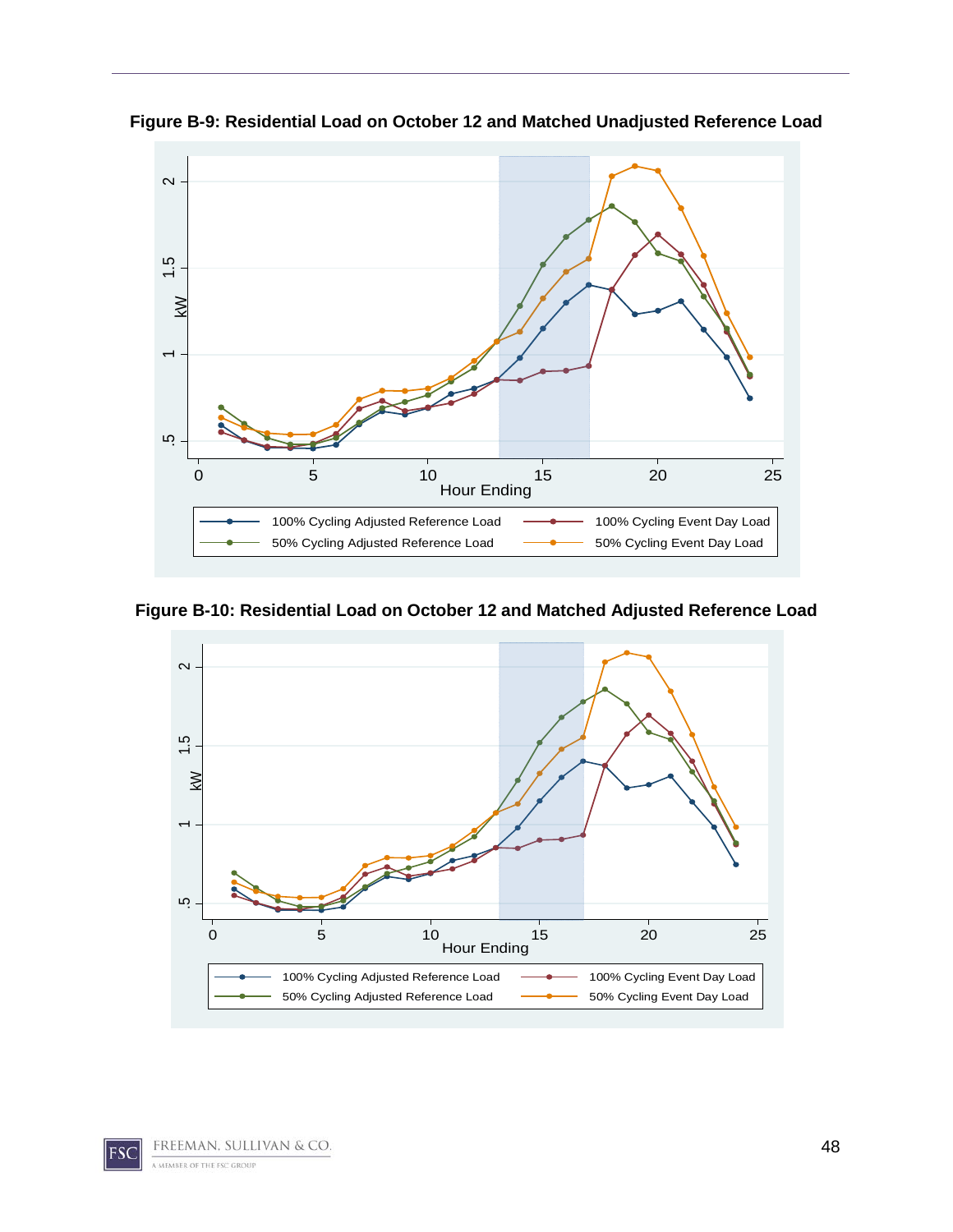

**Figure B-11: Residential Load on October 13 and Matched Unadjusted Reference Load**

<span id="page-48-0"></span>**Figure B-12: Residential Load on October 13 and Matched Adjusted Reference Load**

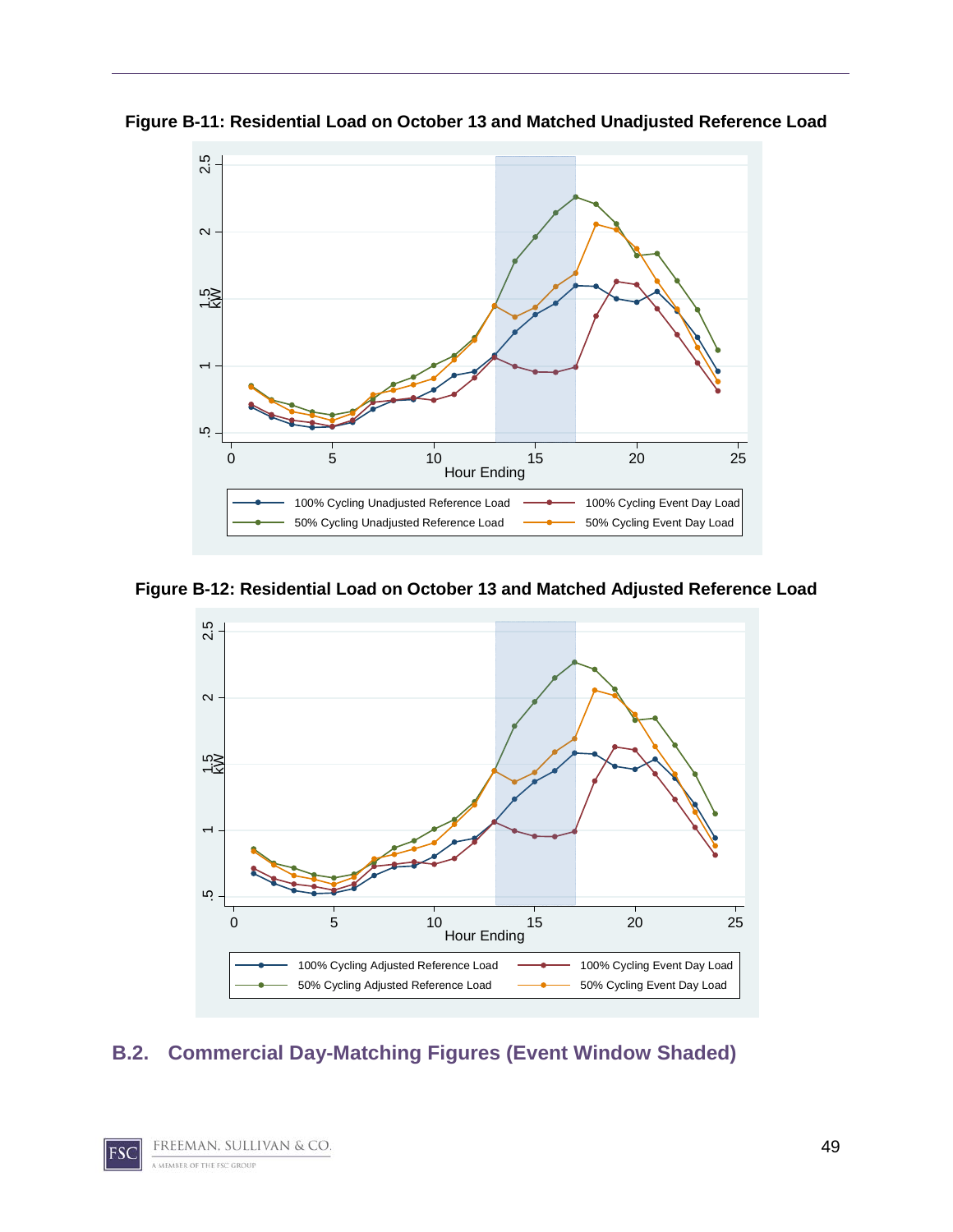

**Figure B-13: Commercial Load on August 26 and Matched Unadjusted Reference Load**

**Figure B-14: Commercial Load on August 26 and Matched Adjusted Reference Load**

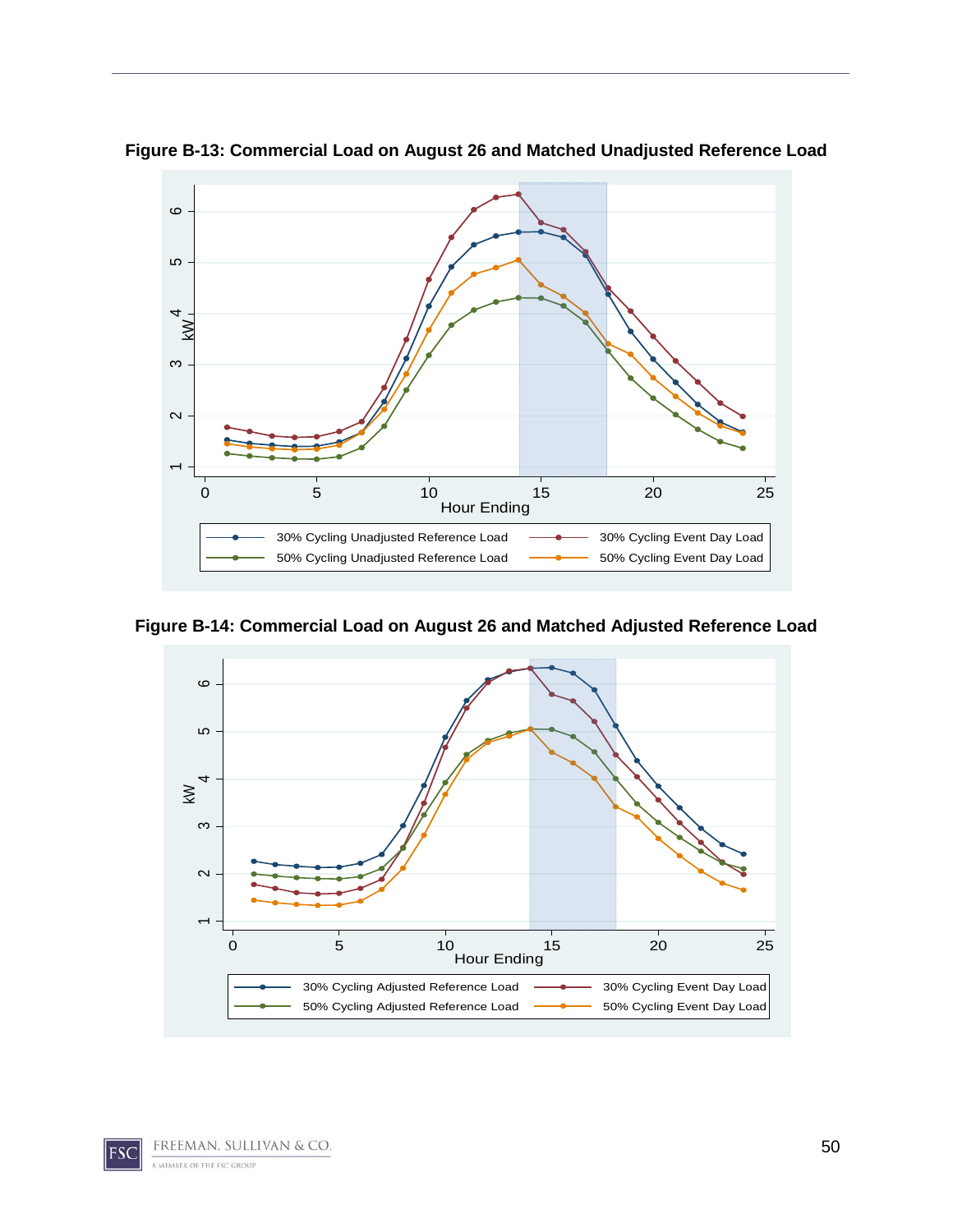

**Figure B-15: Commercial Load on September 7 and Matched Unadjusted Reference Load**

**Figure B-16: Commercial Load on September 7 and Matched Adjusted Reference Load**

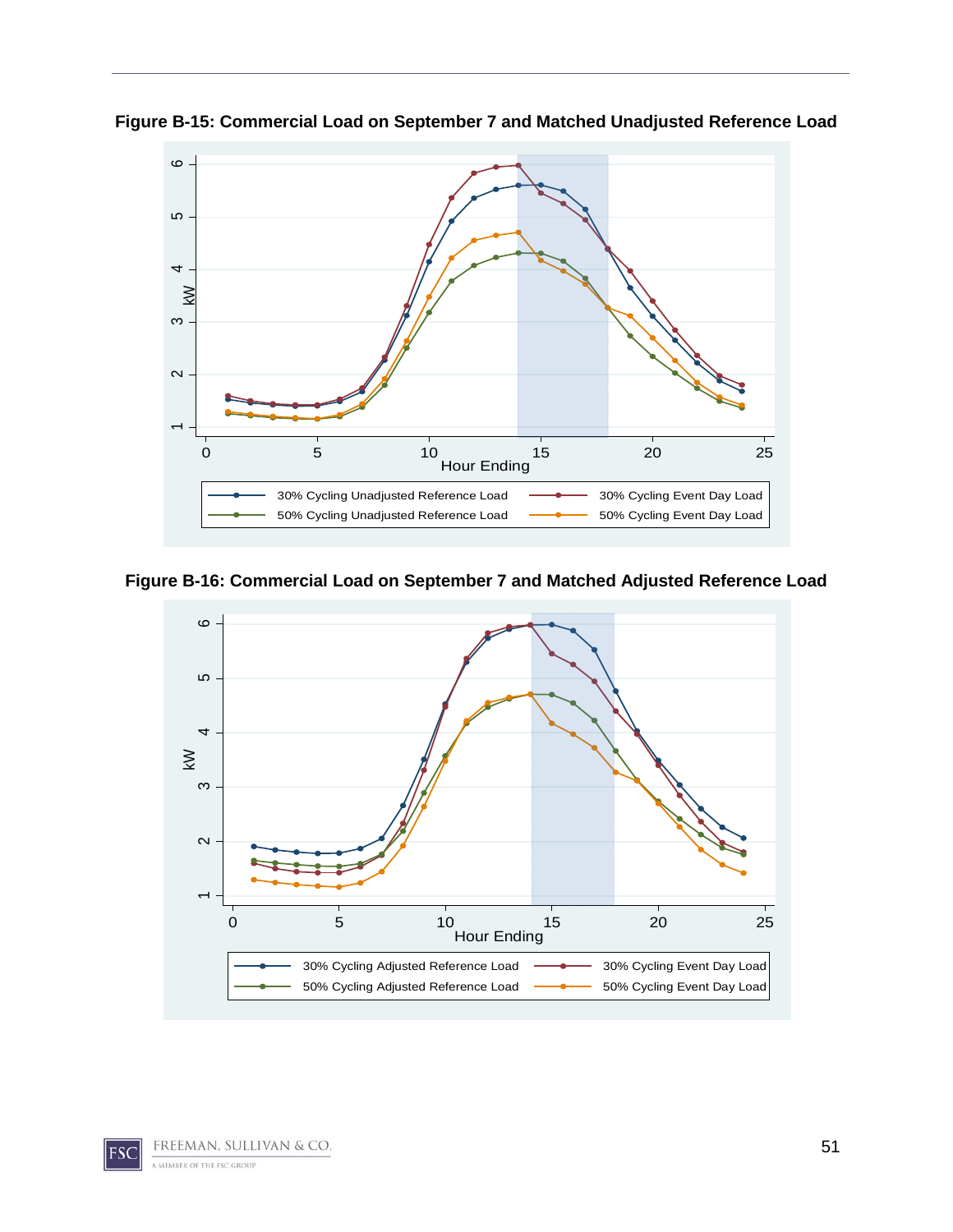

**Figure B-17: Commercial Load on September 8 and Matched Unadjusted Reference Load**

**Figure B-18: Commercial Load on September 8 and Matched Adjusted Reference Load**

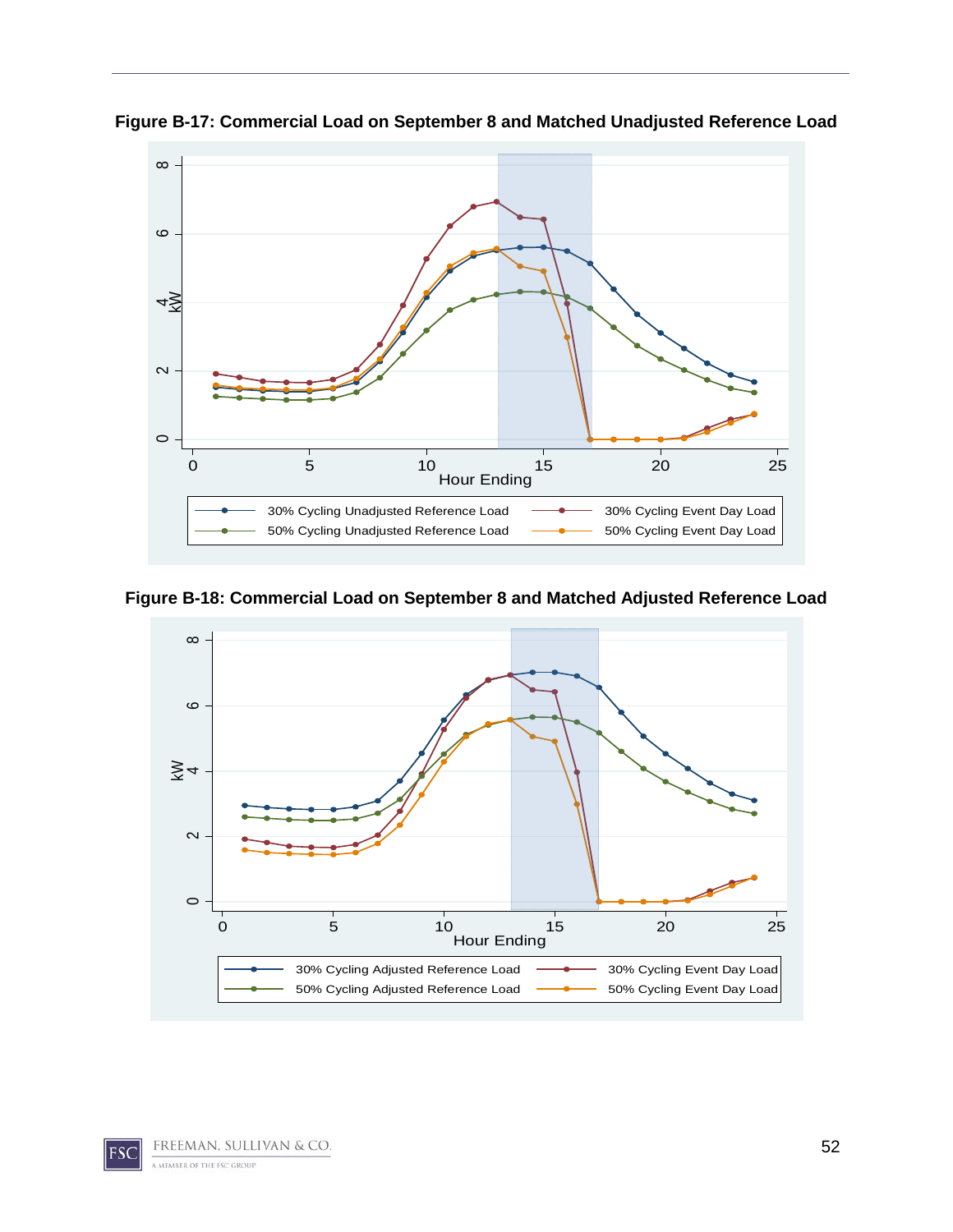

**Figure B-19: Commercial Load on September 9 and Matched Unadjusted Reference Load**

**Figure B-20: Commercial Load on September 9 and Matched Adjusted Reference Load**

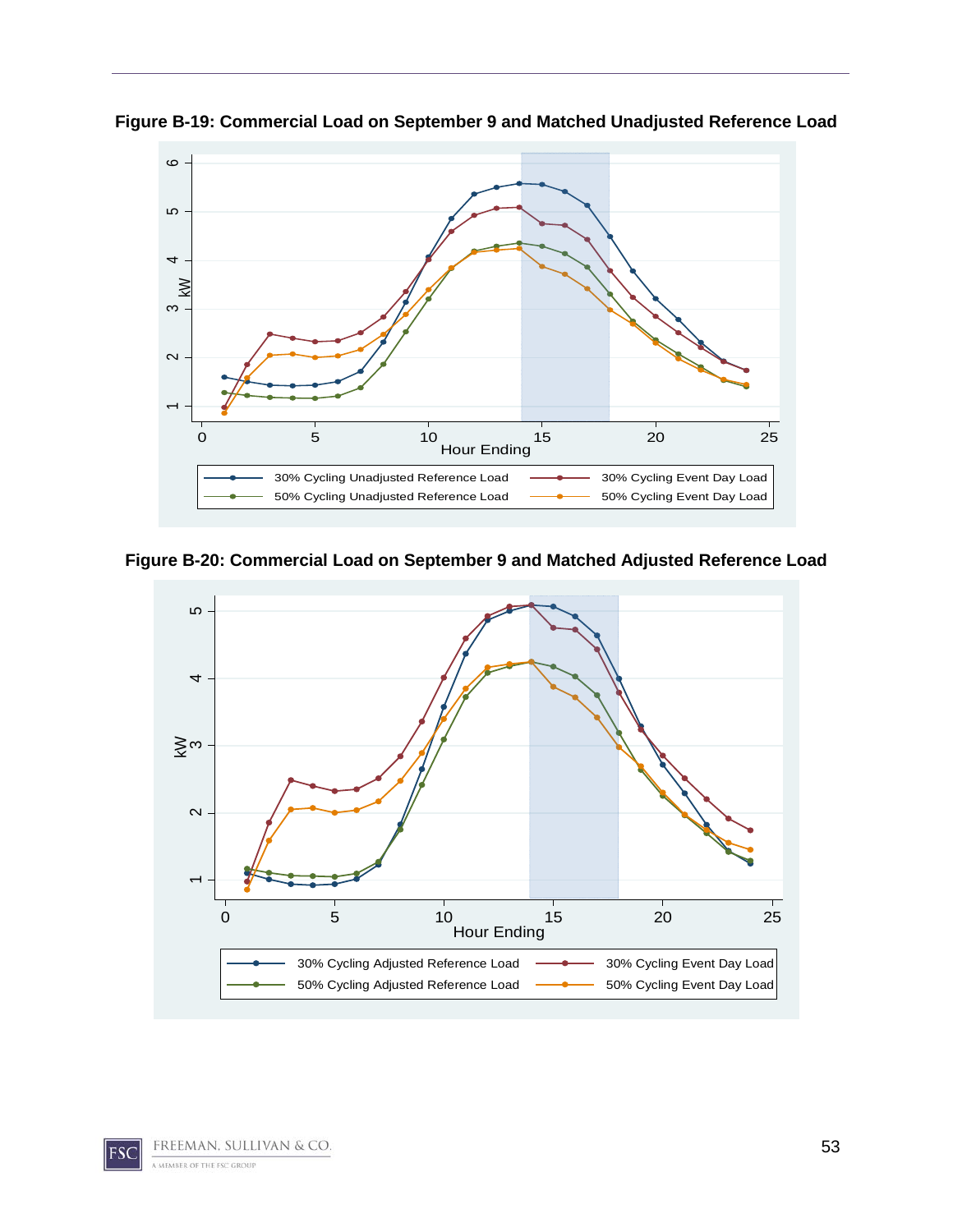

**Figure B-21: Commercial Load on October 12 and Matched Unadjusted Reference Load**

**Figure B-22: Commercial Load on October 12 and Matched Adjusted Reference Load**

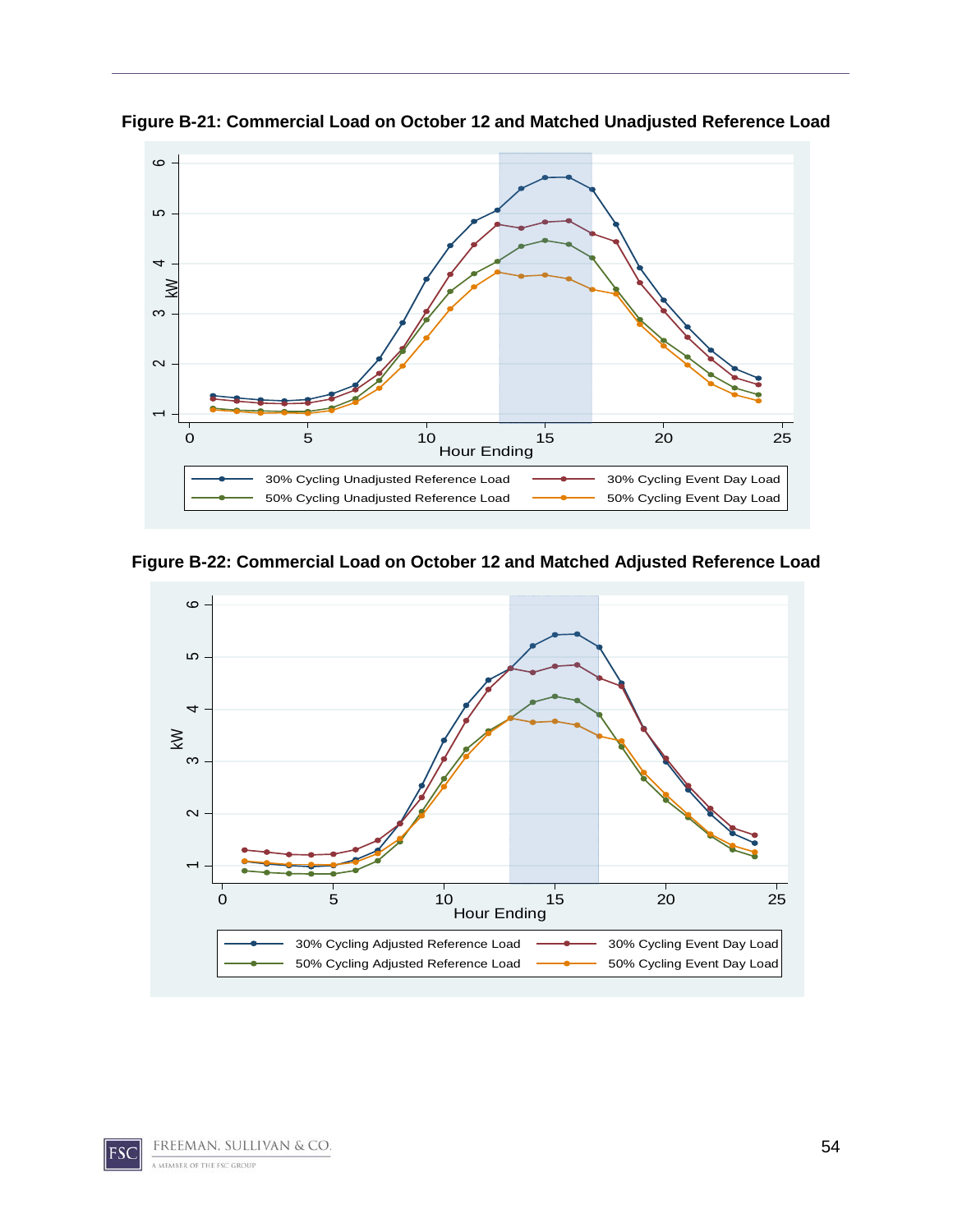

**Figure B-23: Commercial Load on October 13 and Matched Unadjusted Reference Load**

**Figure B-24: Commercial Load on October 13 and Matched Adjusted Reference Load**